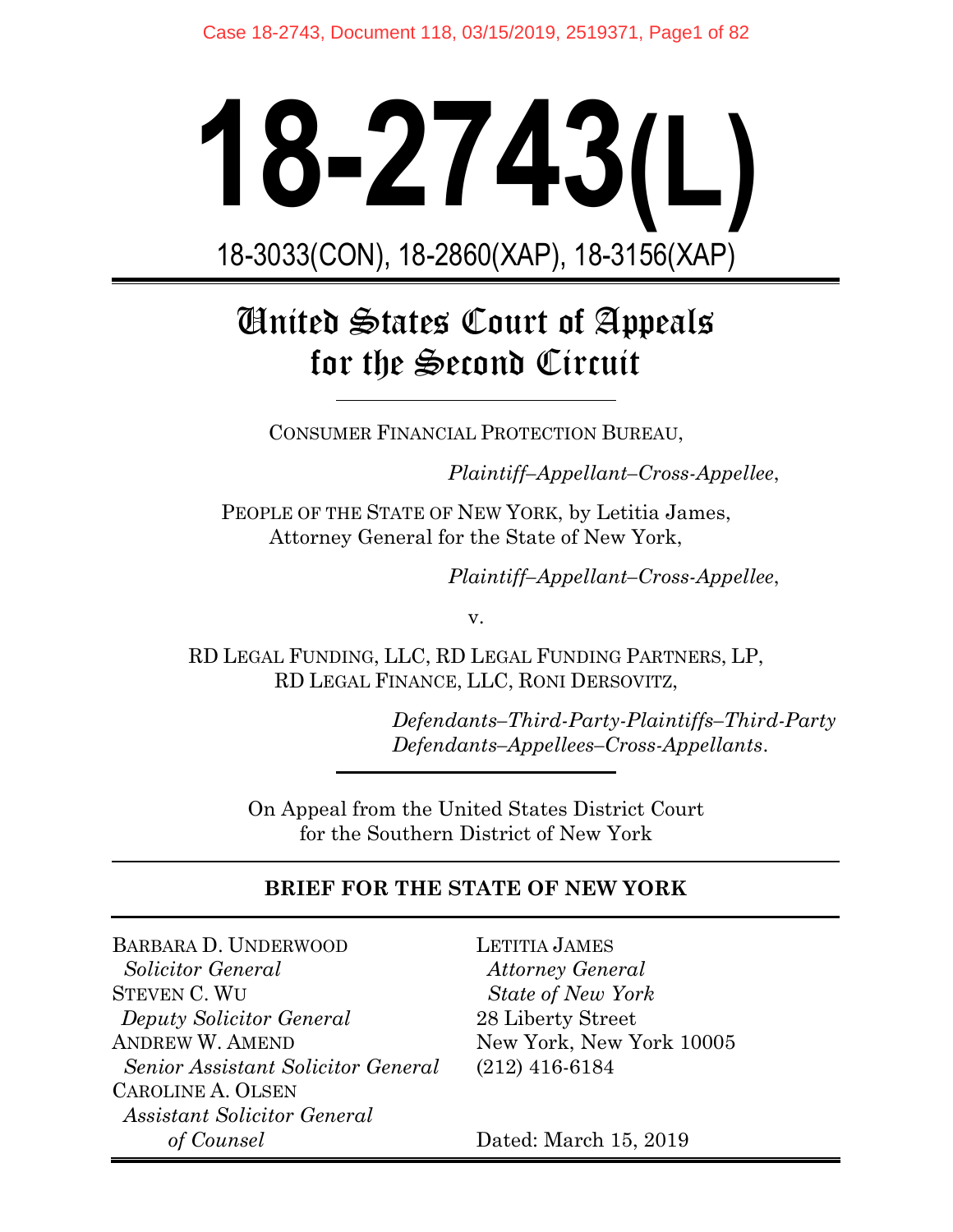# **TABLE OF CONTENTS**

## **Page**

| A.        |    | The Dodd-Frank Wall Street Reform and Consumer                                                                                                 |
|-----------|----|------------------------------------------------------------------------------------------------------------------------------------------------|
|           | 1. | Congress creates the Consumer Financial<br>Protection Bureau (CFPB) to centralize and<br>strengthen enforcement of consumer protection         |
|           | 2. | Congress strengthens the States' authority to                                                                                                  |
|           | 3. | Congress authorizes the CFPB and the States to<br>take enforcement action against a broad range of<br>unfair and abusive consumer practices 13 |
| <b>B.</b> |    |                                                                                                                                                |
|           | 1. | RD Legal's business model targets the beneficiaries<br>of various statutory and settlement funds 15                                            |
|           | 2. | RD Legal deploys abusive and deceptive marketing<br>tactics to induce settlement and fund beneficiaries                                        |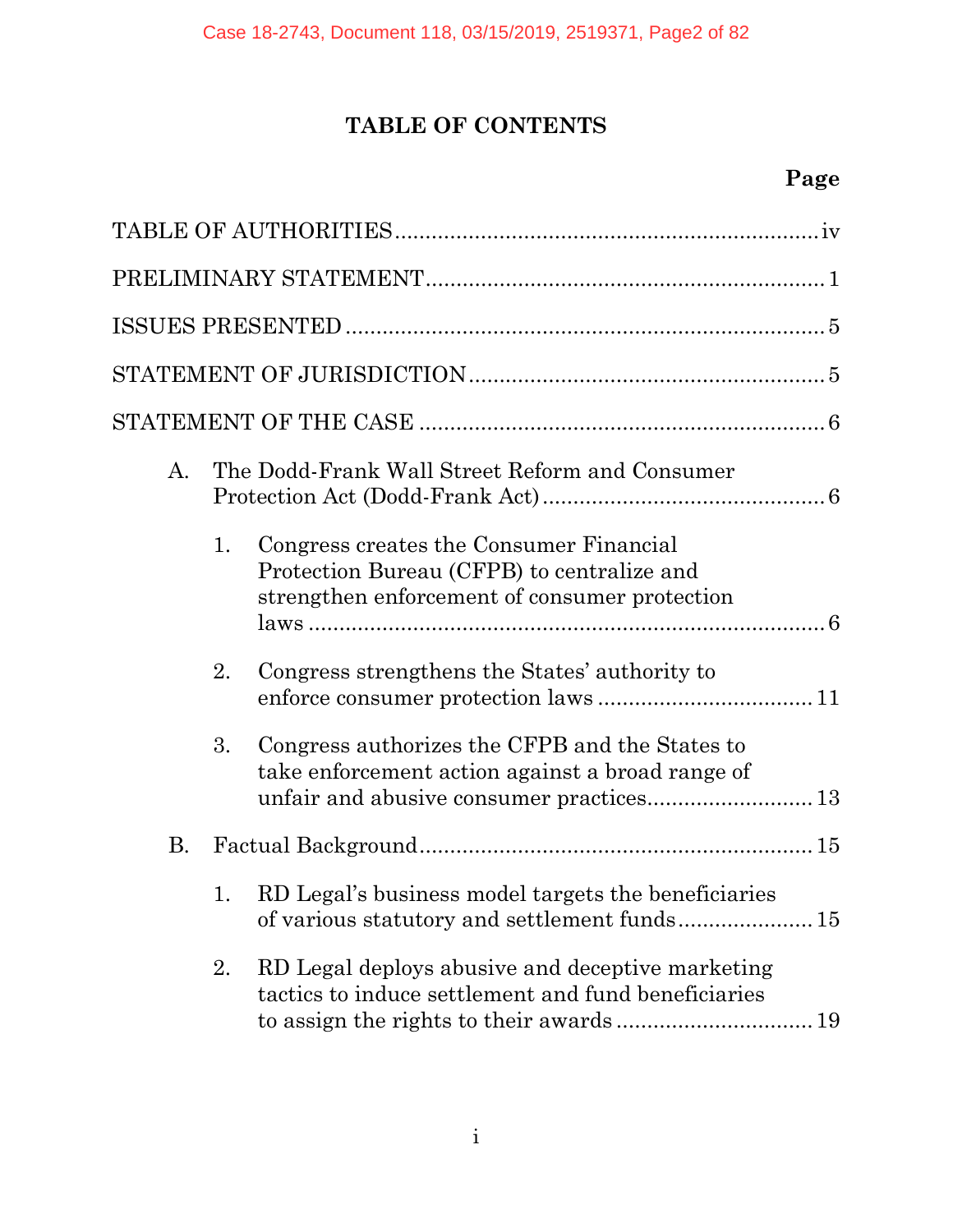# **Page**

| C.        |    |                                                                                                             |
|-----------|----|-------------------------------------------------------------------------------------------------------------|
|           | 1. | State and federal authorities bring an enforcement<br>action, and the district court invalidates Title X of |
|           | 2. | In subsequent orders, the district court dismisses                                                          |
|           |    | STANDARD OF REVIEW AND SUMMARY OF ARGUMENT27                                                                |
|           |    |                                                                                                             |
| POINT I   |    |                                                                                                             |
|           |    | CONGRESS CONSTITUTIONALLY CONFERRED FOR-CAUSE REMOVAL                                                       |
| A.        |    | Longstanding Precedent Establishes Congress's<br>Authority to Protect Independent Agency Heads from         |
| <b>B.</b> |    | The Legislation at Issue Here Falls Within Congress's<br>Well-Established Authority to Protect Independent  |
|           | 1. | The CFPB is typical of independent agencies whose<br>principal officers are validly protected from removal  |
|           | 2. | The CFPB's leadership by a single director does not                                                         |
|           | 3. | The CFPB's funding mechanism also does not make                                                             |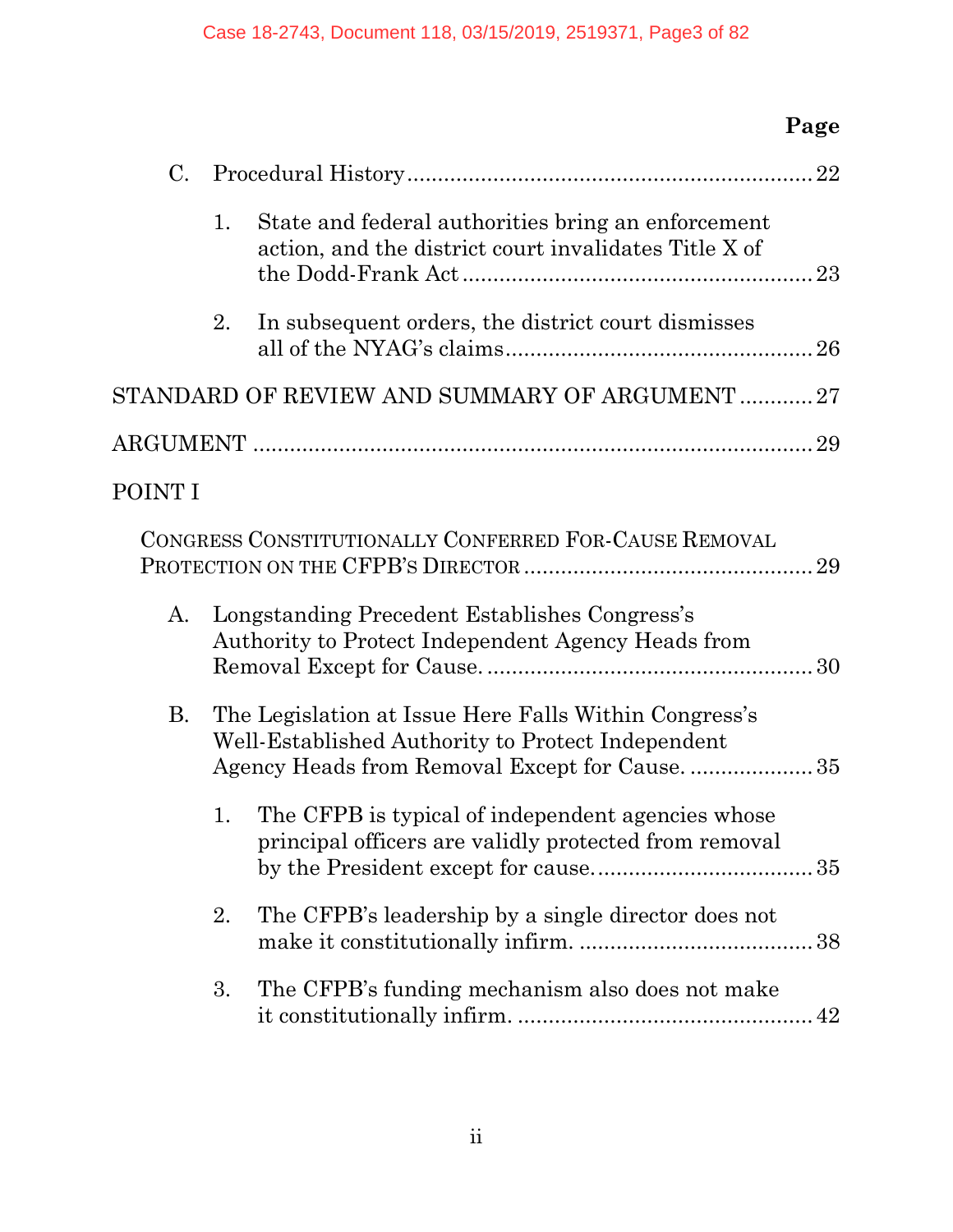# **Page**

# [POINT II](#page-54-0)

|             | IF THE COURT REACHES THE QUESTION, IT SHOULD HOLD THAT<br>THE FOR-CAUSE REMOVAL PROVISION IS SEVERABLE FROM THE                                            |  |
|-------------|------------------------------------------------------------------------------------------------------------------------------------------------------------|--|
| A.          | Courts Consistently Find Improper Removal Protections                                                                                                      |  |
| <b>B.</b>   | The District Court Erred In Holding That the For-Cause                                                                                                     |  |
|             | The Dodd-Frank Act's severability clause explicitly<br>1.<br>confirms that the for-cause removal provision is                                              |  |
|             | 2.<br>Congress would not have wanted the entirety of<br>Title X to fall if the for-cause removal provision                                                 |  |
| $C_{\cdot}$ | At a Minimum, the Court Should Preserve the<br>Provisions of Title X That Expand the Substantive<br>Protections of Federal Law and the States' Enforcement |  |
| POINT III   |                                                                                                                                                            |  |
|             | THE NEW YORK ATTORNEY GENERAL'S STATE-LAW CLAIMS                                                                                                           |  |

| - THE NEW YORK ATTORNEY GENERAL'S STATE-LAW CLAIMS     |  |
|--------------------------------------------------------|--|
| DEPEND ON A QUESTION OF FEDERAL LAW SUFFICIENT TO      |  |
| INDEPENDENTLY ESTABLISH SUBJECT MATTER JURISDICTION 63 |  |
|                                                        |  |
|                                                        |  |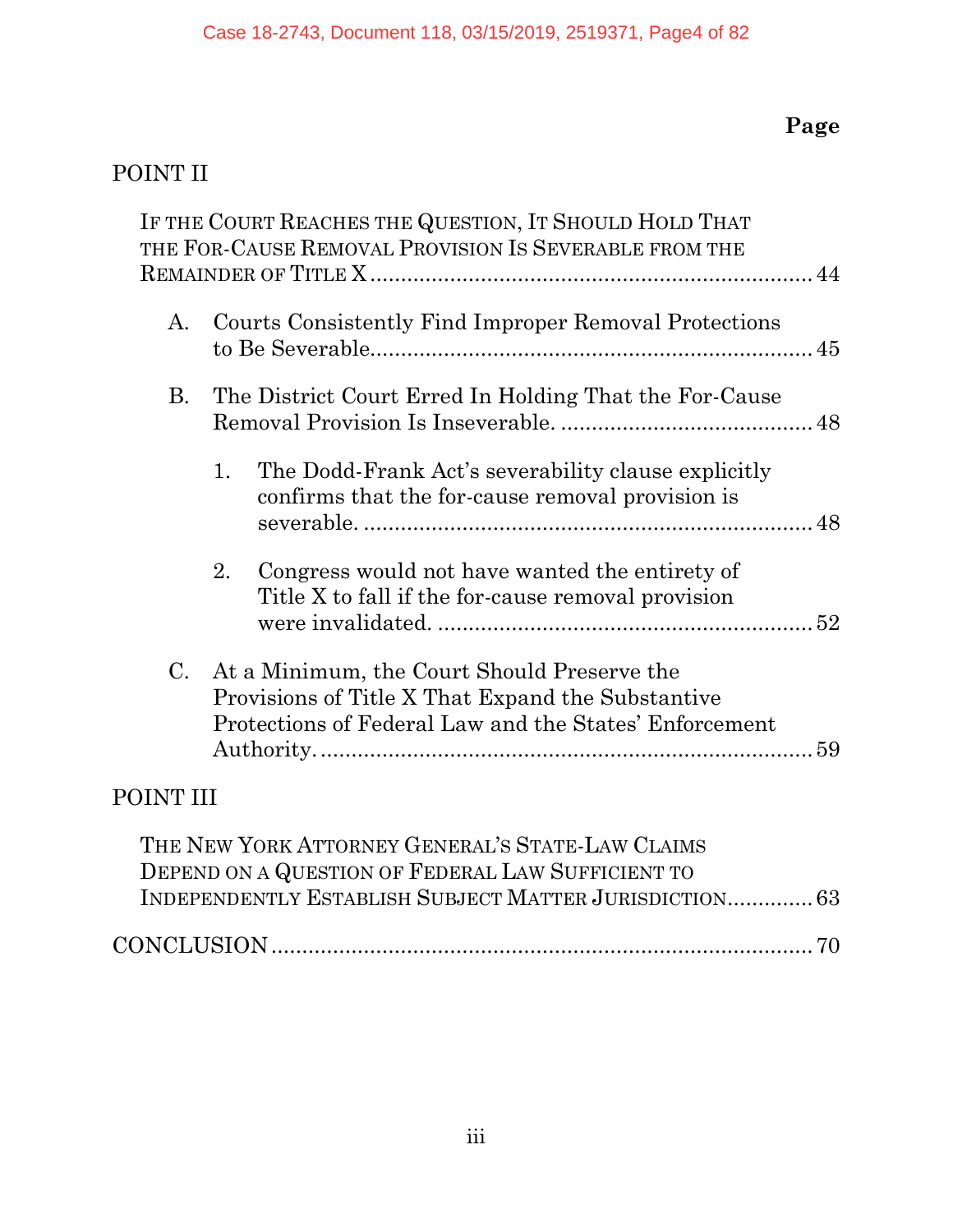# **TABLE OF AUTHORITIES**

# **Cases Page(s)**

| Alaska Airlines, Inc. v. Brock,                                                            |
|--------------------------------------------------------------------------------------------|
| American Fed'n of Gov't Emps., Local 1647 v. Federal Labor<br>Relations Auth.,             |
| Ayotte v. Planned Parenthood of N. New Eng.,                                               |
| Board of Comm'rs of Se. La. Flood Prot. Auth.-E., v.<br><i>Tennessee Gas Pipeline Co.,</i> |
| Bowsher v. Synar,                                                                          |
| Brockett v. Spokane Arcades, Inc.,                                                         |
| $CFPB$ v. $D \& D$ Mktg.,<br>No. 15-cv-9692, 2016 WL 8849698 (C.D. Cal. Nov. 17, 2016)25   |
| CFPB v. Seila Law, LLC,<br>No. 17-cv-01081, 2017 WL 6536586 (C.D. Cal. Aug. 25, 2017) 25   |
| $CFPB$ v. Think Fin., LLC,<br>No. 17-cv-127, 2018 WL 3707911 (D. Mont. Aug. 3, 2018)24-25  |
| City of New York v. Beretta U.S.A. Corp.,                                                  |
| Colonial Funding Network, Inc. ex rel. TVT Capital, LLC v.<br>Epazz, Inc.,                 |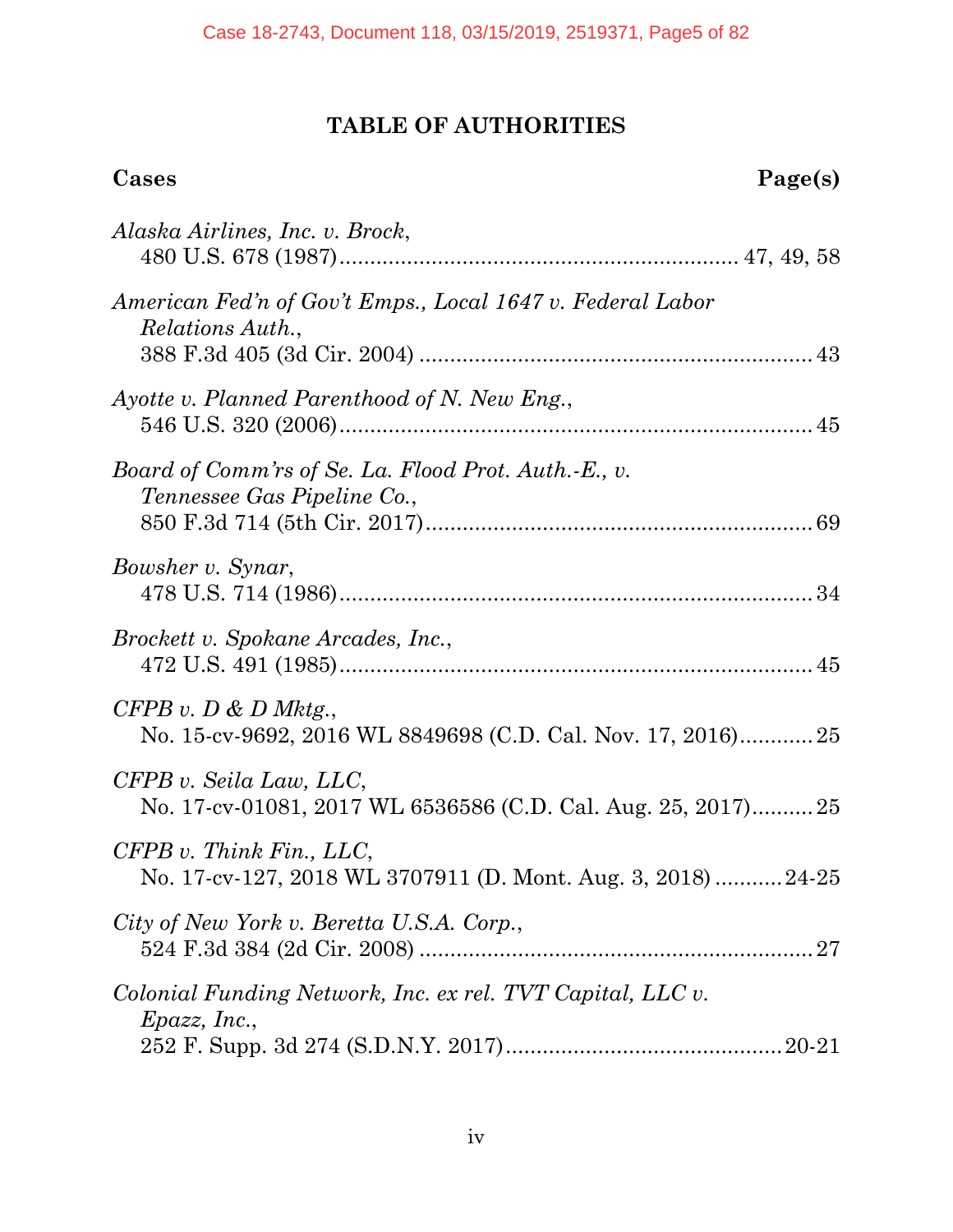#### Case 18-2743, Document 118, 03/15/2019, 2519371, Page6 of 82

| D'Allessio v. New York Stock Exchange, Inc.,                    |
|-----------------------------------------------------------------|
| <i>Empire Healthchoice Assurance, Inc. v. McVeigh,</i>          |
| Evergreen Ass'n v. City of New York,                            |
| FEC v. NRA Political Victory Fund,                              |
| Free Enter. Fund v. Public Co. Accounting Oversight Board,      |
| Grable & Sons Metal Prods., Inc. v. Darue Engineering & Mfg.,   |
| Gunn v. Minton,                                                 |
| Humphrey's Executor v. United States,                           |
| In re Venture Mortg. Fund, L.P.,                                |
| INS v. Chadha,                                                  |
| Intercollegiate Broadcasting System v. Copyright Royalty Board, |
| John Doe Co. v. CFPB,                                           |
| Kirsh v. United States,                                         |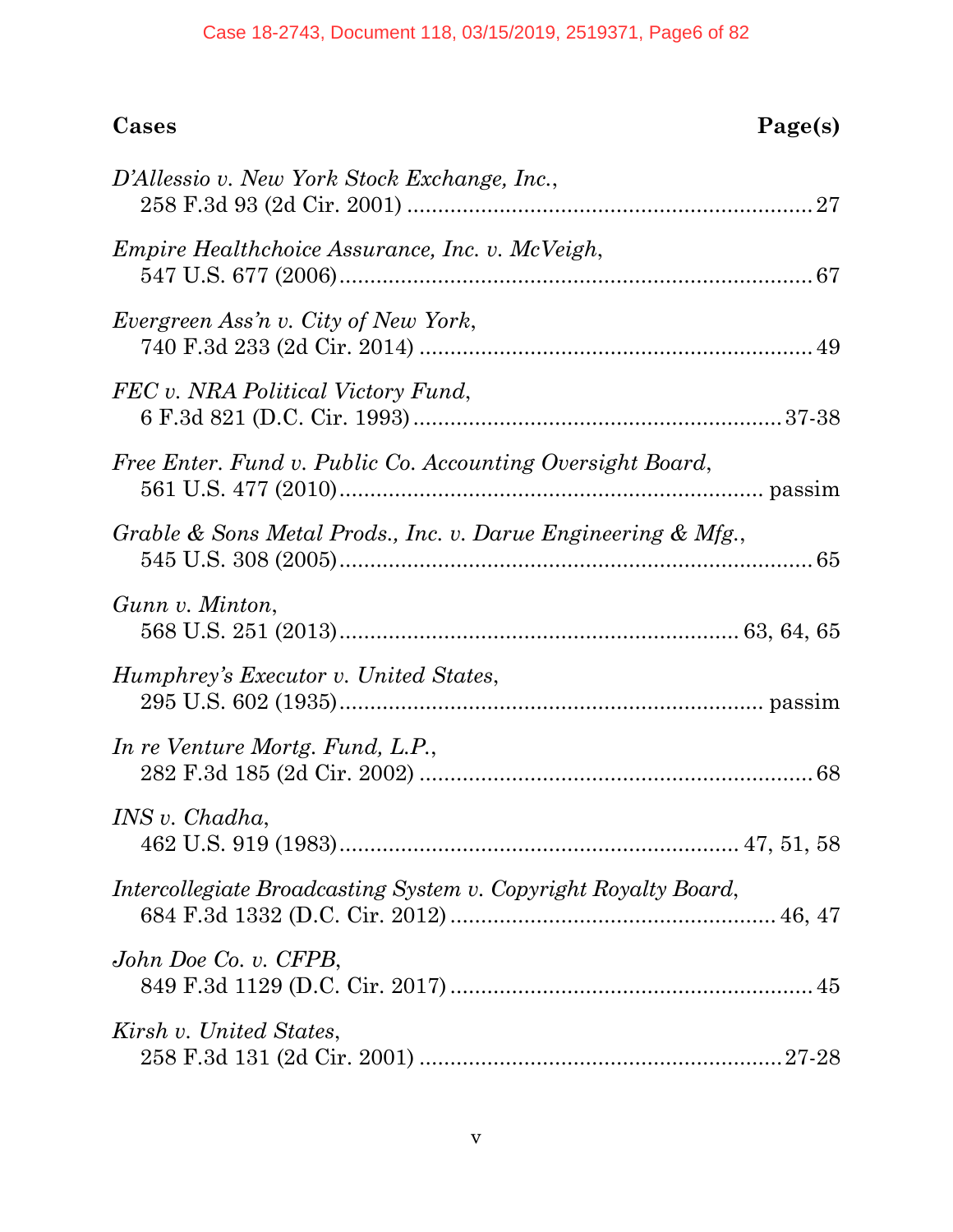#### Case 18-2743, Document 118, 03/15/2019, 2519371, Page7 of 82

# **Cases Page(s)**

| Mantikas v. Kellogg Co.,                                   |  |
|------------------------------------------------------------|--|
| Merrill Lynch, Pierce, Fenner & Smith Inc. v. Manning,     |  |
| Mistretta v. United States,                                |  |
| Morrison v. Olsen,                                         |  |
| Myers v. United States,                                    |  |
| NASDAQ OMX Grp., Inc. v. UBS Secs., LLC,                   |  |
| National Federation of Independent Businesses v. Sebelius, |  |
| National Petroleum Refiners Ass'n v. FTC,                  |  |
| New York ex rel. Jacobson v. Wells Fargo Nat'l Bank, N.A., |  |
| Nick's Garage, Inc. v. Nationwide Mut. Ins. Co.,           |  |
| Nicodemus v. Union Pac. Corp.,                             |  |
| $NLRB$ v. SW Gen., Inc.,                                   |  |
| PHH Corp. v. CFPB,                                         |  |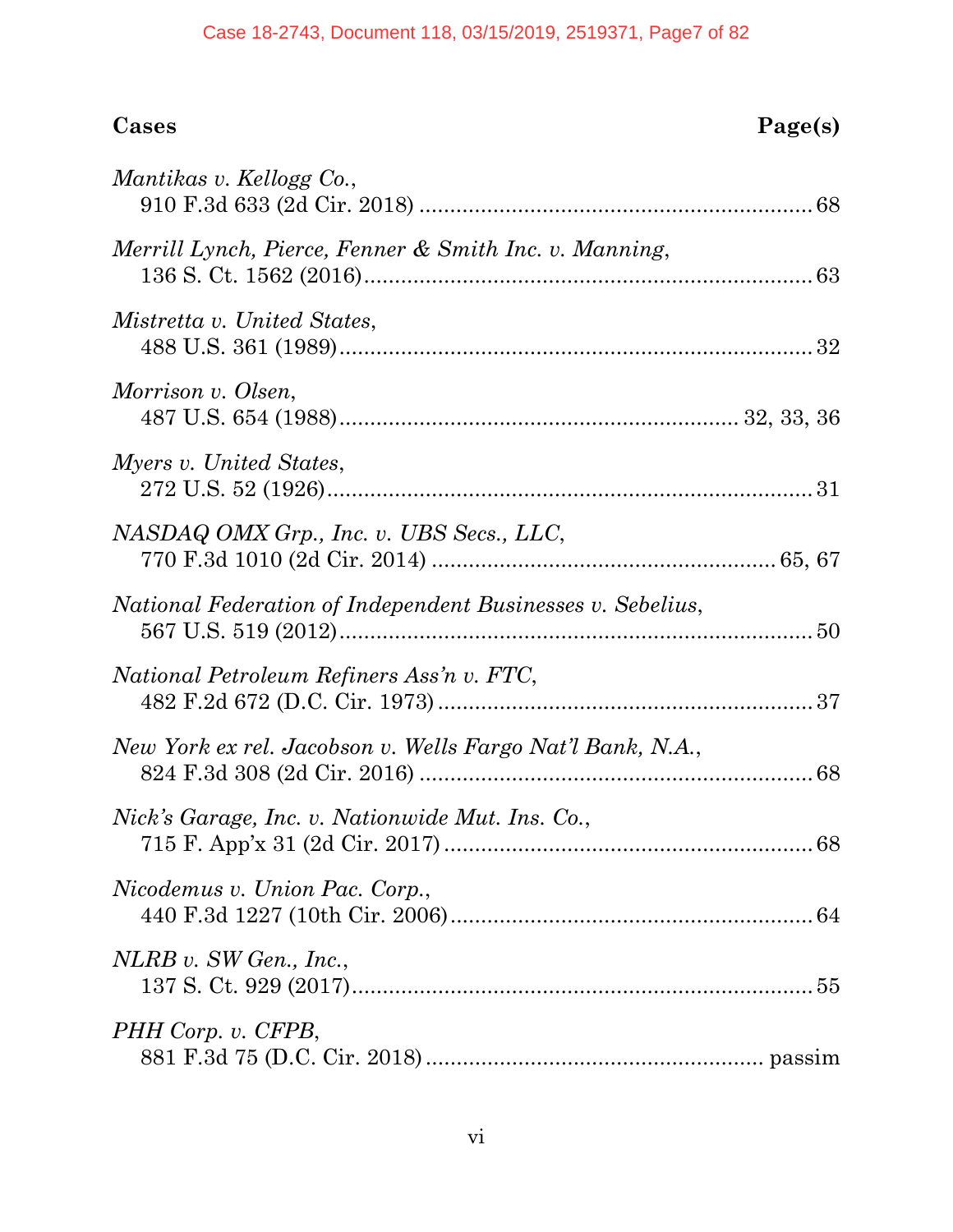# **Cases Page(s)**

| Regan v. Time, Inc.,                                                              |  |
|-----------------------------------------------------------------------------------|--|
| Rhode Island Fishermen's Alliance, Inc. v. Rhode Island<br>Dep't of Envtl. Mgmt., |  |
| SEC v. Blinder, Robinson & Co.,                                                   |  |
| Saint John Marine Co. v. United States,                                           |  |
| Singer Asset Fin. Co. v. Bachus,                                                  |  |
| Smith v. Grimm,                                                                   |  |
| United States v. Aetna Cas. & Sur. Co.,                                           |  |
| United States v. Booker,                                                          |  |
| United States v. Kim,                                                             |  |
| Wiener v. United States                                                           |  |

# **Laws**

# *Federal*

| Copyright Royalty and Distribution Reform Act of 2004, |  |
|--------------------------------------------------------|--|
|                                                        |  |
|                                                        |  |
| Dodd-Frank Wall Street Reform and Consumer Protection  |  |
|                                                        |  |
|                                                        |  |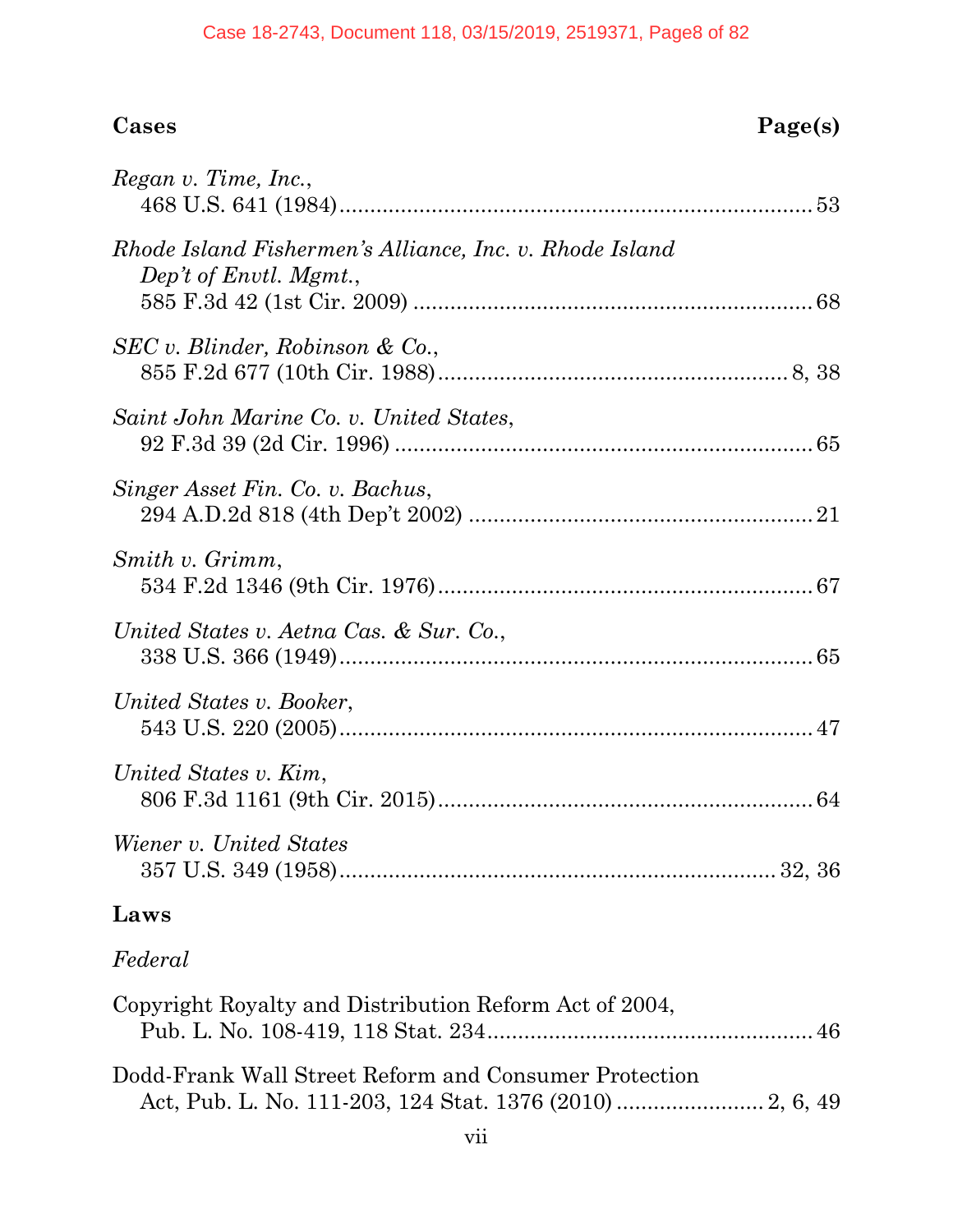# Laws

# Federal (cont'd)

| Immigration and Nationality Act, Pub. L. No. 82-414, 66          |  |
|------------------------------------------------------------------|--|
|                                                                  |  |
| Social Security Act, Pub. L. No. 74-271, 49 Stat. 620 (1935)  50 |  |
| $5 \text{ U.S.C.} \S 1211 \dots 8$                               |  |
| 12 U.S.C.                                                        |  |
|                                                                  |  |
|                                                                  |  |
|                                                                  |  |
|                                                                  |  |
|                                                                  |  |
|                                                                  |  |
|                                                                  |  |
|                                                                  |  |
|                                                                  |  |
|                                                                  |  |
|                                                                  |  |
|                                                                  |  |
|                                                                  |  |
|                                                                  |  |
|                                                                  |  |
|                                                                  |  |
|                                                                  |  |
|                                                                  |  |
|                                                                  |  |
|                                                                  |  |
|                                                                  |  |
|                                                                  |  |
|                                                                  |  |
|                                                                  |  |
|                                                                  |  |
|                                                                  |  |
|                                                                  |  |
|                                                                  |  |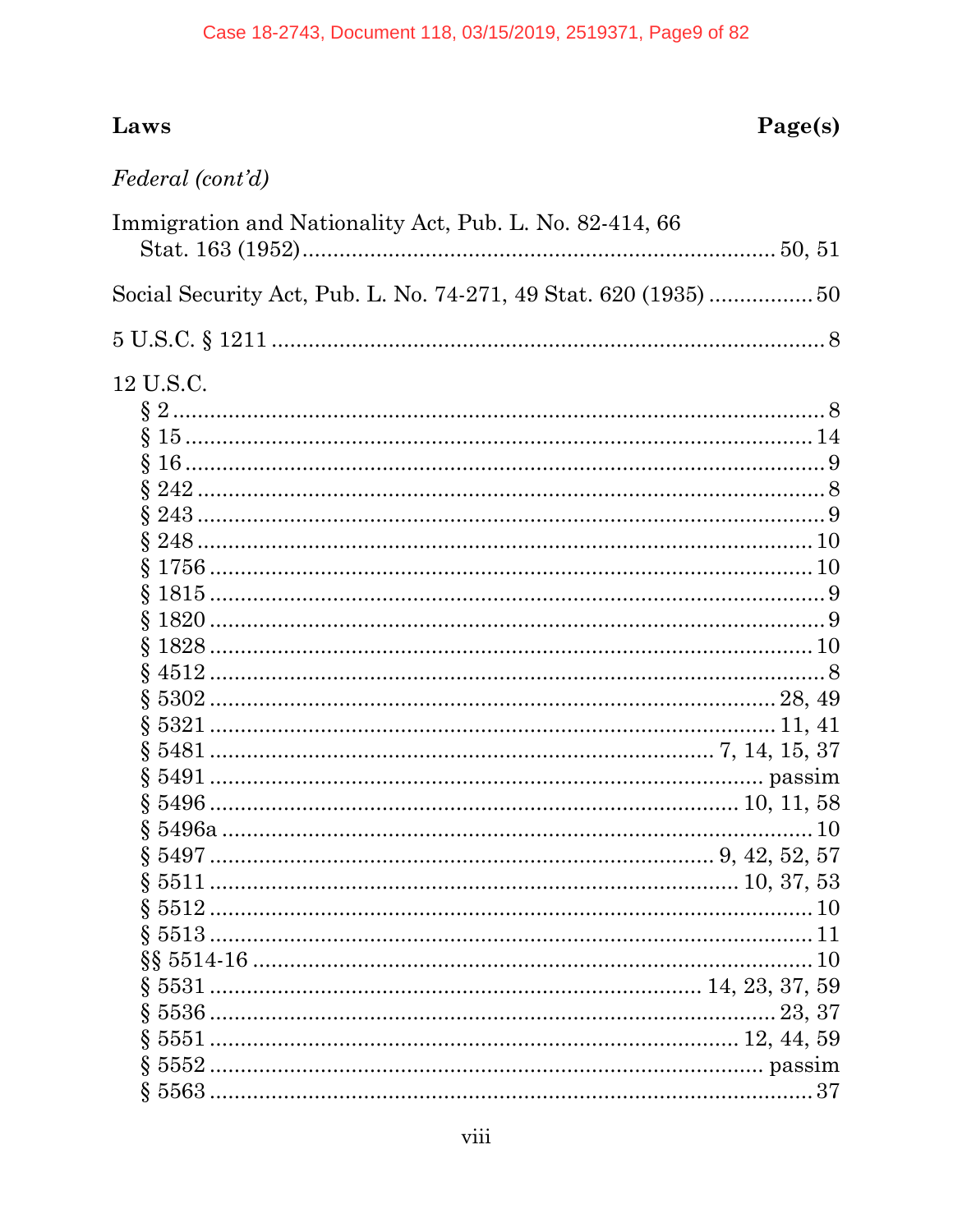#### Case 18-2743, Document 118, 03/15/2019, 2519371, Page10 of 82

# Laws

# Page(s)

| Federal (cont'd) |  |
|------------------|--|
|------------------|--|

| 12 U.S.C.                                                |  |
|----------------------------------------------------------|--|
|                                                          |  |
|                                                          |  |
|                                                          |  |
| 15 U.S.C.                                                |  |
|                                                          |  |
|                                                          |  |
|                                                          |  |
|                                                          |  |
|                                                          |  |
|                                                          |  |
|                                                          |  |
|                                                          |  |
|                                                          |  |
|                                                          |  |
| 31 U.S.C.                                                |  |
|                                                          |  |
|                                                          |  |
|                                                          |  |
|                                                          |  |
|                                                          |  |
| 42 U.S.C.                                                |  |
|                                                          |  |
|                                                          |  |
|                                                          |  |
|                                                          |  |
|                                                          |  |
| September 11th Victim Compensation Fund of 2001, Pub. L. |  |
| <b>State</b>                                             |  |
|                                                          |  |
|                                                          |  |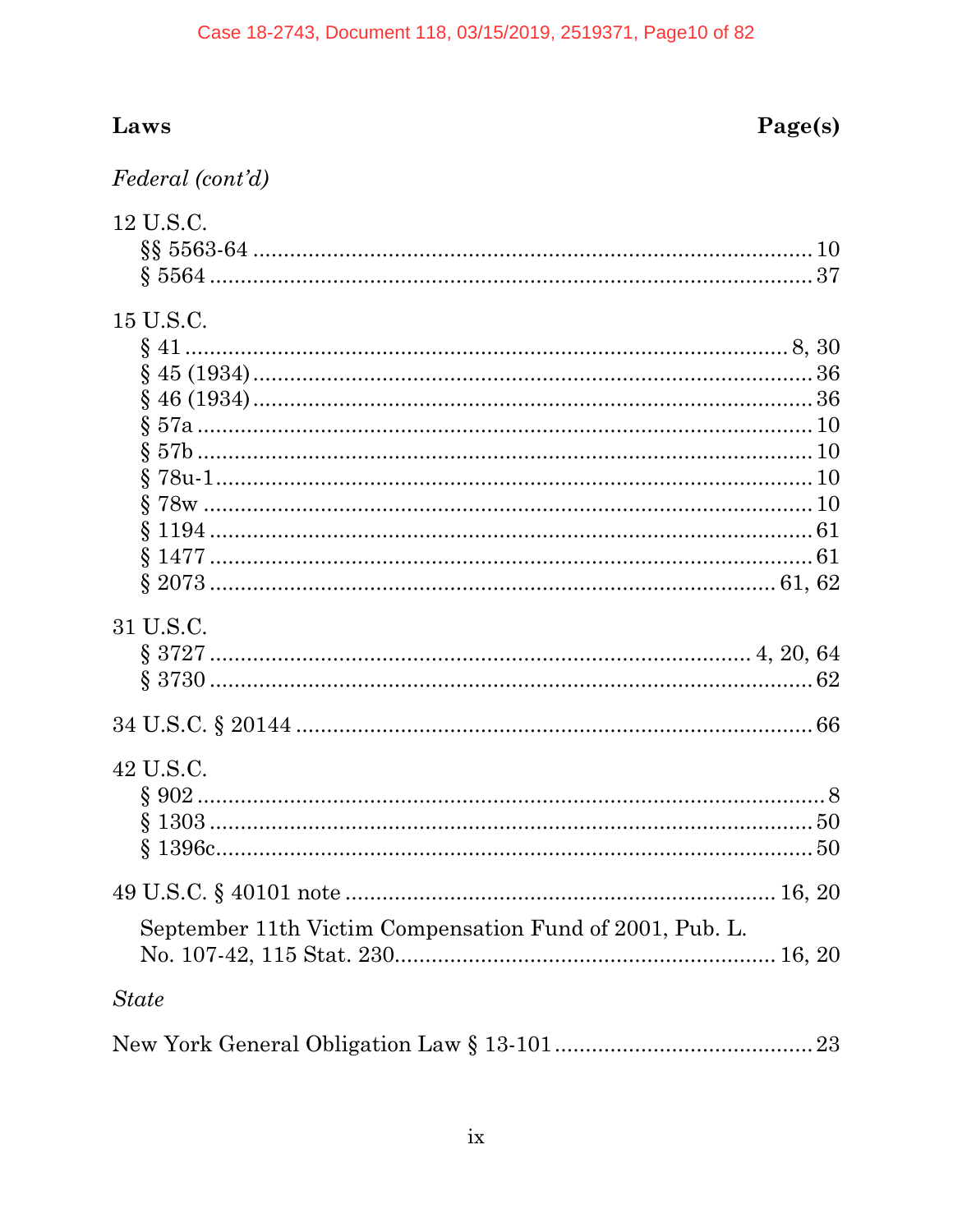# **Legislative Materials Page(s)**

| Cong. Rec., vol. 156 (2010)                                                                                                                                                            |
|----------------------------------------------------------------------------------------------------------------------------------------------------------------------------------------|
| Federal and State Enforcement of Financial Consumer and<br>Investor Protection Laws: Hearing Before the H. Comm. on                                                                    |
|                                                                                                                                                                                        |
| <b>Miscellaneous Authorities</b>                                                                                                                                                       |
| Consumer Financial Protection Bureau, Research and reports, at<br>https://www.consumerfinance.gov/data-research/research-<br>reports/?title=semi-annual&categories=to-                 |
| Henry B. Hogue et al., Cong. Research Serv., <i>Independence of</i><br>Federal Financial Regulators: Structure, Funding, and Other                                                     |
| RD Legal Funding, Zadroga Bill Settlement Funding (as of<br>Mar. 3, 2016), at https://web.archive.org/web/20160303021<br>724/http://www.legalfunding.com/eligible-cases/zadroga-<br>21 |
| September 11th Victim Compensation Fund, Policies and<br><i>Procedures</i> (2019), at https://www.vcf.gov/pdf/VCFPolicy.pdf20                                                          |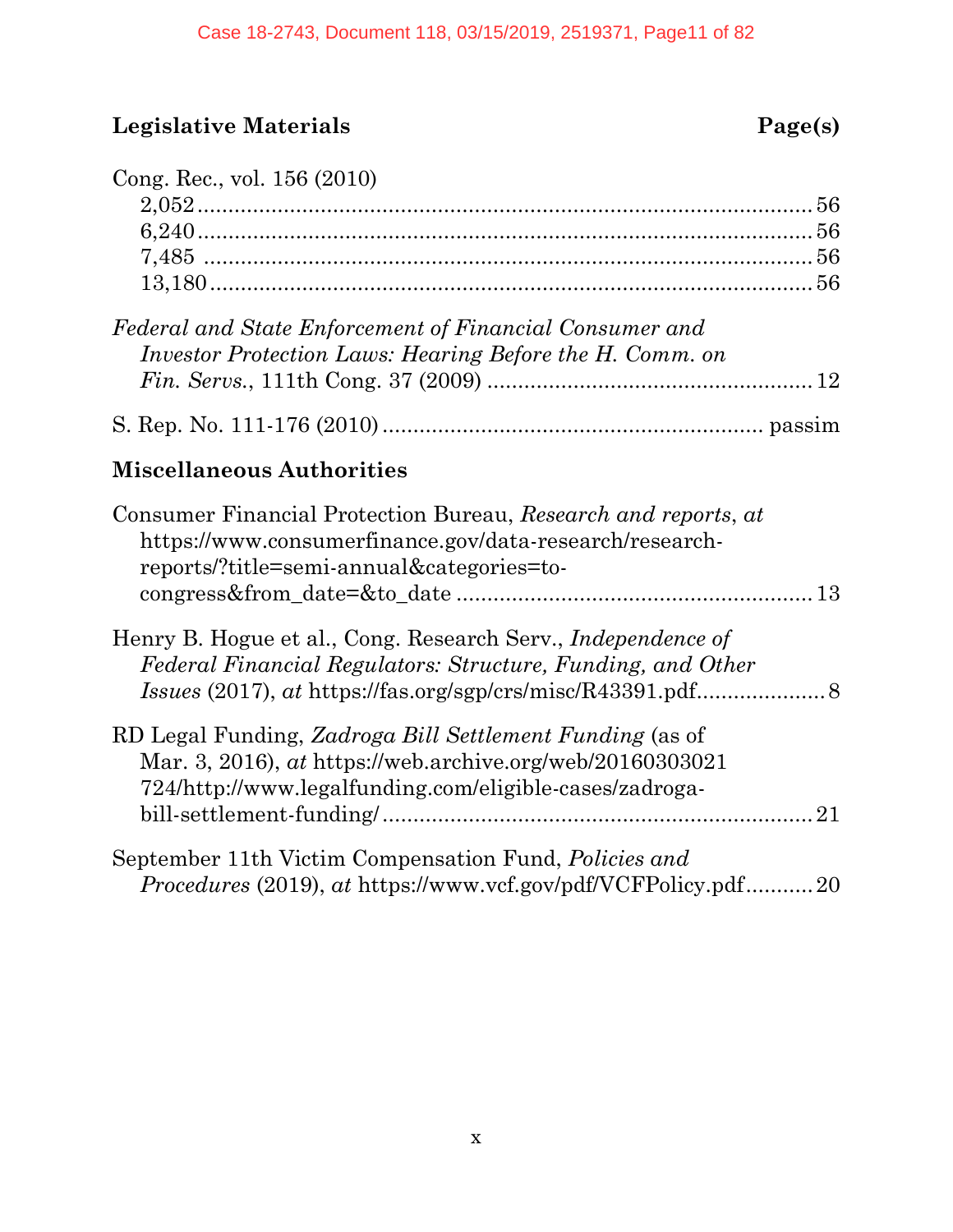#### **PRELIMINARY STATEMENT**

<span id="page-11-0"></span>This appeal arises from a joint enforcement action by the New York Attorney General (NYAG) and the Consumer Financial Protection Bureau (CFPB) to halt and seek redress for the abusive and deceptive tactics used by RD Legal Funding, LLC, and its affiliates to induce the beneficiaries of various statutory and settlement funds to enter into what are effectively usurious loans.[1](#page-11-1) RD Legal's basic business practice was to target individuals who were waiting to receive awards from settlements or statutory funds and to offer to advance a portion of their awards in exchange for the individuals paying RD Legal a much larger sum of money when their payments finally arrived.

This enforcement proceeding focuses on RD Legal's targeting of September 11 victims, for whom Congress established a special fund; and retired professional football players suffering from chronic illnesses, who stand to benefit from a settlement with the National Football League.

<span id="page-11-1"></span><sup>1</sup> Defendants are RD Legal Funding, LLC, RD Legal Finance, LLC, RD Legal Funding Partners, LP, and Roni Dersovitz, the founder and owner of the RD Legal entities. This brief will refer to defendants collectively as "RD Legal" unless it is necessary to identify a specific defendant by name.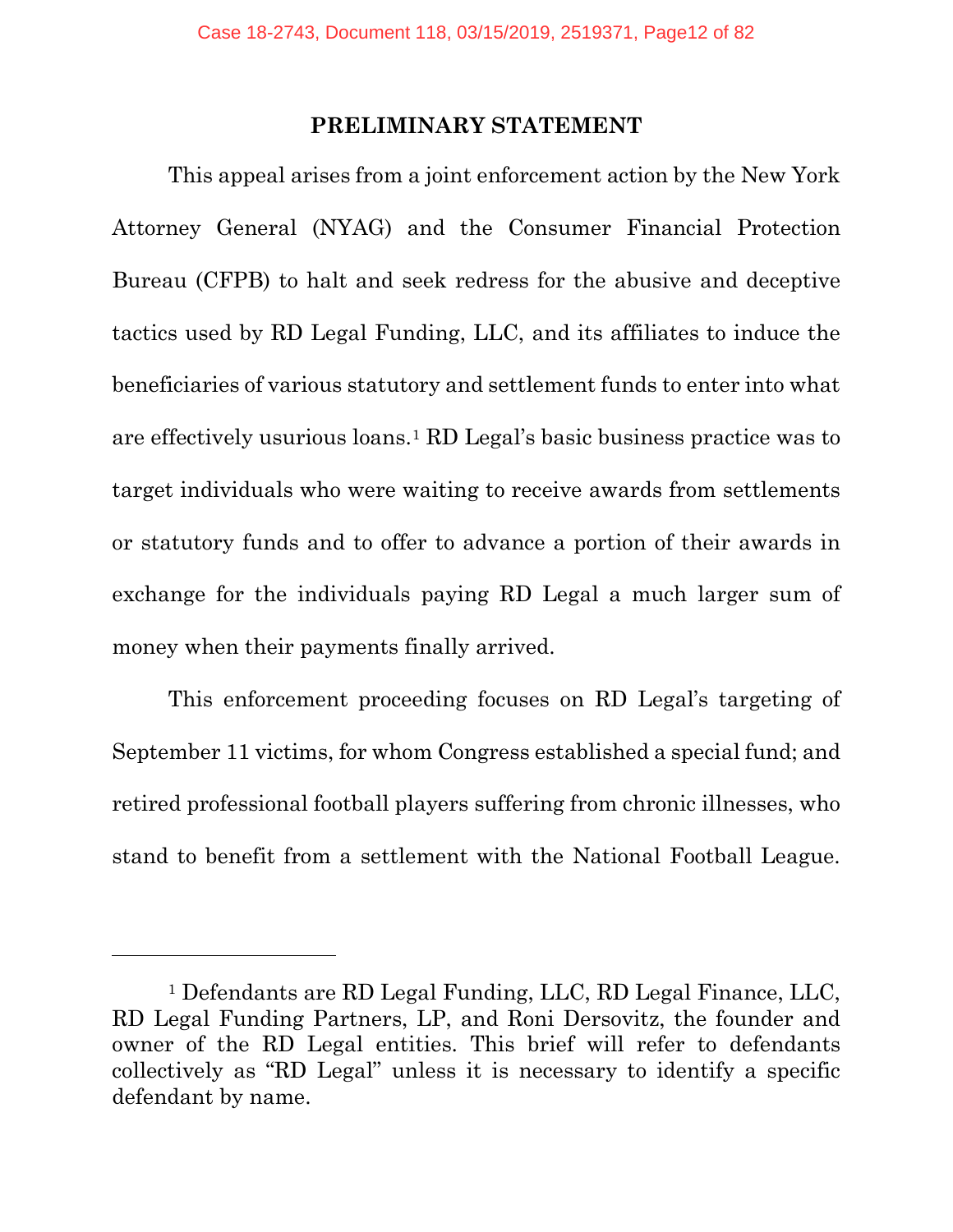The NYAG and CFPB brought claims against RD Legal for deceptive and abusive practices under Title X of the Dodd-Frank Wall Street Reform and Consumer Protection Act, Pub. L. No. 111-203, 124 Stat. 1376 (2010) (Dodd-Frank Act). The NYAG also brought claims under New York law.

The United States District Court for the Southern District of New York (Preska, J.) correctly rejected all of RD Legal's statutory and pleadings-based objections to the complaint. But the district court incorrectly accepted RD Legal's argument that the structure of the CFPB was unconstitutional because the agency was led by a single Director who was removable by the President only for cause, rather than at will. Moreover, the court found the for-cause removal provision inseverable from the remainder of Title X and accordingly struck down Title X in its entirety—not only eliminating the CFPB as an agency, but also eradicating the ability of the States to enforce both old and new consumer protections contained in the statute. On the basis of this sweeping invalidation of a vital federal regime, the district court dismissed the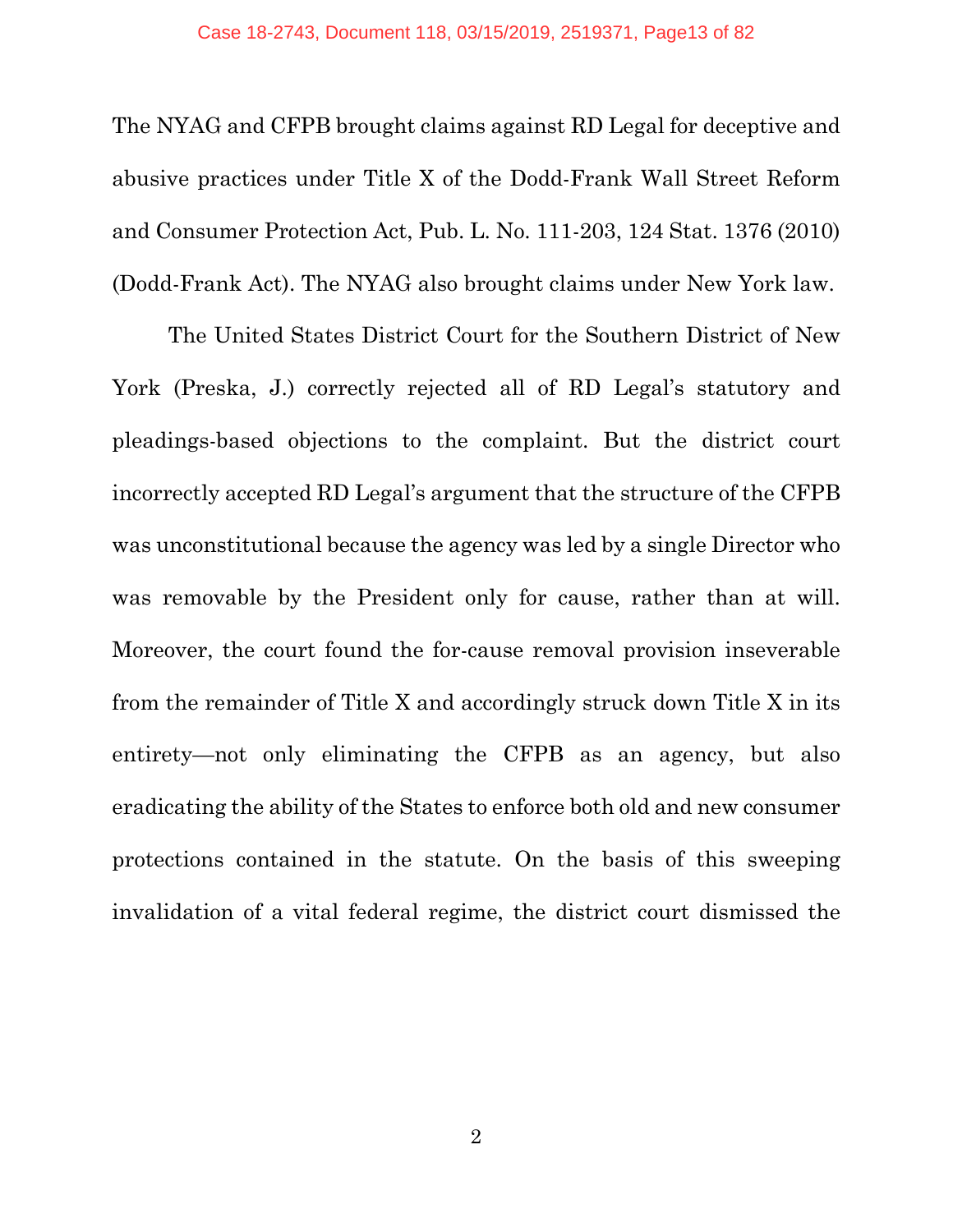CFPB's claims entirely, dismissed the NYAG's federal-law claims with prejudice, and dismissed the NYAG's state-law claims without prejudice.[2](#page-13-0)

This Court should reverse. In *PHH Corp. v. CFPB*, 881 F.3d 75 (D.C. Cir. 2018), the en banc D.C. Circuit upheld the constitutionality of the for-cause removal provision over an attack identical to RD Legal's. That decision correctly recognized that Supreme Court precedents dating back to *Humphrey's Executor v. United States*, 295 U.S. 602 (1935), make clear that Congress may create an independent agency, like the CFPB, which is led by a principal officer removable only for cause, because such an agency does not unduly interfere with the President's executive powers under Article II.

But even if the for-cause removal provision were unconstitutional, the district court should have severed that provision and preserved the

<span id="page-13-0"></span><sup>2</sup> The district court issued an initial opinion and order on June 21, 2018, which held that the entirety of Title X was invalid, but nonetheless suggested that the NYAG could continue to pursue both its federal and state-law claims. On September 12, 2018, the court issued an amended order clarifying that, as a result of its decision to invalidate Title X in its entirety, the NYAG could not pursue its federal law claims. The court further ruled that it lacked federal jurisdiction over the NYAG's statelaw claims. Based on the combined effect of the two orders, all of the NYAG's claims were dismissed. (Special Appendix 90-103, 109-115, 119.)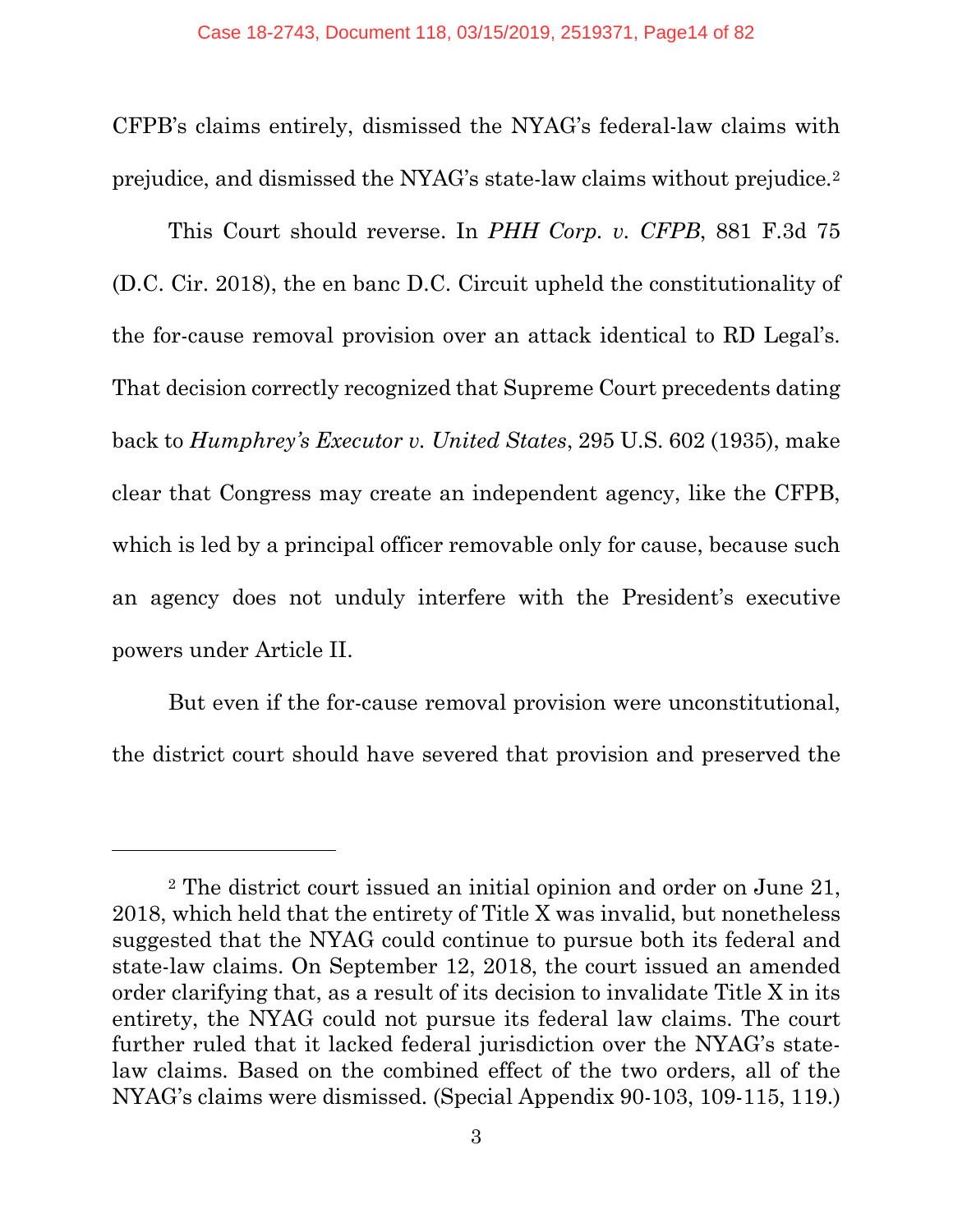remainder of Title X. The law of severability requires courts to take a scalpel rather than a meat axe to a statute. Here, severability is supported not only by the Dodd-Frank Act's express severability clause, but also by Congress's strongly expressed intent to create a robust consumer protection regime to avert another financial crisis. There is no indication that Congress would have abandoned this important policy objective if it had understood that the CFPB's Director must be removable at will rather than for cause.

Finally, even if the entirety of Title X were invalid and New York therefore had no federal cause of action, the district court should have found that New York's state-law claims survived. Because those claims depend in part on the application of the federal Anti-Assignment Act, 31 U.S.C. § 3727, and because that interpretation has implications for the federal government's broader financial interests, there was a substantial federal question sufficient to establish federal court jurisdiction over the state-law claims.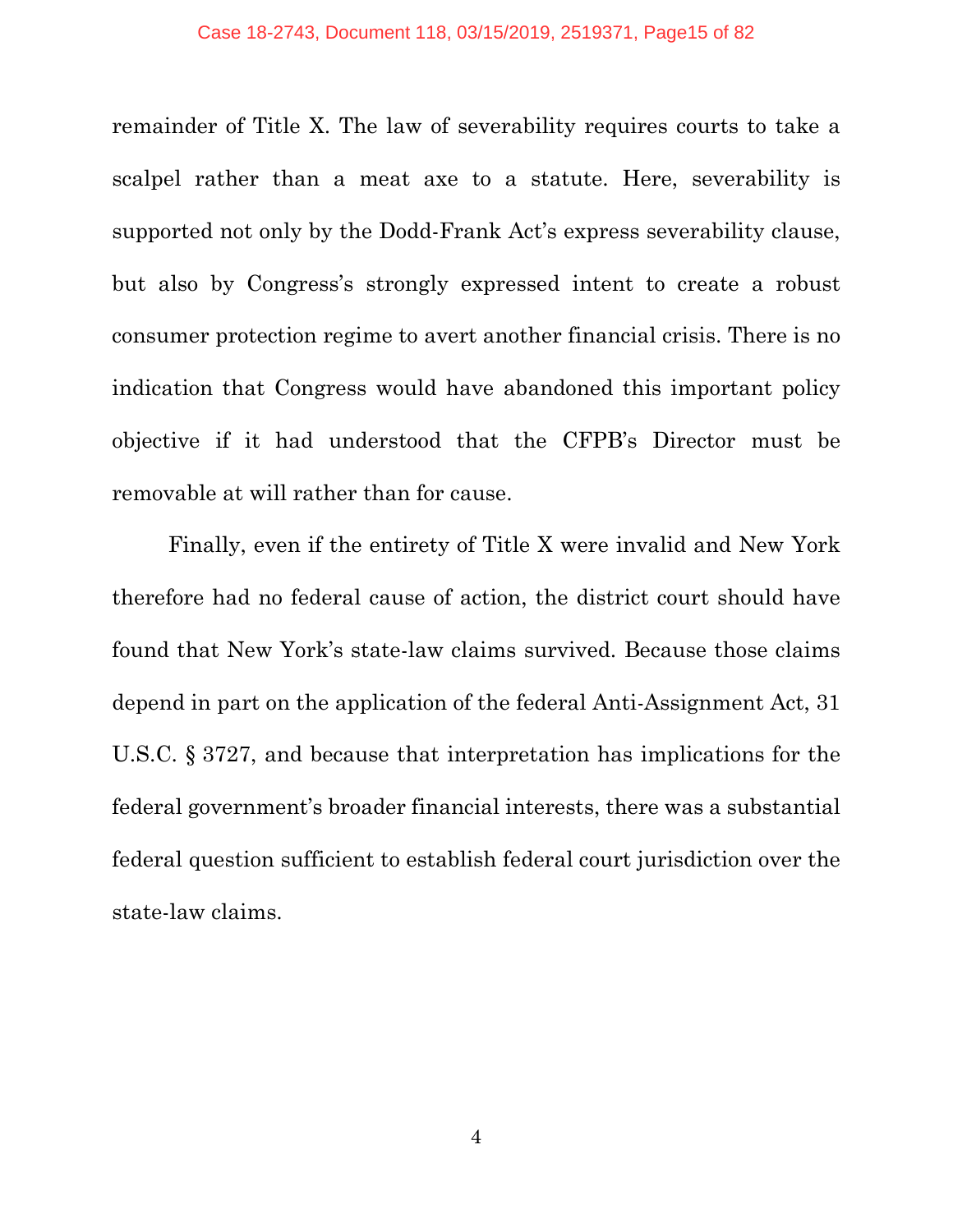#### **ISSUES PRESENTED**

<span id="page-15-0"></span>1. Whether Congress's provision of for-cause removal protection to the CFPB Director is constitutional?

2. Whether, assuming the for-cause removal protection is unconstitutional, that provision may be severed from the remainder of Title X of the Dodd-Frank Act to preserve the continued existence of the CFPB, the Act's substantive prohibitions on deceptive and abusive conduct, and the NYAG's authority to enforce those prohibitions?

3. Whether the district court had jurisdiction over the NYAG's state-law claims in any event, where those claims contained an embedded federal question concerning the applicability of the federal Anti-Assignment Act to RD Legal's agreements with beneficiaries of the September 11th Victim Compensation Fund?

#### **STATEMENT OF JURISDICTION**

<span id="page-15-1"></span>The district court had subject matter jurisdiction over this action under 28 U.S.C. §§ 1331 and 1345. (Joint Appendix (J.A.) 30-31.) On September 19, 2018, the district court entered a final amended judgment dismissing the NYAG's federal-law claims with prejudice and its statelaw claims without prejudice (Special Appendix (S.A.) 119), and the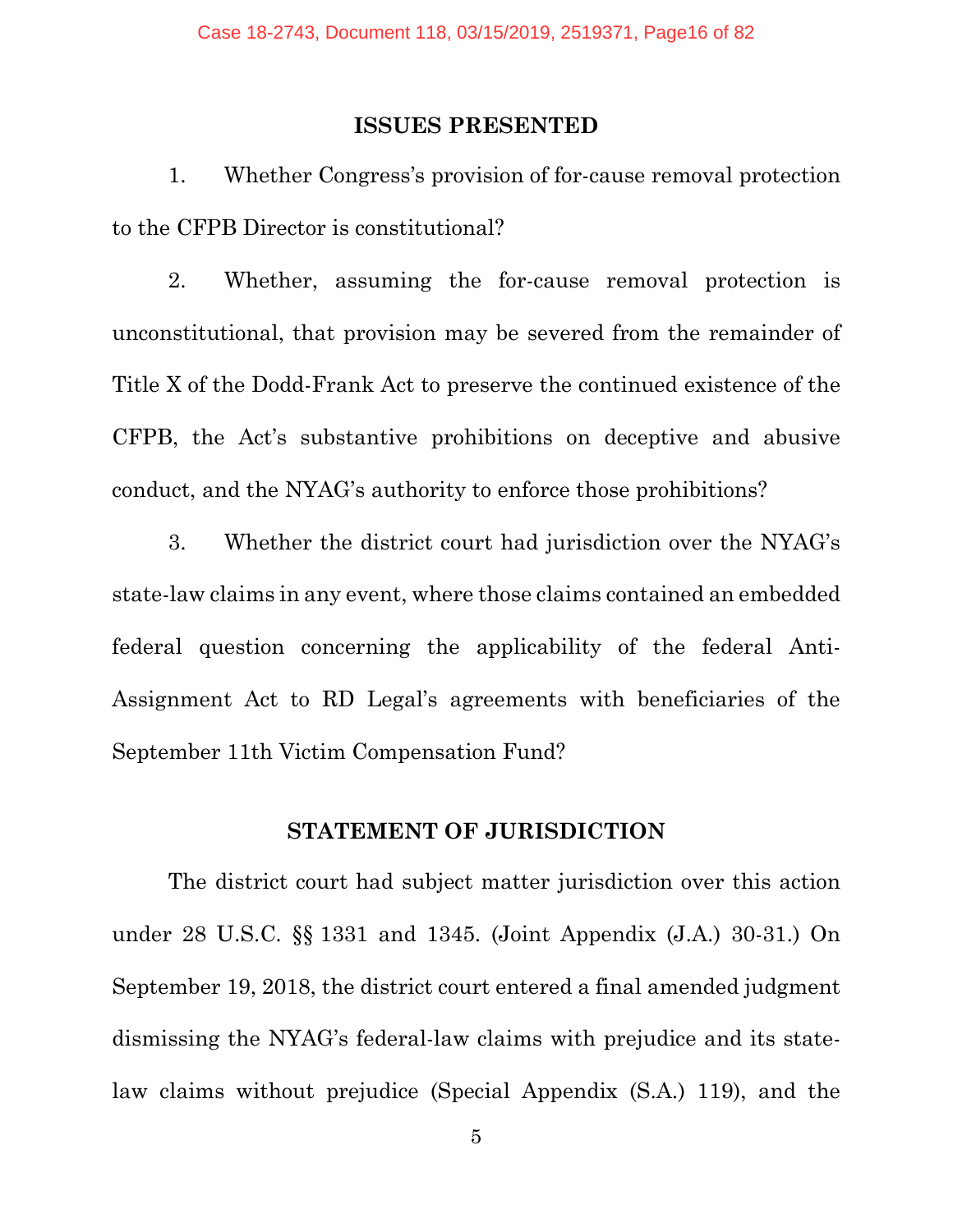NYAG filed a timely notice of appeal on October 12, 2018 (J.A. 802). This Court has appellate jurisdiction under 28 U.S.C. § 1291.

#### **STATEMENT OF THE CASE**

#### <span id="page-16-2"></span><span id="page-16-1"></span><span id="page-16-0"></span>**A. The Dodd-Frank Wall Street Reform and Consumer Protection Act (Dodd-Frank Act)**

### **1. Congress creates the Consumer Financial Protection Bureau (CFPB) to centralize and strengthen enforcement of consumer protection laws**

Congress enacted the Dodd-Frank Wall Street Reform and Consumer Protection Act, Pub. L. No. 111-203, 124 Stat. 1376 (2010) ("Dodd-Frank Act"), in response to the financial crisis of 2008—a crisis that "nearly crippled the U.S. economy" and caused millions of Americans to lose their jobs, homes, and savings. S. Rep. No. 111-176, at 2, 9 (2010). After studying the causes of the crisis, Congress concluded that "it was the failure by the prudential regulators to give sufficient consideration to consumer protection that helped bring the financial system down." *Id.* at 166; *see also PHH Corp. v. CFPB*, 881 F.3d 75, 80 (D.C. Cir. 2018) (en banc) ("In Congress's view, the 2008 crash represented a failure of consumer protection."). Although numerous federal statutes authorized agencies to prevent and prosecute the abusive mortgage and credit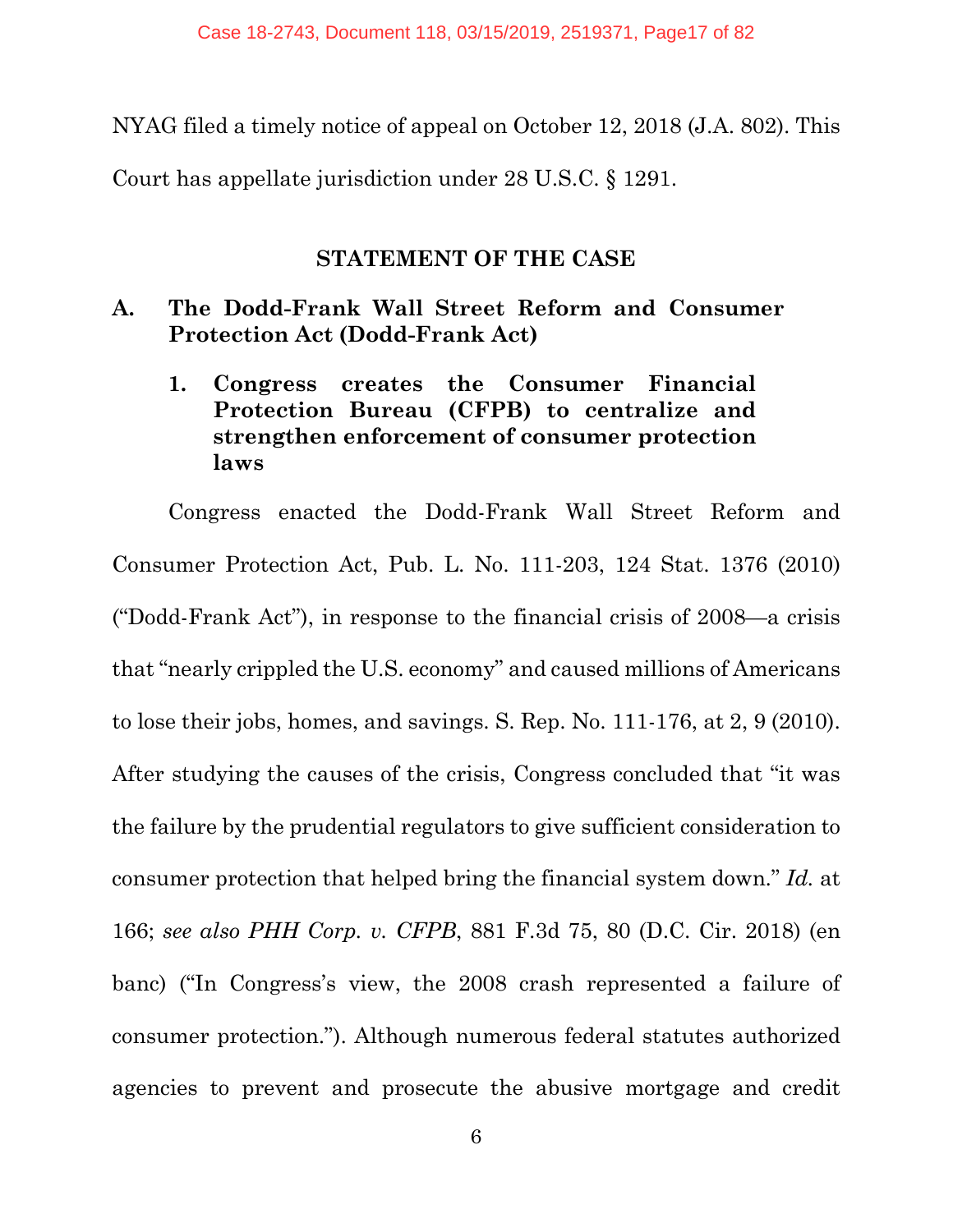practices that contributed to the crisis, the federal consumer protection regime ultimately proved ineffective due to "conflicting regulatory missions, fragmentation, and regulatory arbitrage." S. Rep. No. 111-176, at 10.

To remedy these structural flaws, Title X of the Dodd-Frank Act established the CFPB as "a new, streamlined independent consumer entity," *id.* at 11, and charged it with enforcing eighteen preexisting consumer protection laws, which had previously been overseen by seven different federal agencies, *see* 12 U.S.C. § 5481(12); S. Rep. No. 111-176, at 11. "These laws seek to curb fraud and deceit and to promote transparency and best practices in consumer loans, home mortgages, personal credit cards, and retail banking." *PHH*, 881 F.3d at 81.

In devising the CFPB's structure and powers, Congress drew on its experience with existing agencies. Among other things, Congress wanted to ensure that the CFPB had the "requisite initiative and decisiveness to do the job of monitoring and restraining abusive or excessively risky practices in the fast-changing world of consumer finance." *Id.*; *see also*  S. Rep. No. 111-176, at 11. Thus, like other federal agencies that must respond quickly to rapidly changing contexts, Congress provided for a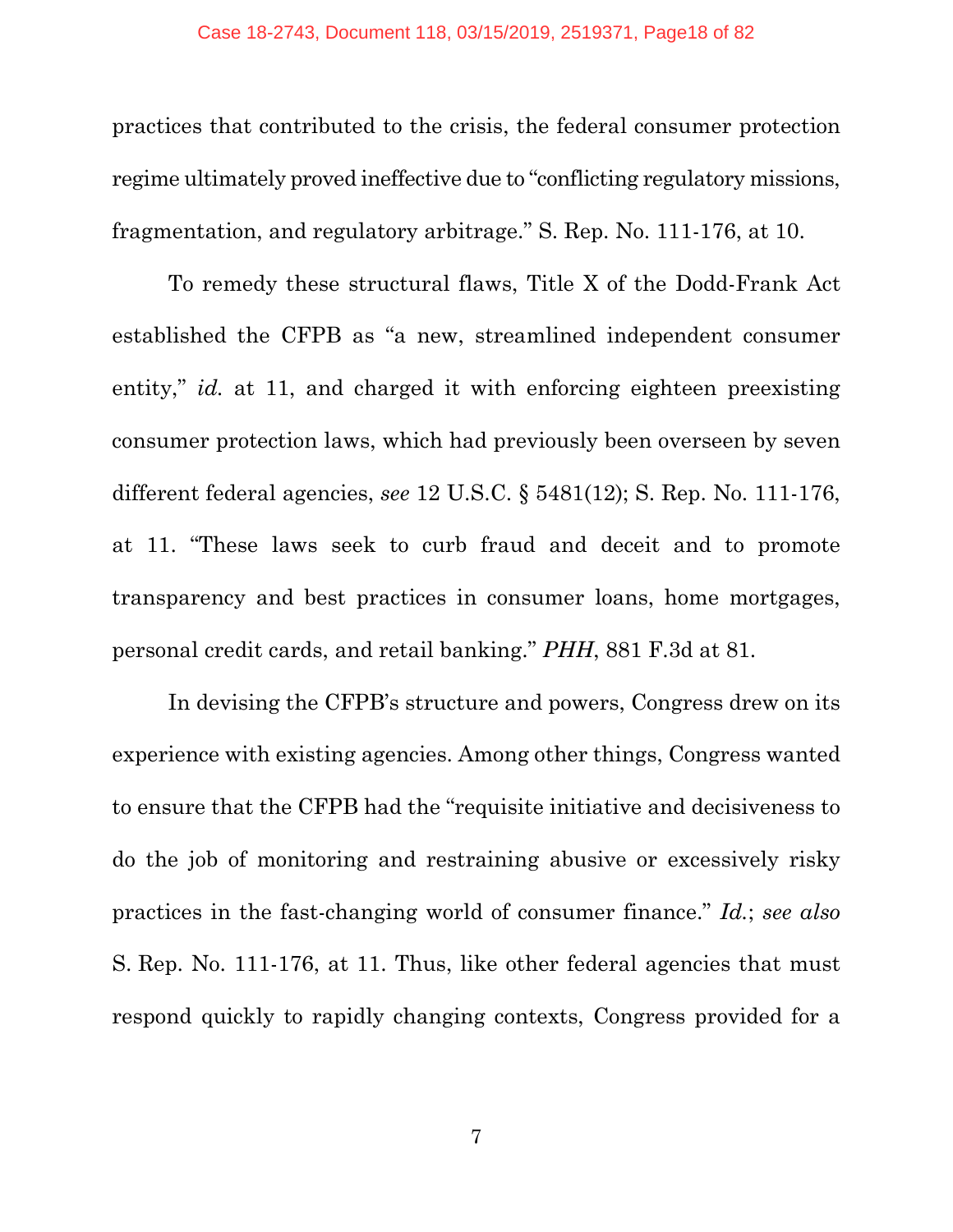single director to lead the agency rather than a multimember board.[3](#page-18-0) *See* 12 U.S.C. § 5491(b)(1). The CFPB's Director is appointed for a five-year term by the President with the advice and consent of the Senate. *See id.*  $§ 5491(b)(2), (c)(1).$ 

Congress also recognized "the distinctive danger of political interference with financial affairs." *PHH*, 881 F.3d at 91. Thus, as with the leaders of the Federal Trade Commission (FTC), the Federal Reserve Board, and other financial regulators, Congress endeavored to give the CFPB a measure of independence by providing that the CFPB's Director be removable by the President only for cause—i.e., "for inefficiency, neglect of duty, or malfeasance in office"—rather than at will. 12 U.S.C. § 5491(c) (3); *see id.* § 242 (Federal Reserve Board); 15 U.S.C. § 41 (FTC).[4](#page-18-1)

<span id="page-18-0"></span><sup>3</sup> *See also* 5 U.S.C. § 1211 (Office of Special Counsel); 12 U.S.C. § 2 (Office of the Comptroller of the Currency); *id.* § 4512(a) (Federal Housing Finance Agency (FHFA)); 42 U.S.C. § 902(a)(1) (Social Security Administration).

<span id="page-18-1"></span><sup>4</sup> *See also* 12 U.S.C. § 4512(b)(2) (FHFA); *SEC v. Blinder, Robinson & Co.*, 855 F.2d 677, 681 (10th Cir. 1988) (Securities and Exchange Commission); *cf.* 12 U.S.C. § 2 (Comptroller of the Currency can be terminated "by the President, upon reasons to be communicated by him to the Senate"). *See generally* Henry B. Hogue et al., Cong. Research Serv., *Independence of Federal Financial Regulators: Structure, Funding, and Other Issues* 15 (2017) ("Although not always specified in statute, it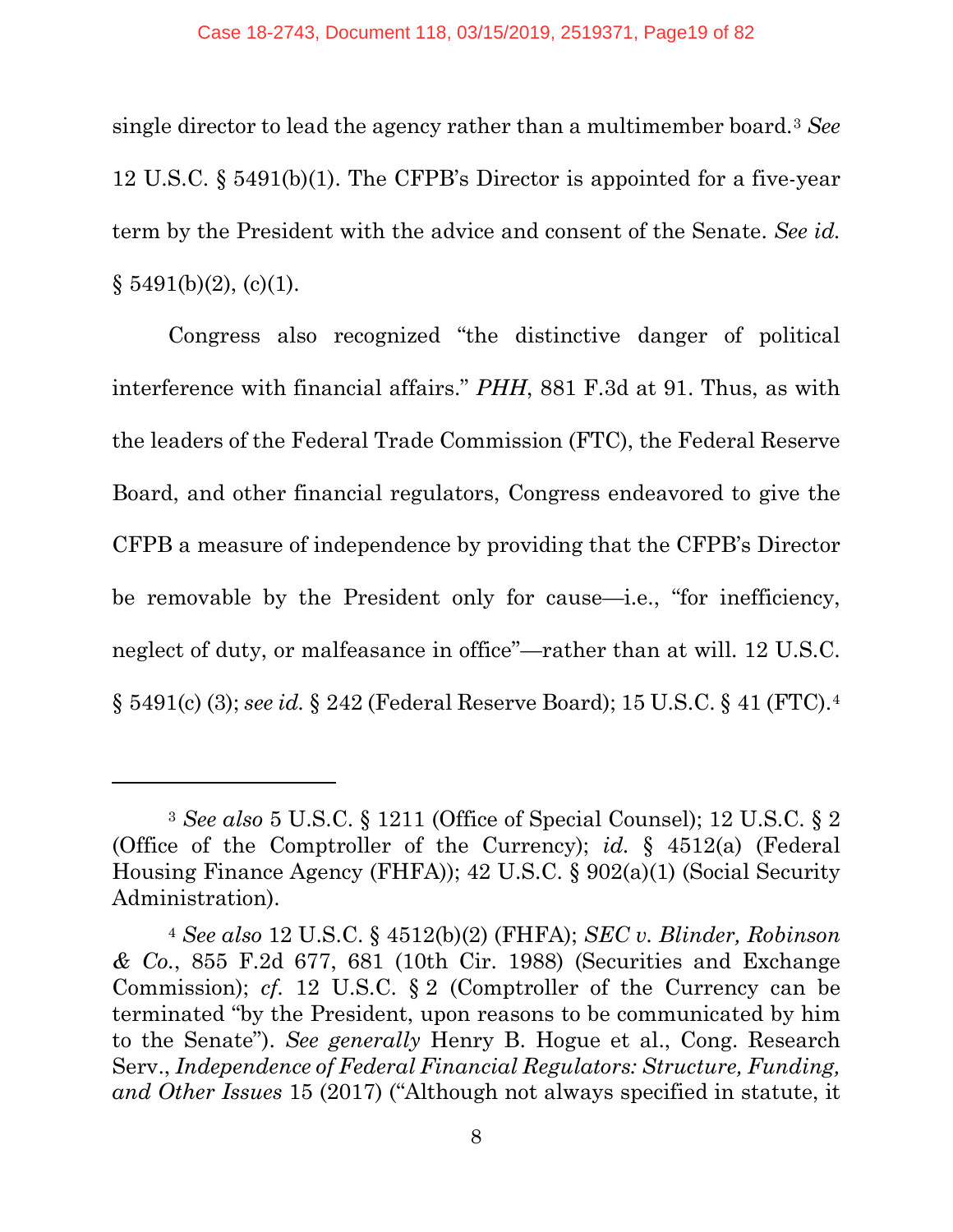To further strengthen the CFPB's independence, Congress exempted the CFPB from the annual appropriations process and instead authorized it "to draw from a statutorily capped pool of funds in the Federal Reserve system." *PHH*, 881 F.3d at 81. The Federal Reserve is required to transfer "the amount determined by the Director to be reasonably necessary to carry out the authorities of the Bureau," up to twelve percent of the Federal Reserve's total operating expenses. 12 U.S.C. § 5497(a)(1)-(2). Only if the Bureau requires funds beyond this allotment must it obtain a congressional appropriation. *Id.* § 5497(e). Congress has provided similar financial independence to a number of other financial regulators.[5](#page-19-0) 

The CFPB is empowered to take enforcement action when it identifies a violation of the consumer protection laws, either by initiating an administrative proceeding or by bringing an enforcement action

appears that the heads of financial regulators, in contrast with Cabinet Secretaries, typically do not serve at the pleasure of the President ('at will').").

<span id="page-19-0"></span><sup>5</sup> *See, e.g.*, 12 U.S.C. § 16 (Office of the Comptroller of Currency funded by assessments); *id.* § 243 (Federal Reserve Board funded through semiannual assessments on regulated banks); *id*. §§ 1815(d), 1820(e) (Federal Deposition Insurance Corporation funded by assessments).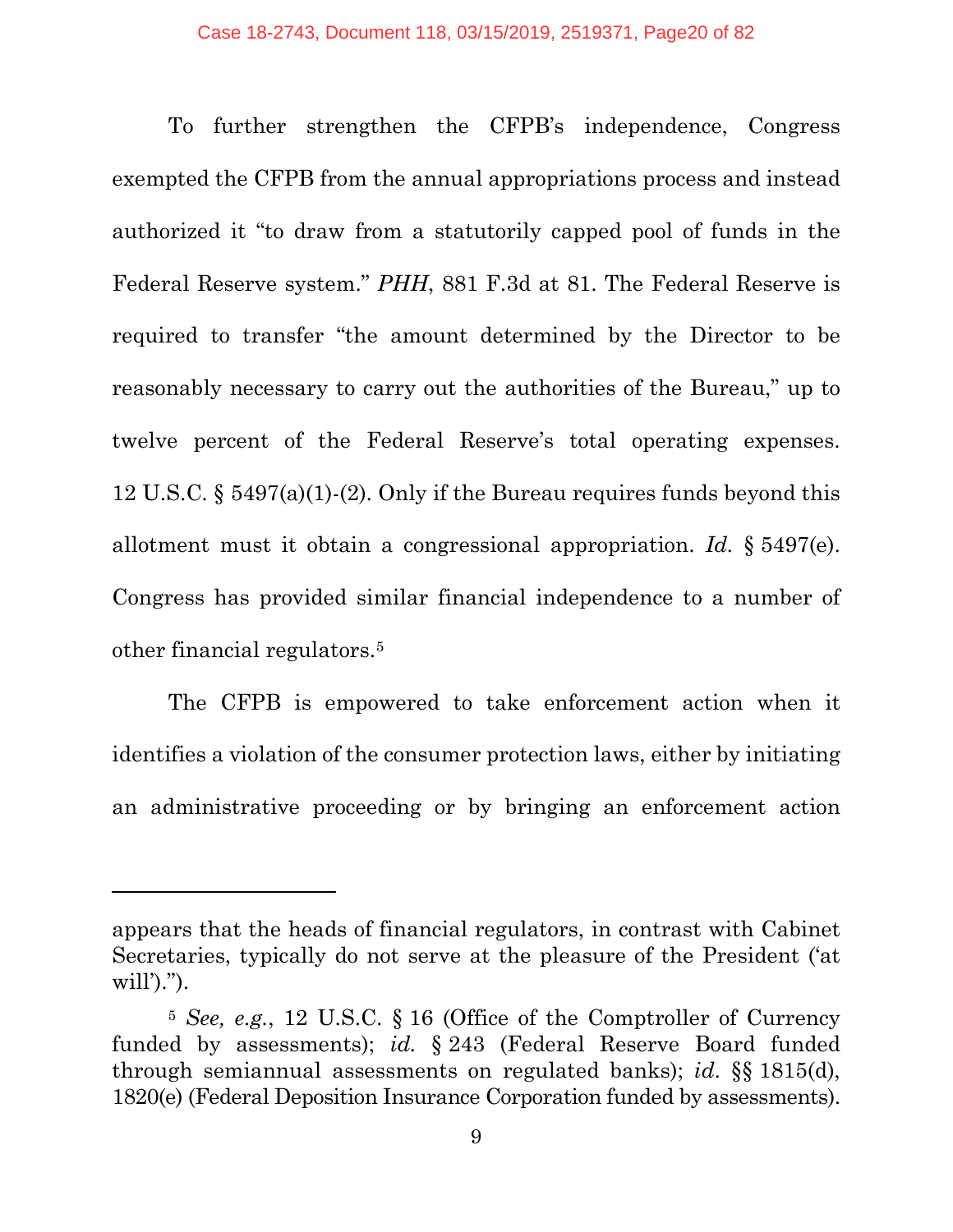directly in district court. *See* 12 U.S.C. §§ 5511(c)(4), 5563-64 (CFPB); *see also* 15 U.S.C. § 57b (FTC); *id*. § 78u-1 (Securities and Exchange Commission (SEC)). Like other financial regulators, the CFPB is also authorized to write rules, *see* 12 U.S.C. § 5512 (CFPB); *see also* 15 U.S.C. § 57a (FTC); *id.* § 78w (SEC), and to examine financial institutions, 12 U.S.C. §§ 5514-16 (CFPB); *see also id.* § 248 (Federal Reserve Board); *id.* § 1756 (National Credit Union Administration); *id.* § 1828 (Federal Deposit Insurance Corporation (FDIC)).[6](#page-20-0)

Although Congress devised the CFPB as an independent agency, it provided a number of features to ensure its effective oversight. For example, the CFPB's budget is subject to an annual audit, both by the Comptroller General and an independent auditor. 12 U.S.C. § 5496a(a)- (b). And the Bureau must, on a semi-annual basis, submit a report to Congress justifying "the budget request of the previous year." *Id.* § 5496(c)(2). The Director is required to appear regularly before Congress

<span id="page-20-0"></span><sup>6</sup> The CFPB is also responsible for "conducting financial education programs"; "collecting, investigating, and responding to consumer complaints"; and "collecting, researching, monitoring, and publishing information relevant to the function of markets for consumer financial products." 12 U.S.C. § 5511(c)(1)-(3).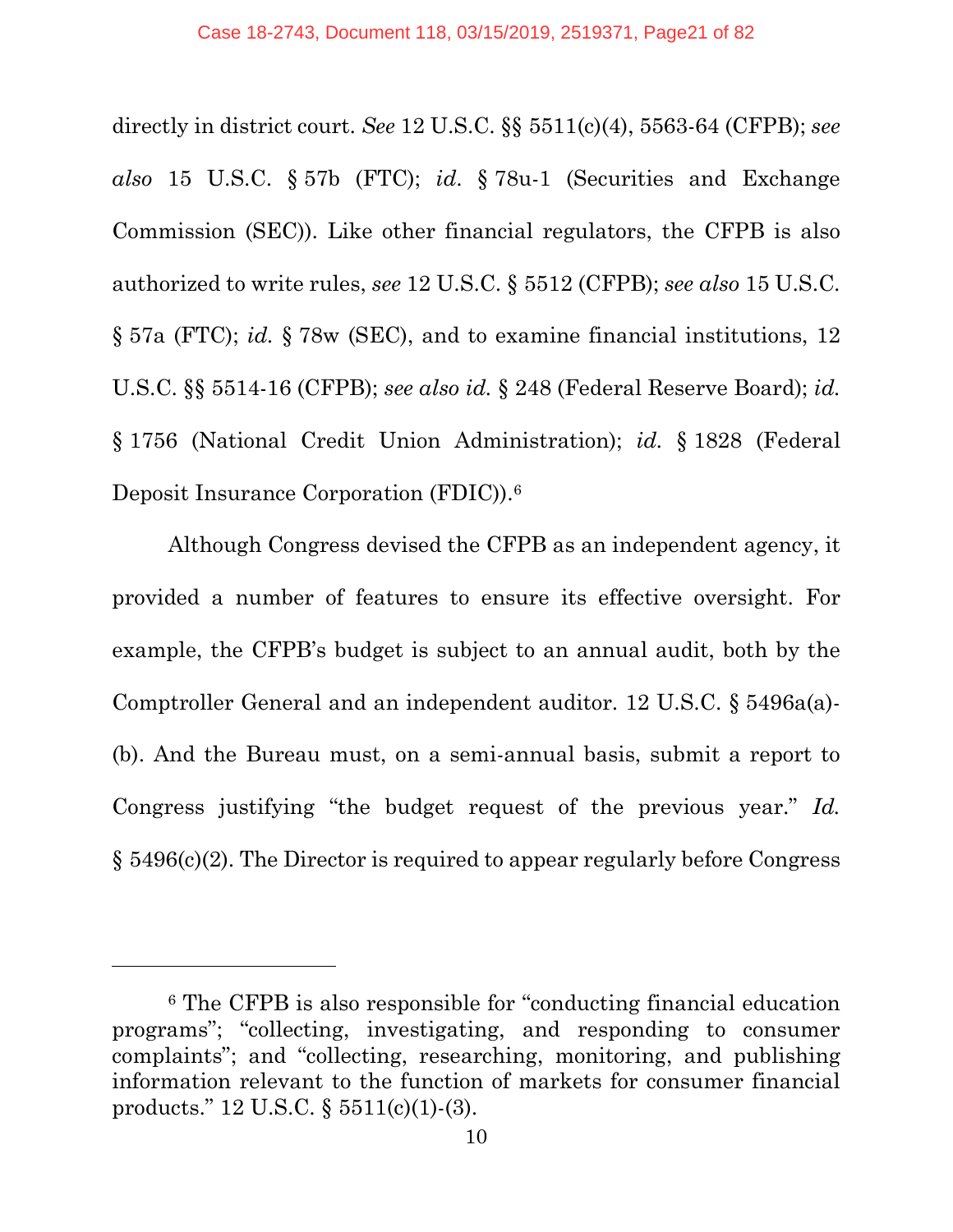to report on, among other things, the "significant rules and orders adopted by the Bureau," as well as other "significant initiatives conducted by the Bureau, during the preceding year." *Id.* § 5496(c)(3). And regulations issued by the CFPB are subject to review by the Financial Stability Oversight Council (FSOC), a multimember council comprised of representatives from other financial regulatory agencies*. See id.* §§ 5321, 5513. The FSOC "may set aside a final regulation prescribed by the Bureau, or any provision thereof," if the Council determines that "the regulation or provision would put the safety and soundness of the United States banking system or the stability of the financial system of the United States at risk." *Id.* § 5513(a).

#### <span id="page-21-0"></span>**2. Congress strengthens the States' authority to enforce consumer protection laws**

In addition to creating the CFPB, Title X reinforced the role of the States in enforcing consumer protection laws. Prior to the enactment of the Dodd-Frank Act, Congress heard testimony from a number of experts on the vital role of the States in enforcing consumer protection laws, especially in the years preceding the financial crisis, when there were serious deficiencies in federal consumer protection enforcement. *See*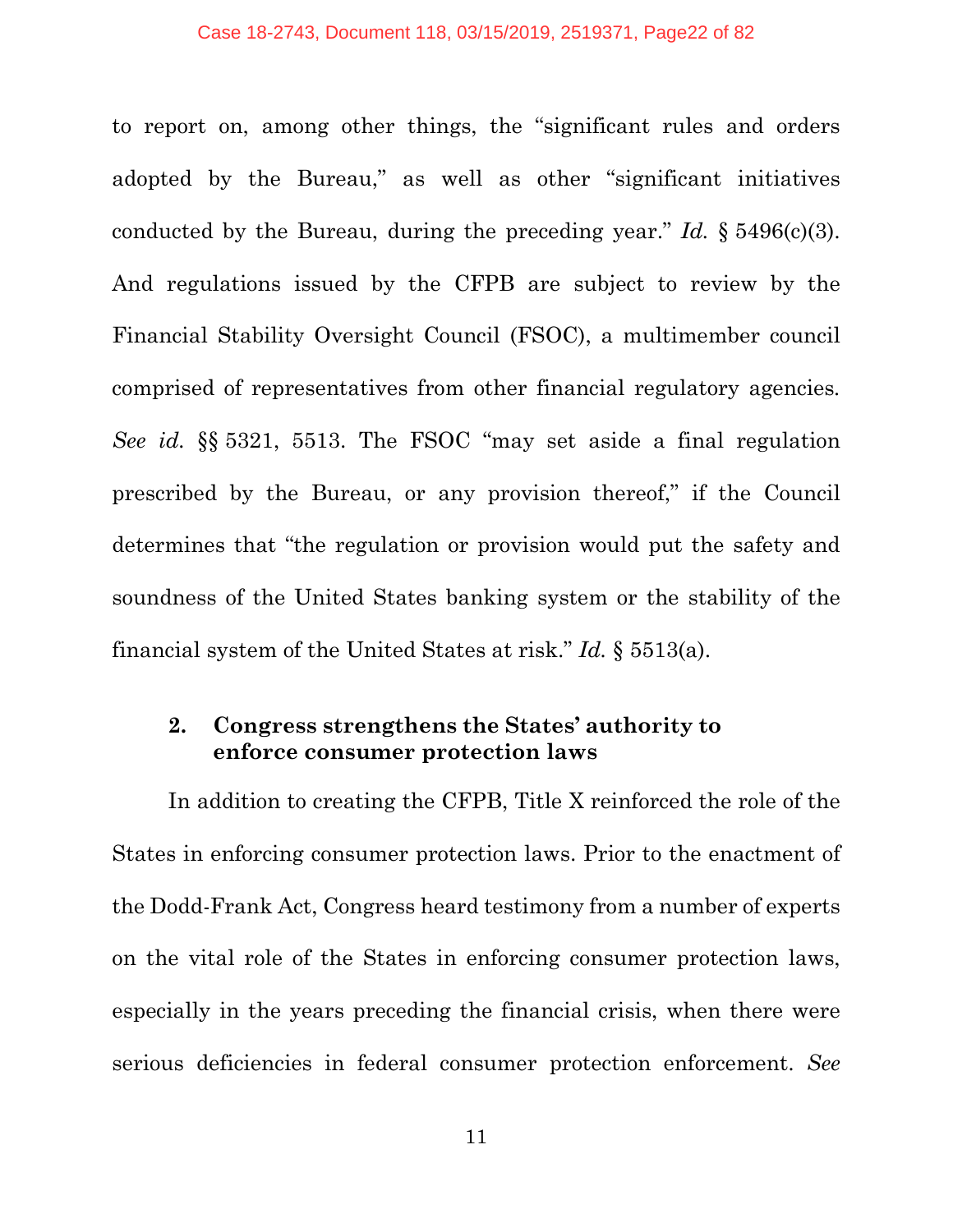S. Rep. No. 111-176, at 16[.7](#page-22-0) In enacting Title X, Congress sought to augment the States' role in consumer protection in a number of ways.

First, Title X clarifies that federal law does not preempt state consumer protection laws to the extent those laws afford greater protections than federal law. *See* 12 U.S.C. § 5551(a); *see also* S. Rep. No. 111-176, at 174 ("[T]he Consumer Financial Protection Act . . . will not preempt State law if the State law provides greater protection for consumers.").

Second, Title X establishes a complementary role for the States in enforcing *federal* law, authorizing any state attorney general to "bring a civil action in the name of such State . . . to enforce provisions of this title or regulations issued under this title, and to secure remedies under provisions of this title or remedies otherwise provided under other law." 12 U.S.C. § 5552(a)(1). When a State intends to bring a lawsuit under this provision, it must, if feasible, provide written notice to the CFPB

<span id="page-22-0"></span><sup>7</sup> *See also, e.g.*, *Federal and State Enforcement of Financial Consumer and Investor Protection Laws: Hearing Before the H. Comm. on Fin. Servs.*, 111th Cong. 37 (2009) (statement of William Francis Galvin, Secretary of the Commonwealth of Massachusetts); *id.* at 39-41 (statement of Lisa Madigan, Attorney General of Illinois).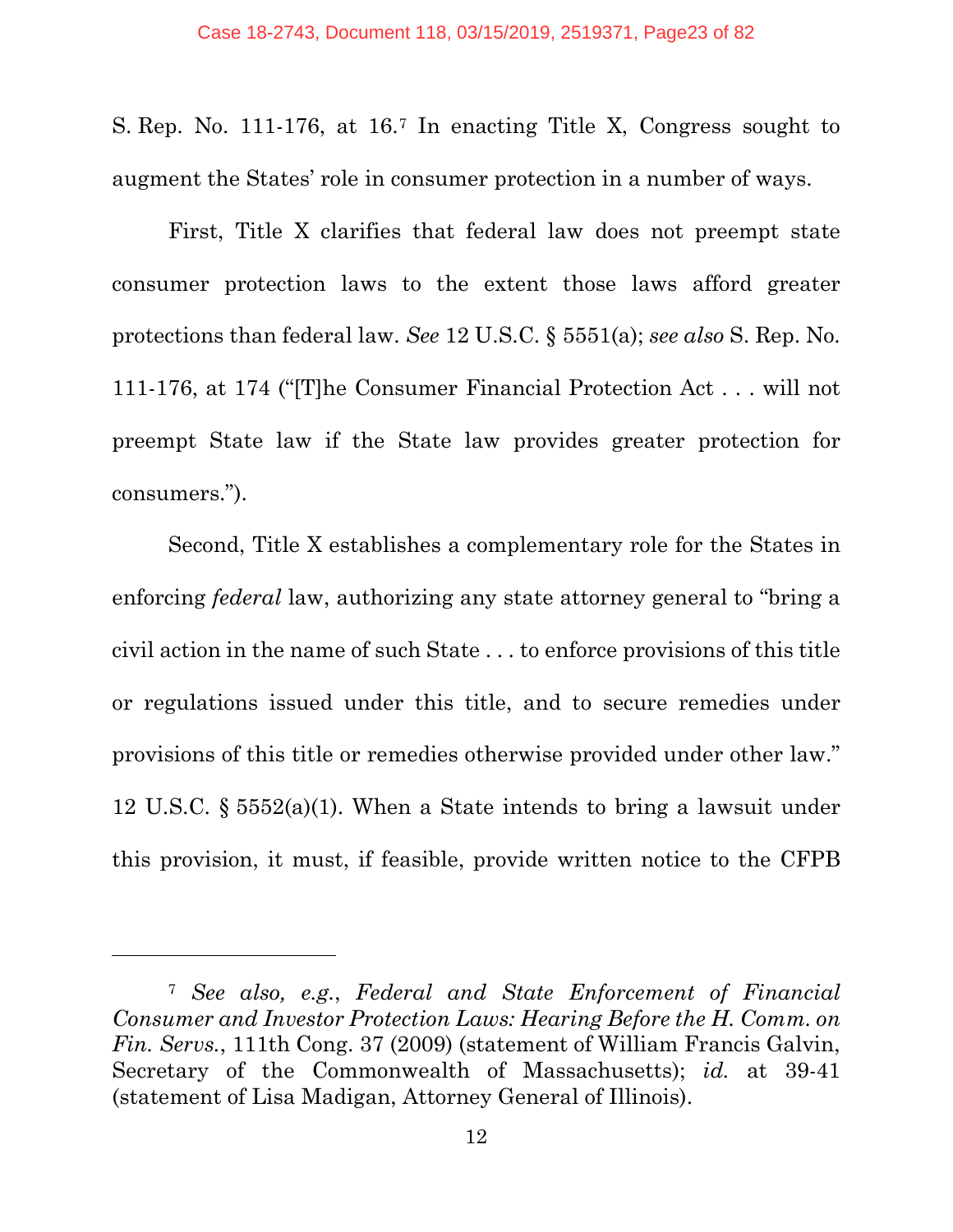before filing, or otherwise as soon as possible thereafter. *See id.* § 5552(b)(1). The CFPB may (but is not required to) intervene as a party in any state action and remove the action to federal court, *see id.*  § 5552(c), but the CFPB's participation in a case does not displace or otherwise substitute for the State's role. Since the enactment of the Dodd-Frank Act in 2010, States have initiated at least twenty lawsuits under § 5552(a), several of which were multistate actions.[8](#page-23-1)

#### <span id="page-23-0"></span>**3. Congress authorizes the CFPB and the States to take enforcement action against a broad range of unfair and abusive consumer practices**

In addition to remedying the structural enforcement gaps in consumer protection, the Dodd-Frank Act expanded the scope of actionable misconduct. Thus, in addition to the existing federal prohibition on "unfair or deceptive acts or practices," the Dodd-Frank Act

<span id="page-23-1"></span><sup>8</sup> Recent cases include *Alabama v. PHH Mortgage, Corp.*, No. 18-cv-0009 (D.D.C. filed Jan. 3, 2018), in which the Attorneys General for 49 States and the District of Columbia sued PHH Mortgage for engaging in unfair and deceptive mortgage servicing and foreclosure practices, and *Pennsylvania v. Navient Corp.*, No. 17-cv-1814 (M.D. Pa. filed Oct. 5, 2017), in which Pennsylvania alleged that Navient engaged in unfair practices in the course of originating and servicing student loans. A list of active § 5552 matters is available in the CFPB's semi-annual report, which is available on the Bureau's website. *See* CFPB, *Research and reports* (last visited Mar. 12, 2019).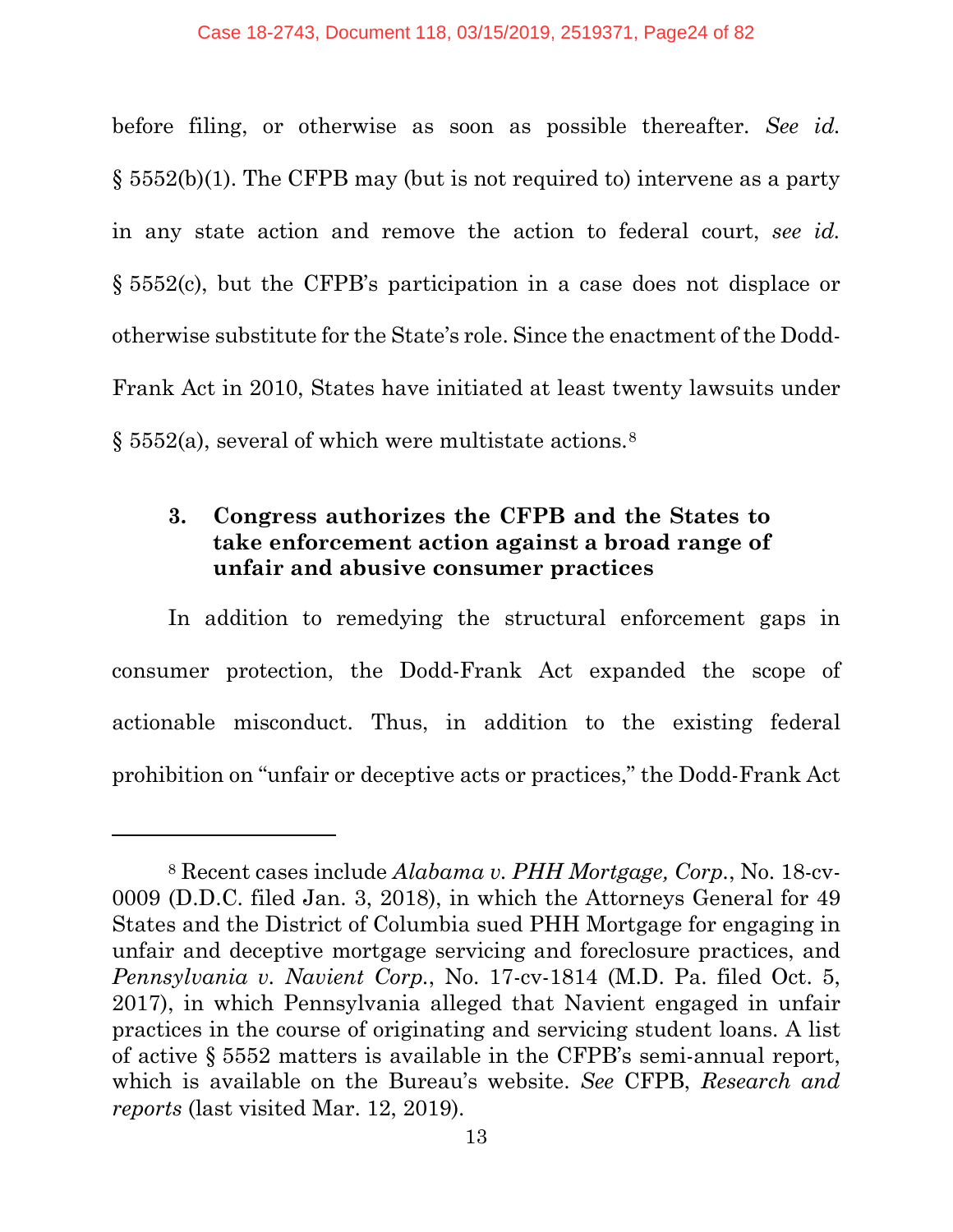added a prohibition on "*abusive*" acts and practices. *See* 12 U.S.C. § 5531(a) (emphasis added). As Congress explained, this additional prohibition would enable regulators to prevent and prosecute "practices where providers unreasonably take advantage of consumers." S. Rep. No. 111-176, at 172.

Under the Act, the CFPB and the States are authorized to "prevent a covered person or service provider from committing or engaging in an unfair, deceptive, or abusive act or practice under Federal law in connection with any transaction with a consumer for a consumer financial product or service." 12 U.S.C. § 5531(a); *id.* 5552(a) (state authority). A "covered person" includes "any person that engages in offering or providing a consumer financial product or service." *Id.* § 5481(6)(A). A "consumer financial product or service" includes "any financial product or service" that is "offered or provided for use by consumers primarily for personal, family, or household purposes." *Id.* § 5481(5)(A). As relevant here, this definition of a product or service covered by Title X includes "extending credit and servicing loans." *Id.* § 15(A)(i).[9](#page-24-0)

<span id="page-24-0"></span><sup>9</sup> The statute defines "credit" as "the right granted by a person to a consumer to defer payment of a debt, incur debt and defer its payment,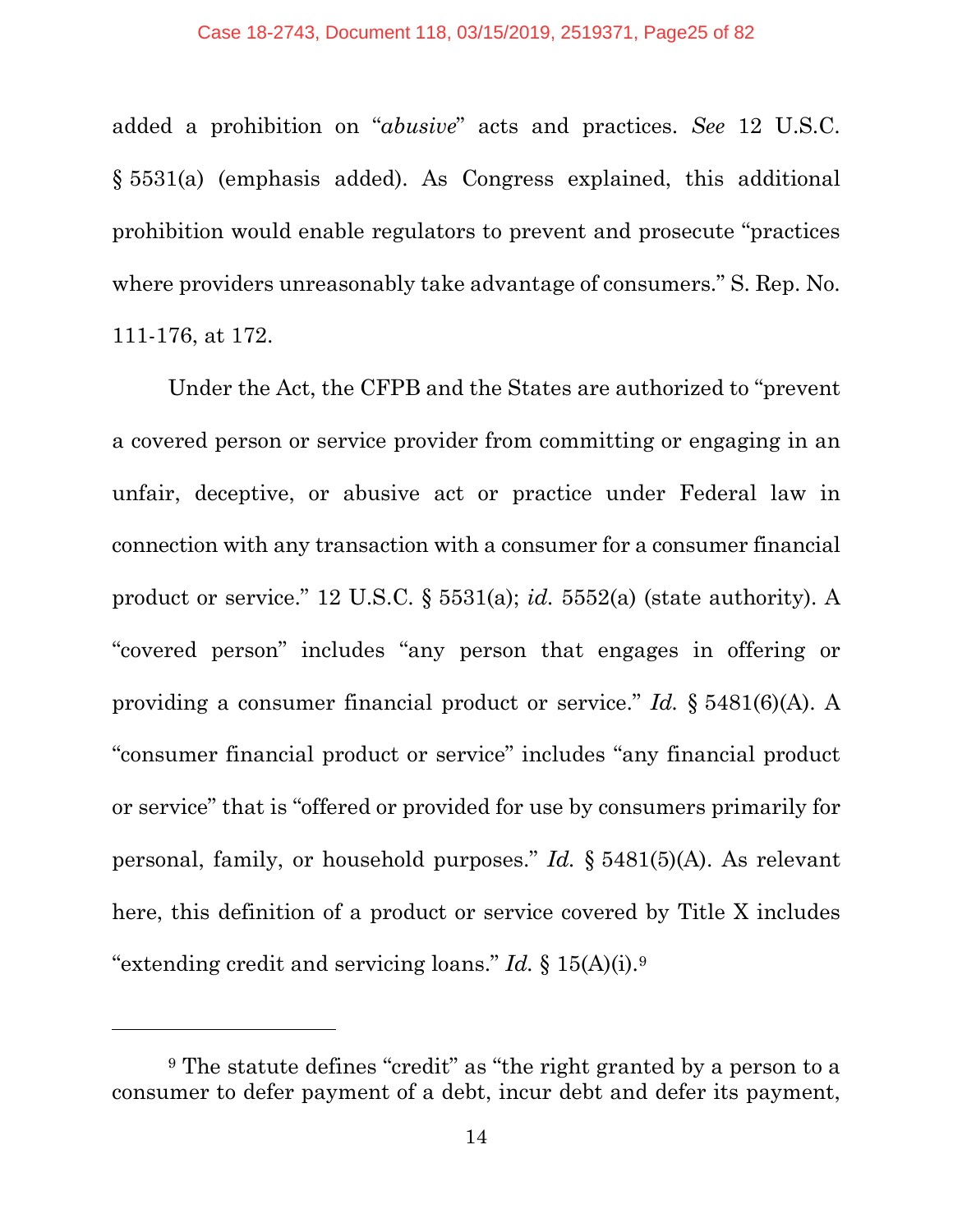#### <span id="page-25-0"></span>**B. Factual Background**

 $\overline{a}$ 

The facts below are drawn from the allegations of the complaint.

#### <span id="page-25-1"></span>**1. RD Legal's business model targets the beneficiaries of various statutory and settlement funds**

The RD Legal entities are finance companies that offer to advance payments to individuals who are waiting for awards from statutory funds or settlement agreements. The basic business model of RD Legal is to provide immediate cash payments to individuals in exchange for the assignment of their rights to the ultimate proceeds of a settlement or judgment.

As relevant here, RD Legal advances funds to two groups. First, RD Legal enters agreements with the beneficiaries of the National Football League's (NFL) settlement of a massive class action arising from the repetitive brain trauma suffered by former NFL players. Many of these individuals suffer from chronic health problems, including chronic traumatic encephalopathy, Alzheimer's disease, and Parkinson's disease.

or purchase property or services and defer payment of such purchase." 12 U.S.C. § 5481(7).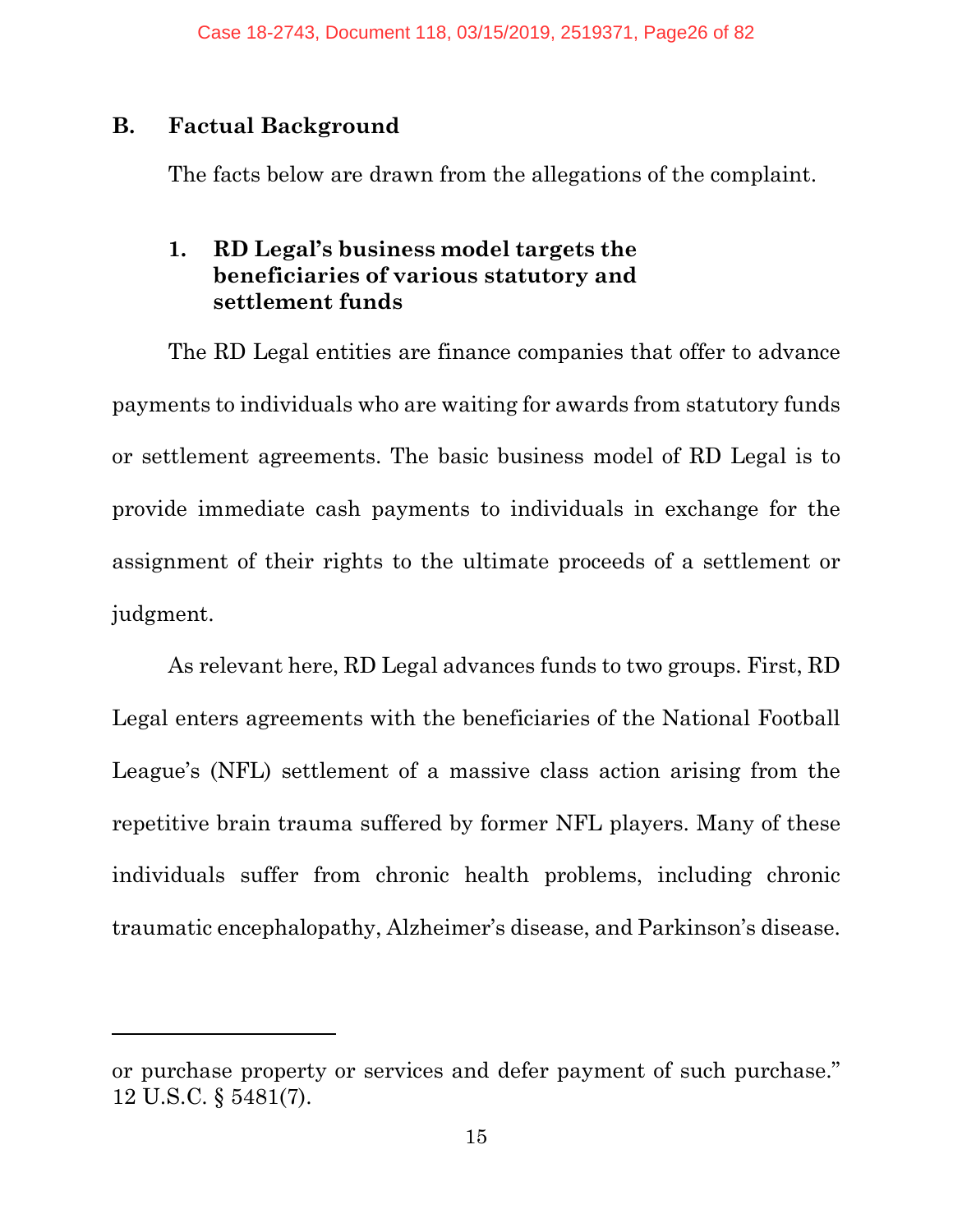Players with a qualifying diagnosis or their dependents are eligible to receive a monetary award based on, among other things, the player's age and the severity of his illness. (J.A. 32-33, 592, 619-627.)

Second, RD Legal enters agreements with claimants who are eligible for compensation from the September 11 Victim Compensation Fund (VCF), which Congress created to provide compensation to individuals and the family members of those who were injured or killed as a result of the September 11, 2001, terrorist attacks and subsequent recovery efforts[.10](#page-26-0) Many of the claimants who have been approved for awards by the VCF—including medical workers, firefighters, and police officers—suffer from respiratory illnesses and cancers related to their exposure to dust and debris at the World Trade Center site. Many also suffer from post-traumatic stress disorder, depression, and anxiety. (J.A. 32-33.) With certain limits, claimants are entitled to compensation from the VCF for their economic and noneconomic losses resulting from the attack. *See* 49 U.S.C. § 40101 note (VCF Act § 405).

<span id="page-26-0"></span><sup>10</sup> *See* September 11th Victim Compensation Fund of 2001 (VCF Act), Pub. L. No. 107-42, tit. IV, 115 Stat. 230, 237-241 (codified as amended at 49 U.S.C. § 40101 note).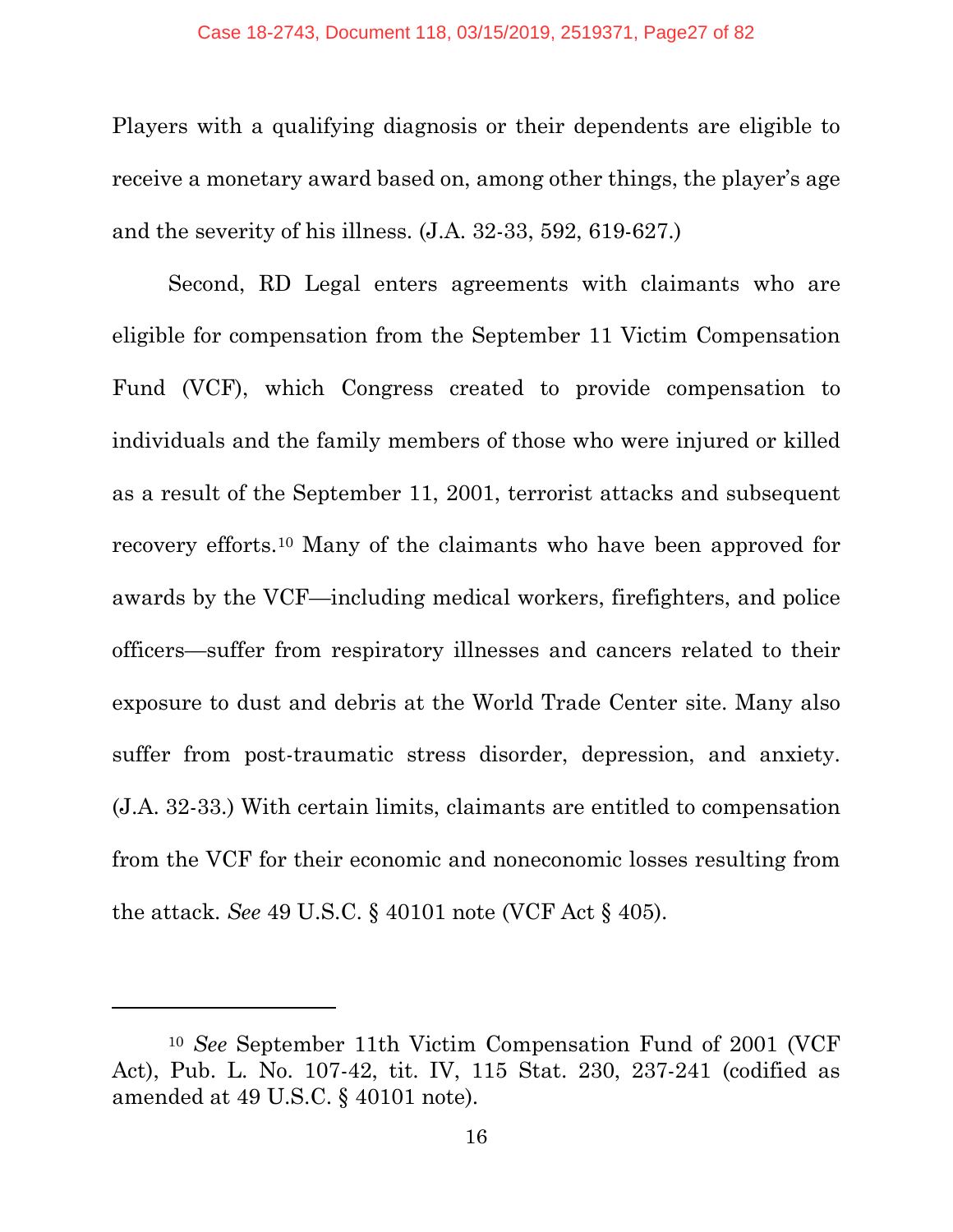RD Legal's business practices take advantage of the fact that not all of the awards from the NFL settlement and VCF are immediately available to beneficiaries, even after their claims are approved and they are notified of the amount of their awards. Typically, RD Legal contacts beneficiaries while they are waiting for their awards and offers to immediately advance a portion of their award in exchange for purported "assignments" to RD Legal of a much greater amount when the moneys are ultimately paid out.[11](#page-27-0) For example, one VCF beneficiary was awarded \$65,000. While she waited for her payment, RD Legal advanced her \$18,590. When the award was paid out six months later, she was required to pay RD Legal \$33,800 from that award—thus essentially handing RD Legal \$15,210 on top of the advance payment of \$18,590. (J.A. 32-33.)

RD Legal typically offers two types of repayment terms. Under one type of contract, RD Legal will advance a fraction of the award in exchange for the consumer promising to pay a much larger, fixed amount

<span id="page-27-0"></span><sup>11</sup> After the contracts are signed, RD Legal contacts the relevant claims administrator demanding that payment of the consumer's award be made directly to RD Legal. When the claims administrator refuses to honor the assignment, RD Legal seeks funds directly from the consumer. (J.A. 32-33; *see also, e.g.*, J.A. 71, 92-93.)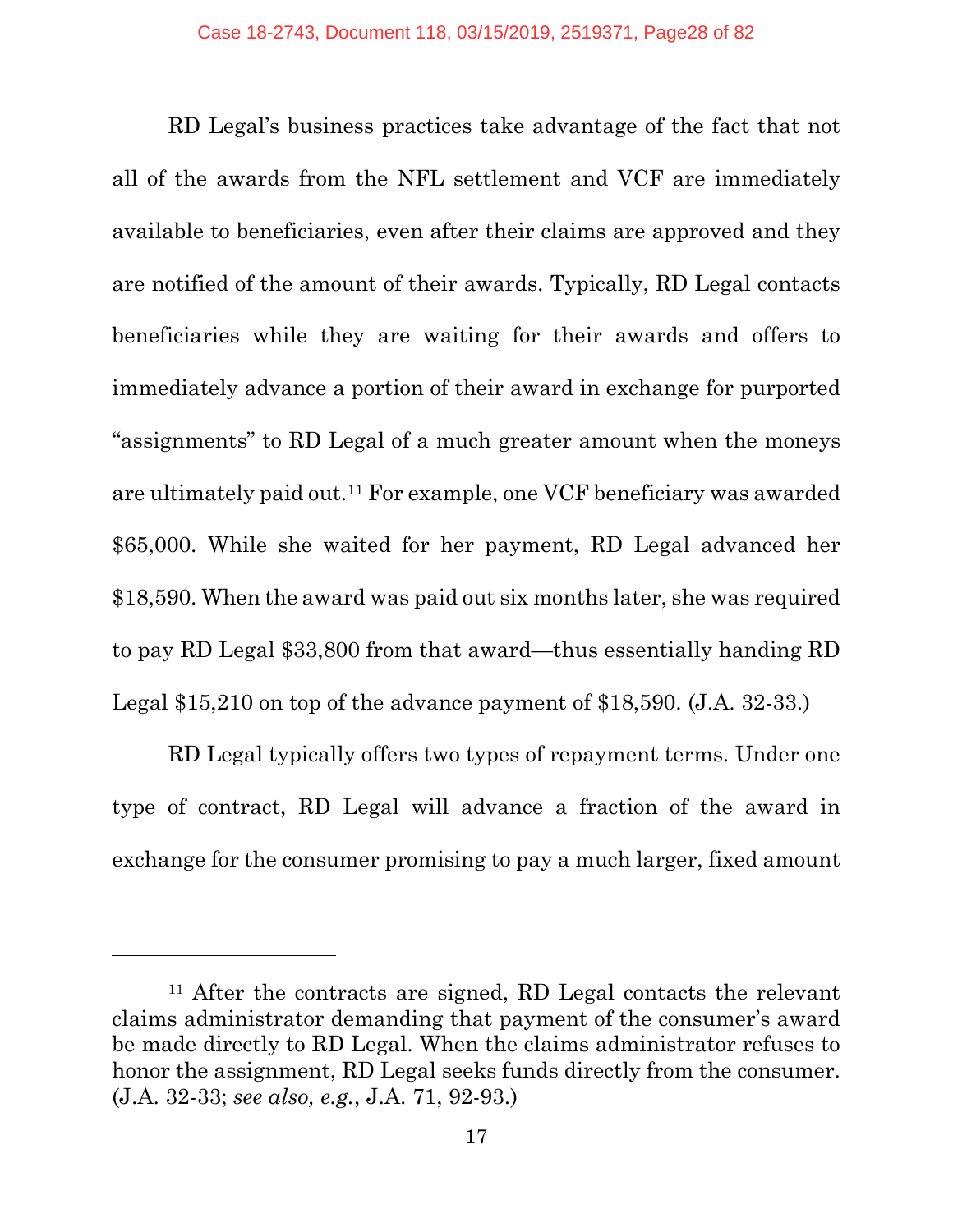when she ultimately receives her award, regardless of when that might be. Depending on how quickly the consumer receives the award, the effective interest rate on RD Legal's advances sometimes exceeds 250 percent. For example, a severely disabled first responder received an advance of \$35,000 but was required to pay RD Legal \$63,636—or \$28,636 over the advance—when he received his compensation check only three months later. Alternatively, RD Legal offers to advance a fraction of the award in exchange for the consumer's promise to make payments to RD Legal in amounts that increase every month that the award is delayed. (J.A. 34-35; *see also, e.g.*, J.A. 56, 399 (sample contracts).)

Roni Dersovitz is the founder and owner of RD Legal, and he retains substantial control over RD Legal and its business policies and practices. Among other things, Dersovitz has authority and responsibility for dictating the terms of all of RD Legal's contracts. (J.A. 34, 37-38.)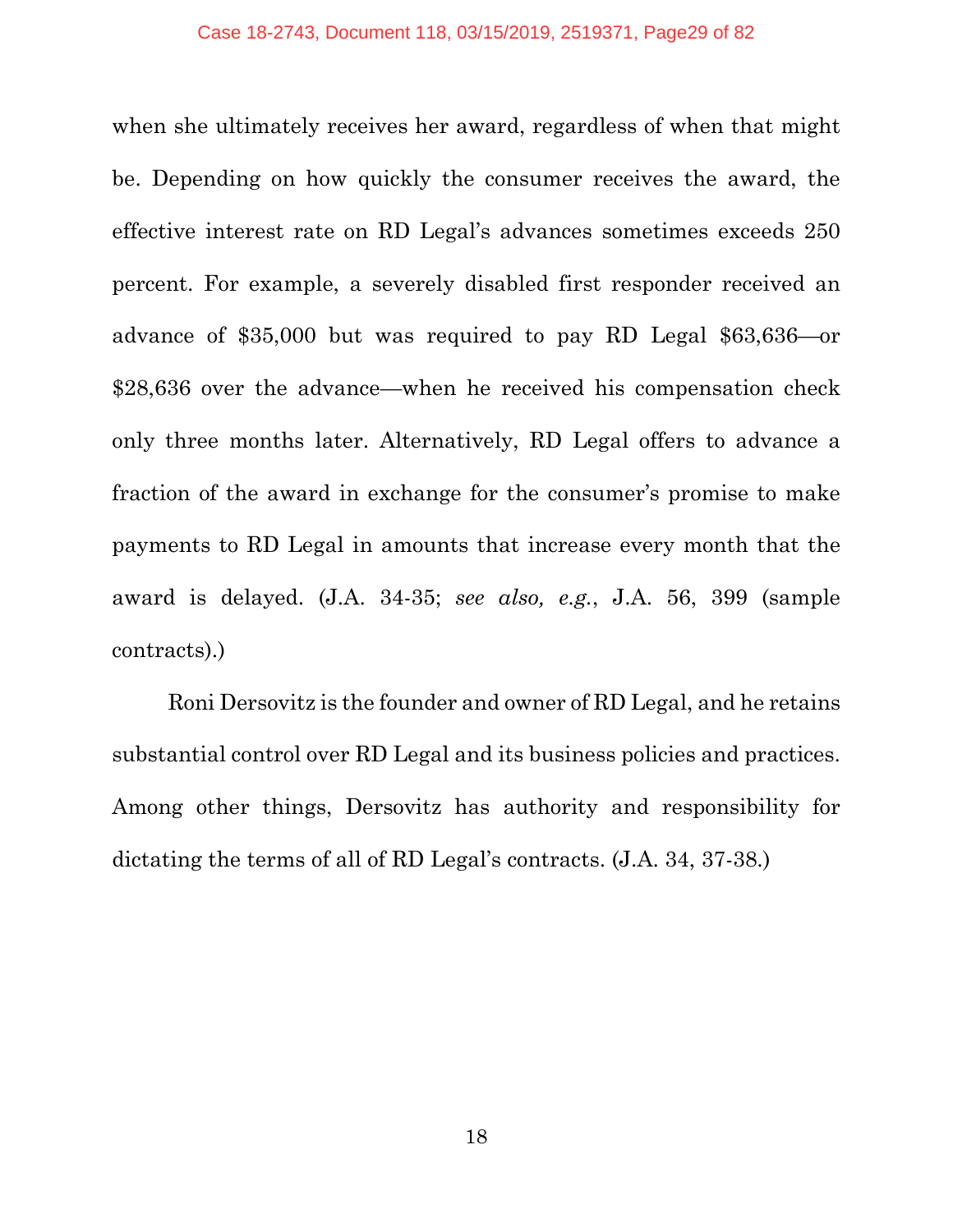### <span id="page-29-0"></span>**2. RD Legal deploys abusive and deceptive marketing tactics to induce settlement and fund beneficiaries to assign the rights to their awards**

RD Legal engages in a number of deceptive and abusive marketing practices to induce consumers to enter into purported "assignment" agreements that are, in effect, usurious loans.

First, RD Legal misleads consumers into thinking that the contracts represent true "assignments" of the consumers' interest in their awards—i.e., outright transfers of rights or property. RD Legal expressly labels each contract with a consumer as an "assignment and sale agreement." RD Legal's website has likewise characterized the contracts as "assignments" rather than loans. (J.A. 35-37; *see also, e.g.*, J.A. 56, 75, 95 (sample agreements).)

Yet RD Legal knows that the purported "assignments" are void and that it is effectively offering loans to consumers—at usurious rates. Specifically, RD Legal knows that the assignments are invalid under the plain terms of both the NFL Settlement and the VCF. The NFL Settlement agreement provides that any assignment or attempted assignment of a class member's rights "will be void, invalid, of no force and effect and the Claims Administrator shall not recognize any such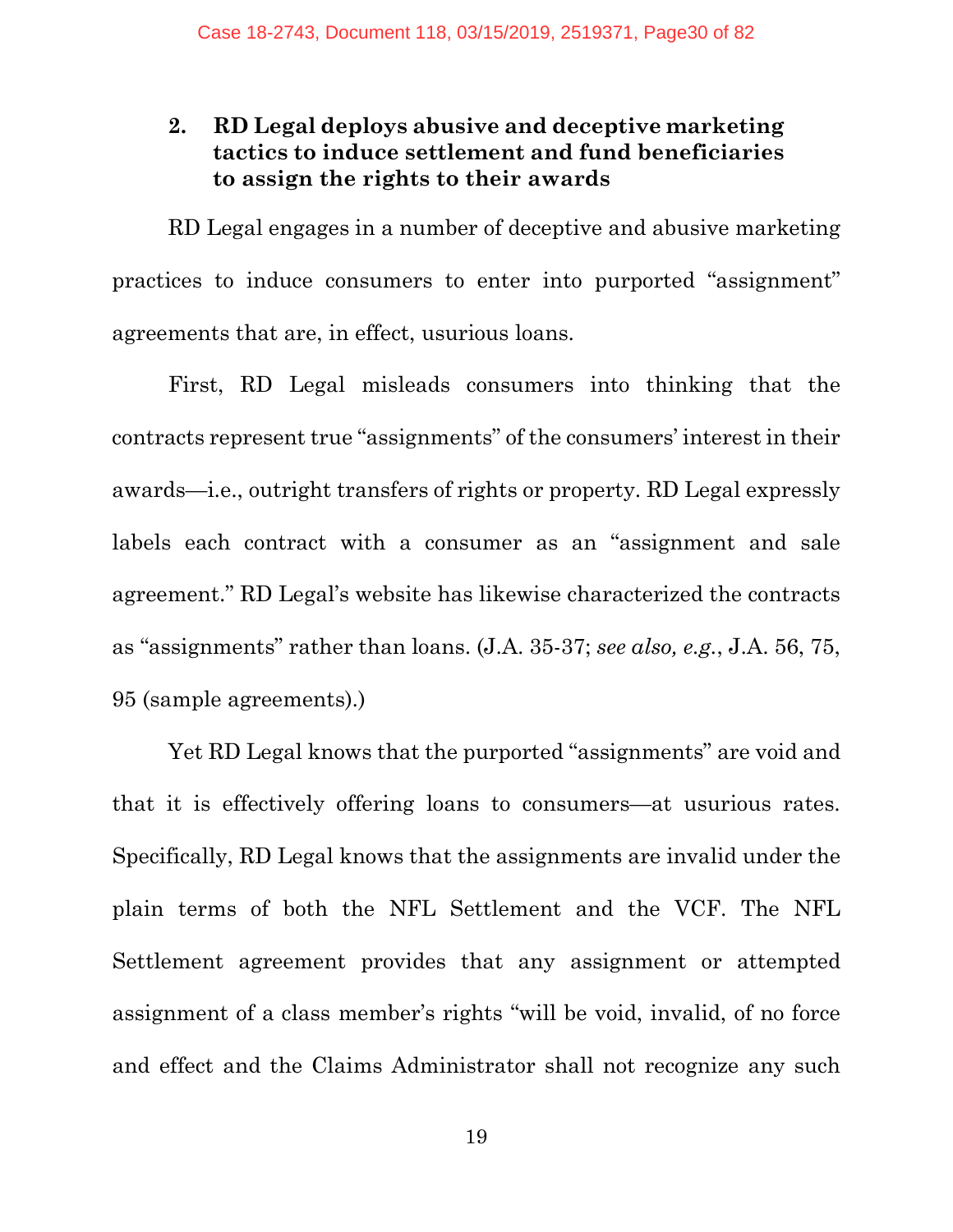action." (J.A. 35, 680.) And the statute authorizing the VCF permits the Special Master to make payments only to a "*claimant*," which, under the statutory definition, excludes third party legal financiers like RD Legal. 49 U.S.C. § 40101 note (VCF Act § 406(a)) (emphasis added); *id.* (§ 405(c)) (defining an eligible claimant).[12](#page-30-0) Moreover, the VCF is governed by the federal Anti-Assignment Act (AAA), 31 U.S.C. § 3727, which prohibits the "transfer or assignment of any part of a claim against the United States Government or of an interest in the claim" except in narrow circumstances not applicable here.

It is also clear to RD Legal that the assignments are not valid because no credit risk is actually transferred to RD Legal—the awards have already been determined from funds set aside for that purpose. (J.A. 32-34; S.A. 57.) Under New York contract law, an agreement is a valid assignment only "[w]hen payment or enforcement rests on a contingency." *Colonial Funding Network, Inc. ex rel. TVT Capital, LLC* 

<span id="page-30-0"></span><sup>12</sup> The VCF Policies and Procedures confirm that the Special Master "generally will not accept or recognize any effort on [a claimant's] part to assign [the claimant's] claim or [the claimant's] award to someone else and will not pay anyone other than the claimant, the Personal Representative, or an authorized law firm." September 11th Victim Compensation Fund, *Policies and Procedures* 73 (2019).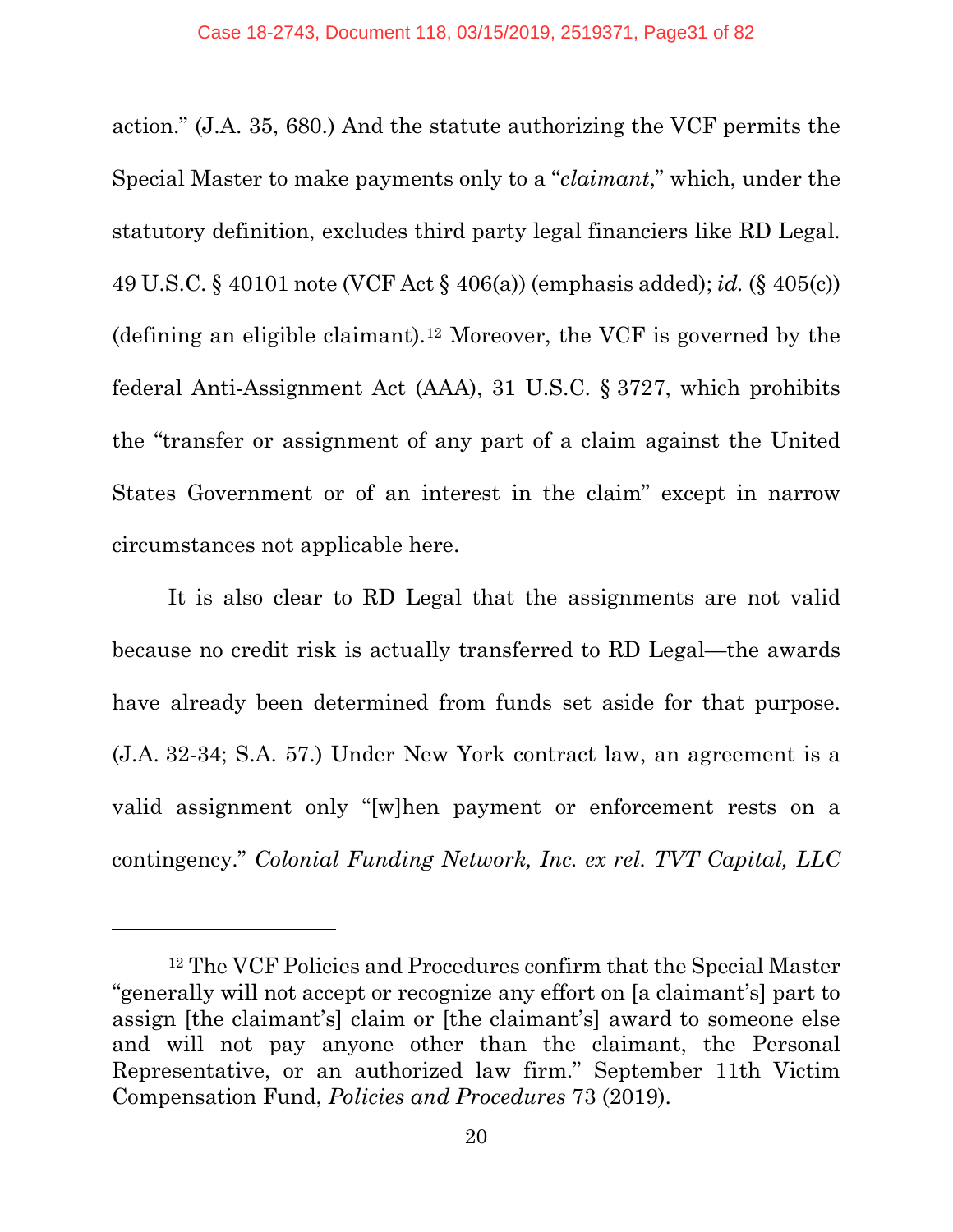*v. Epazz, Inc*., 252 F. Supp. 3d 274, 281 (S.D.N.Y. 2017) (quotation marks omitted) (collecting cases); *see also, e.g.*, *Singer Asset Fin. Co. v. Bachus*, 294 A.D.2d 818, 820 (4th Dep't 2002).

Recognizing the likelihood that the transactions are loans rather than true assignments, RD Legal includes a provision in every contract providing an interest rate and reserving the right to file a U.C.C. financing statement in the event that a court determines that the arrangements constitute a loan rather than a valid assignment. (J.A. 35- 36; *see also, e.g.*, J.A. 57, 76, 96, 117.)

Second, RD Legal misleads consumers into thinking it can expedite receipt of their awards. For example, RD Legal promises consumers it can "cut through the red tape" to expedite consumers' receipt of their awards.[13](#page-31-0) (J.A. 37.) But RD Legal enters into contracts with consumers

<span id="page-31-0"></span><sup>13</sup> *See also* RD Legal Funding, *Zadroga Bill Settlement Funding* (as of Mar. 3, 2016) (explaining that VCF awards would not be paid in a timely manner and that RD Legal could "cut through the red tape on your behalf and provide you immediate access to your funds"). As of February 13, 2019, RD Legal's online advertisement for the VCF was no longer available. The cited URL is a snapshot of RD Legal's website as of the reported dates.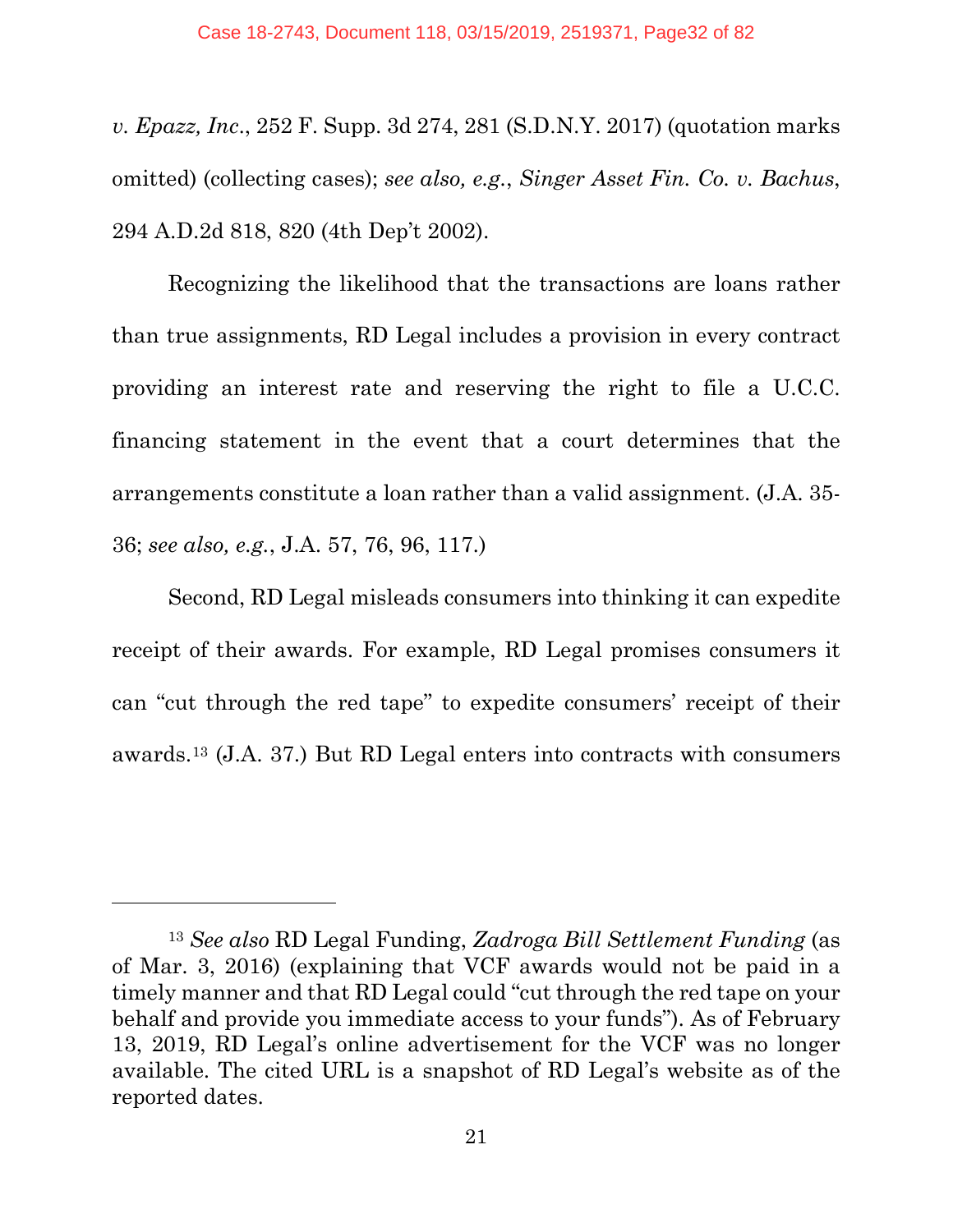only *after* they have received a final award letter, and it is powerless to affect the timing of consumers' awards. (J.A. 37.)

Third, RD Legal misrepresents how quickly it will advance the payments to consumers. On its website, RD Legal has promised that consumers will receive funds "within several days" after it receives the necessary documentation. In some instances, RD Legal promises funds by a specific date. In many instances, however, consumers do not receive funds for several months, and RD Legal sometimes fails to deliver funds on promised dates. (J.A. 37-38.)

#### <span id="page-32-0"></span>**C. Procedural History**

For the purposes of this appeal, the district court issued two orders relevant to the NYAG's claims. In its initial order, dated June 21, 2018, the district court held that the entirety of Title X of the Dodd-Frank Act was invalid—including its creation of the CFPB—but the order contemplated that the NYAG could continue pursuing its federal and state-law claims. In a subsequent order, dated September 12, 2018, the court clarified that, as a result of its decision to invalidate Title X, the NYAG could not pursue its federal claims, and that the court lacked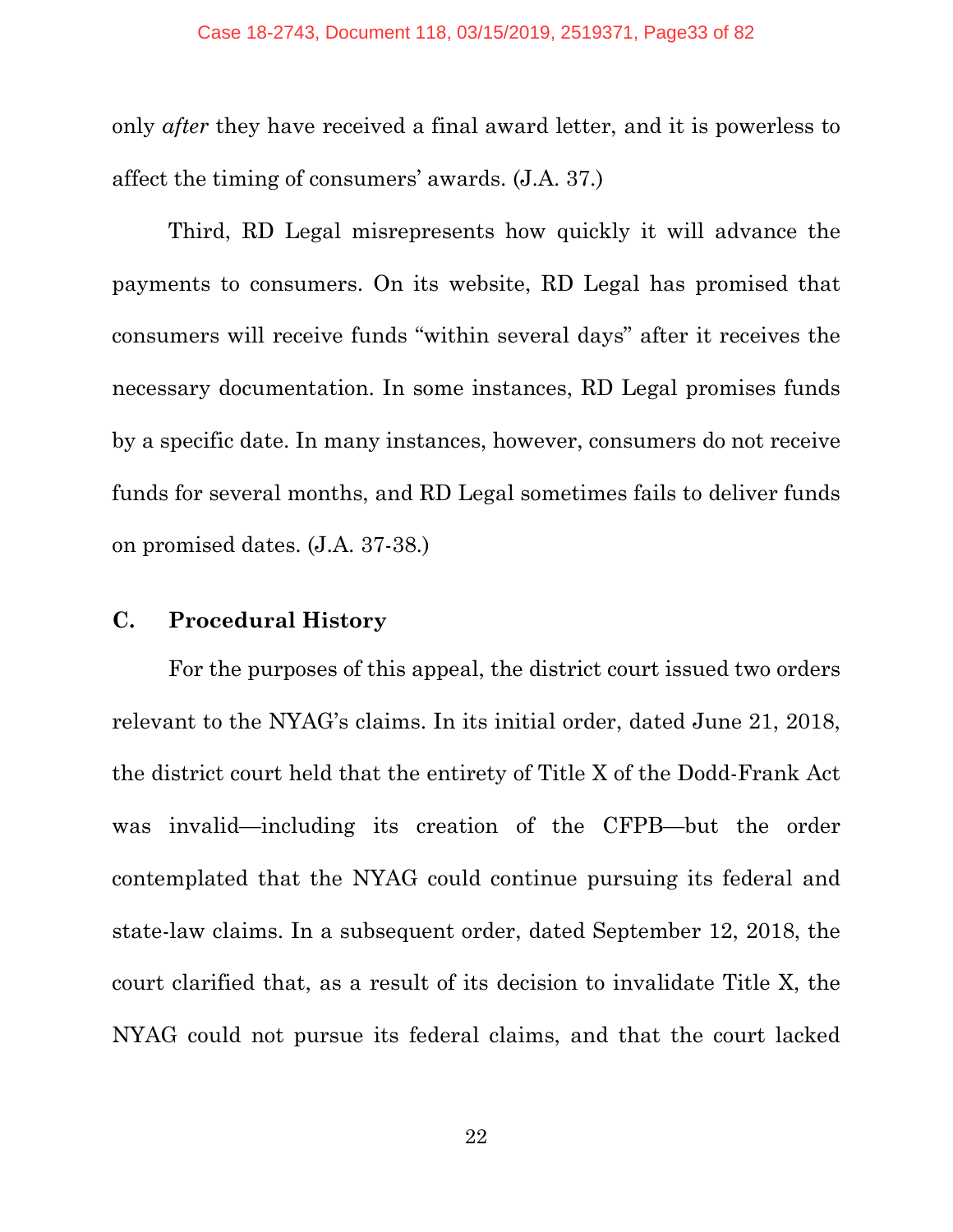jurisdiction over the NYAG's state-law claims. The combined effect of the two orders was the dismissal of all of the NYAG's claims.

### <span id="page-33-0"></span>**1. State and federal authorities bring an enforcement action, and the district court invalidates Title X of the Dodd-Frank Act**

On February 7, 2017, the NYAG, on behalf of the People of the State of New York, along with the CFPB, sued RD Legal in the U.S. District Court for the Southern District of New York. The NYAG and CFPB brought parallel claims for deceptive and abusive conduct in violation of provisions of Title X of the Dodd-Frank Act. *See* 12 U.S.C. §§ 5531, 5536. In addition, the NYAG asserted claims under state law for civil and criminal usury, deceptive conduct, false advertising, fraud, and violations of New York General Obligation Law § 13-101(1), which prohibits the sale or assignment of personal injury claims.[14](#page-33-1) On May 15, 2017, RD Legal moved to dismiss all claims. (J.A. 39-48, 52.)

<span id="page-33-1"></span><sup>14</sup> When Plaintiffs filed this action, two other actions involving the same parties and conduct were already pending in the same court. On January 3, 2017, RD Legal sued the CFPB (S.D.N.Y. Dkt. No. 17-cv-10), and on January 5, 2017, RD Legal sued the NYAG in New York State Supreme Court, New York County (Index No. 150080/2017), an action that was removed to the district court on January 30, 2017 (S.D.N.Y. Dkt. No. 17-cv-681). In both actions, RD Legal sought declaratory judgments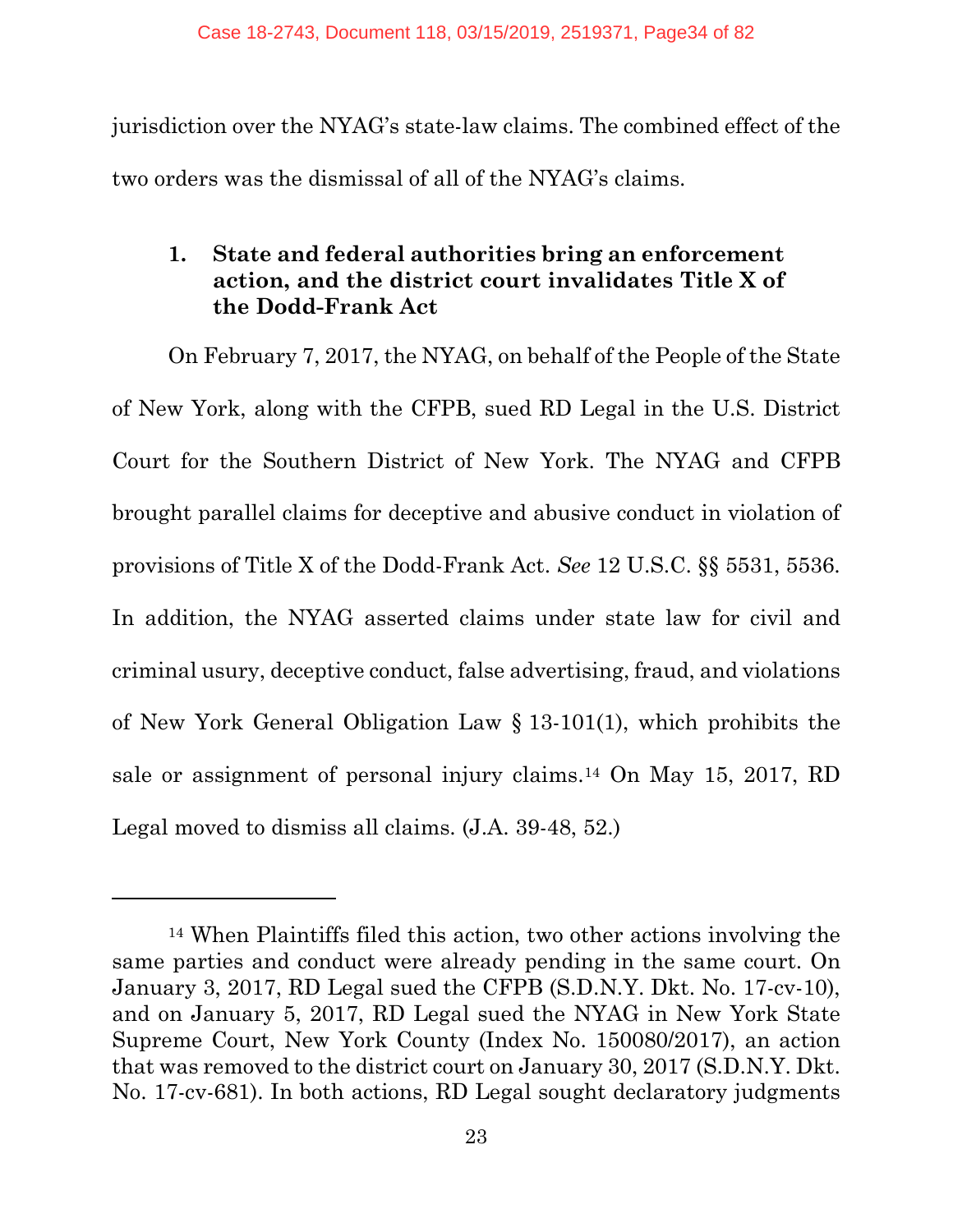On June 21, 2018, the district court (Preska, J.) issued a decision dismissing only the claims brought by the CFPB and not the claims brought by the NYAG. The court rejected RD Legal's claims that its alleged conduct was not prohibited by Title X, but concluded that Congress's decision to provide for-cause removal protection to the CFPB Director was unconstitutional, and that this flaw invalidated the entirety of Title X, and therefore required dismissal of the CFPB from the action. The June 21, 2018, opinion and order permitted the NYAG to proceed with its claims under both federal and state law. (S.A. 90-103, 107.)

In addressing the constitutionality of the CFPB Director's forcause removal protection, the district court acknowledged that the en banc D.C. Circuit had concluded otherwise. *See PHH Corp. v. CFPB*, 881 F.3d 75 (D.C. Cir. 2018).[15](#page-34-0) The district court, however, disagreed with the

l

that its conduct was lawful. On March 27, 2017, the district court (Preska, J.) approved stipulations (a) dismissing RD Legal's action against the CFPB without prejudice (Dkt. No. 17-cv-10, ECF No. 16), and (b) staying RD Legal's action against the NYAG pending resolution of RD Legal's then-anticipated motion to dismiss the present action or other further order of the court. (Dkt. No. 17-cv-681, ECF No. 13.)

<span id="page-34-0"></span><sup>&</sup>lt;sup>15</sup> Most of the district courts that have addressed this question have also upheld the constitutionality of the for-cause removal provision. *See, e.g.*, *CFPB v. Think Fin., LLC*, No. 17-cv-127, 2018 WL 3707911 (D. Mont.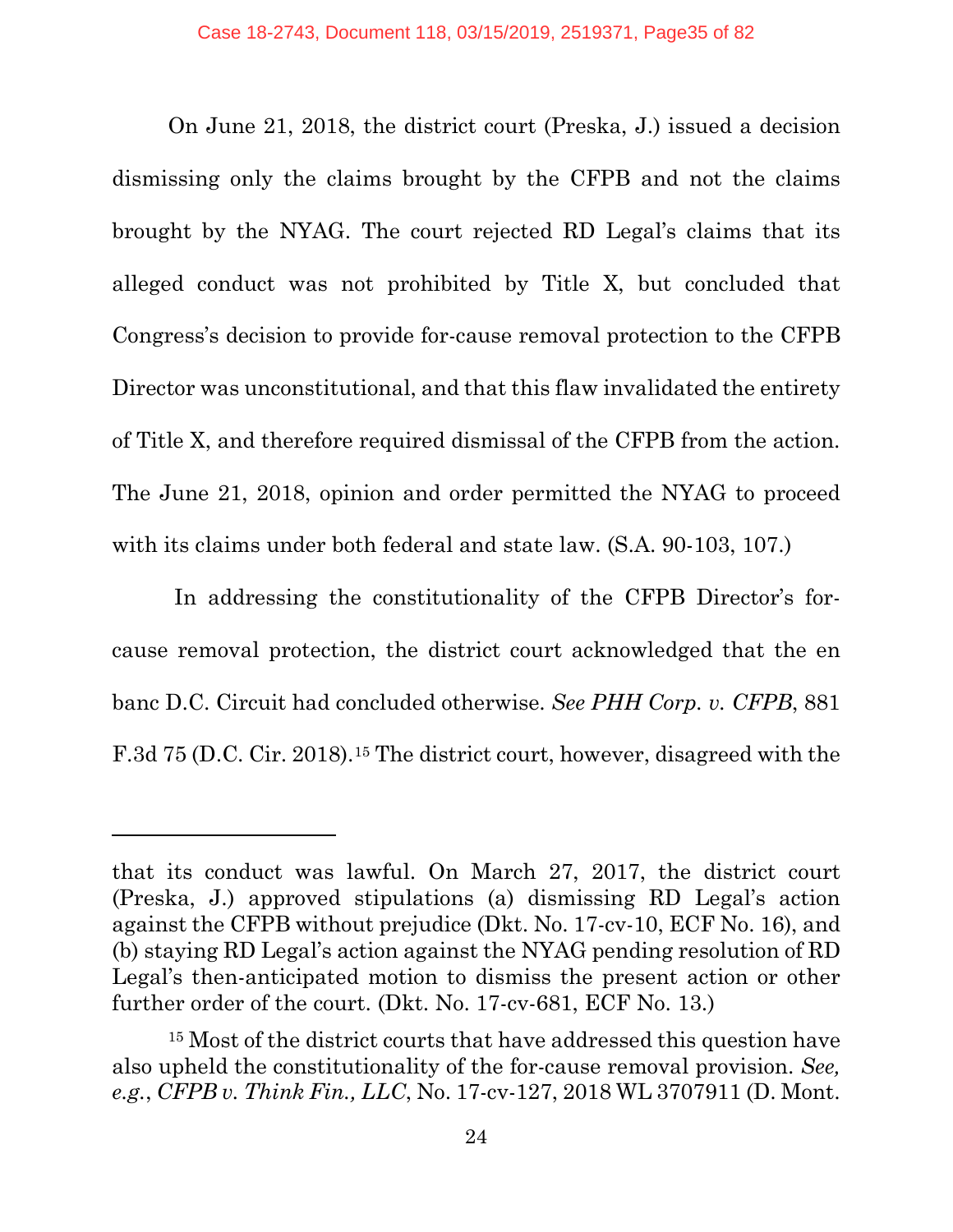en banc majority and instead adopted as its opinion Parts I through IV of then-Judge Kavanaugh's dissent, *see id.* at 167-98, which would have invalidated the for-cause removal provision as an intrusion on the President's executive power, *see id.* at 200. (*See also* S.A. 103-104.)

The district judge here declined, however, to follow Judge Kavanaugh in concluding that the proper remedy for this unconstitutional provision was to strike only the for-cause removal provision in 12 U.S.C. § 5491(c)(3). *See PHH*, 881 F.3d at 198 (Kavanaugh, J., dissenting). Instead, the district court announced that she was adopting Section II of Judge Henderson's separate dissent, which concluded that the for-cause removal provision was not severable from the rest of Title X, and required striking down the entirety of Title X, including not only provisions establishing the CFPB, but also provisions enhancing federal consumer protections, and authorizing the States to

Aug. 3, 2018); Opinion and Order at 4-5, *CFPB v. All Am. Check Cashing, Inc.*, No. 16-cv-356 (S.D. Miss. Mar. 21, 2018), ECF No. 236, *appeal pending*, No. 18-60302 (5th Cir.); *CFPB v. Seila Law, LLC*, No. 17-cv-01081, 2017 WL 6536586 (C.D. Cal. Aug. 25, 2017), *appeal pending*, No. 17-56324 (9th Cir.). At least one district court has held that the CFPB's structure is unconstitutional. *See CFPB v. D & D Mktg.*, No. 15-cv-9692, 2016 WL 8849698 (C.D. Cal. Nov. 17, 2016).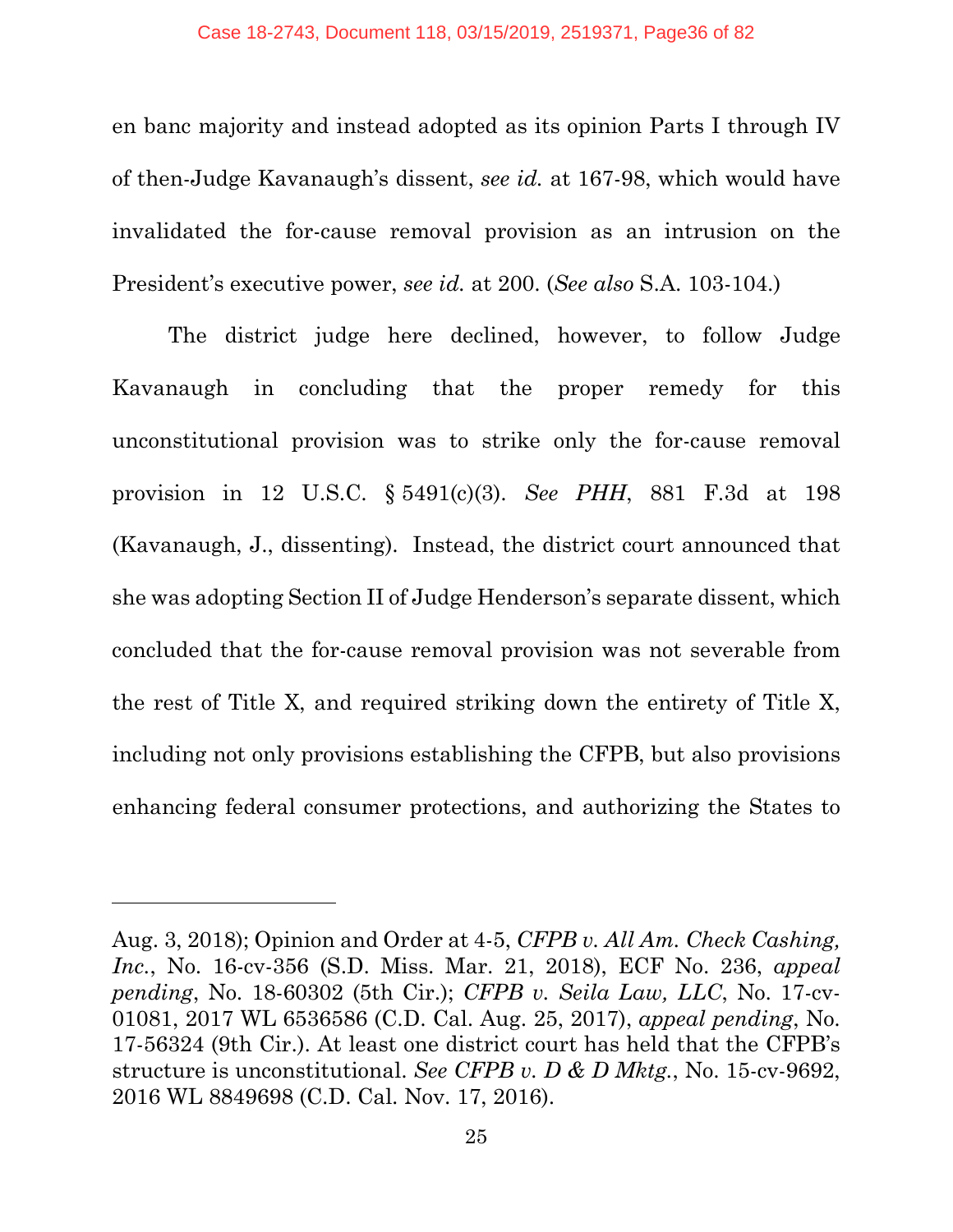enforce federal consumer protection laws. (S.A. 104.) *See also PHH*, 881 F.3d at 160-64.

## **2. In subsequent orders, the district court dismisses all of the NYAG's claims**

Initially, the district court issued an opinion and order dismissing only the claims brought by the CFPB. It ultimately entered a final judgment with respect to the CFPB's claims. The court initially indicated that the NYAG could continue to pursue its claims under both federal and state law, staying the proceedings as to the remaining claims pending CFPB's appeal. (S.A. 90-104, 122, 795.)

An exchange of letter briefs ensued, in which RD Legal pointed out that the district judge's refusal to dismiss the NYAG's claims was not consistent with the dissent of Judge Henderson she had purported to adopt. As a result, the district court amended its decision by order dated September 12, 2018, ruling that the NYAG could not pursue its federal claims in light of the court's conclusion that the entirety of Title X was invalid. The district court then declined to exercise jurisdiction over the NYAG's state-law claims, finding that they failed to present a substantial federal question sufficient to independently support federal jurisdiction,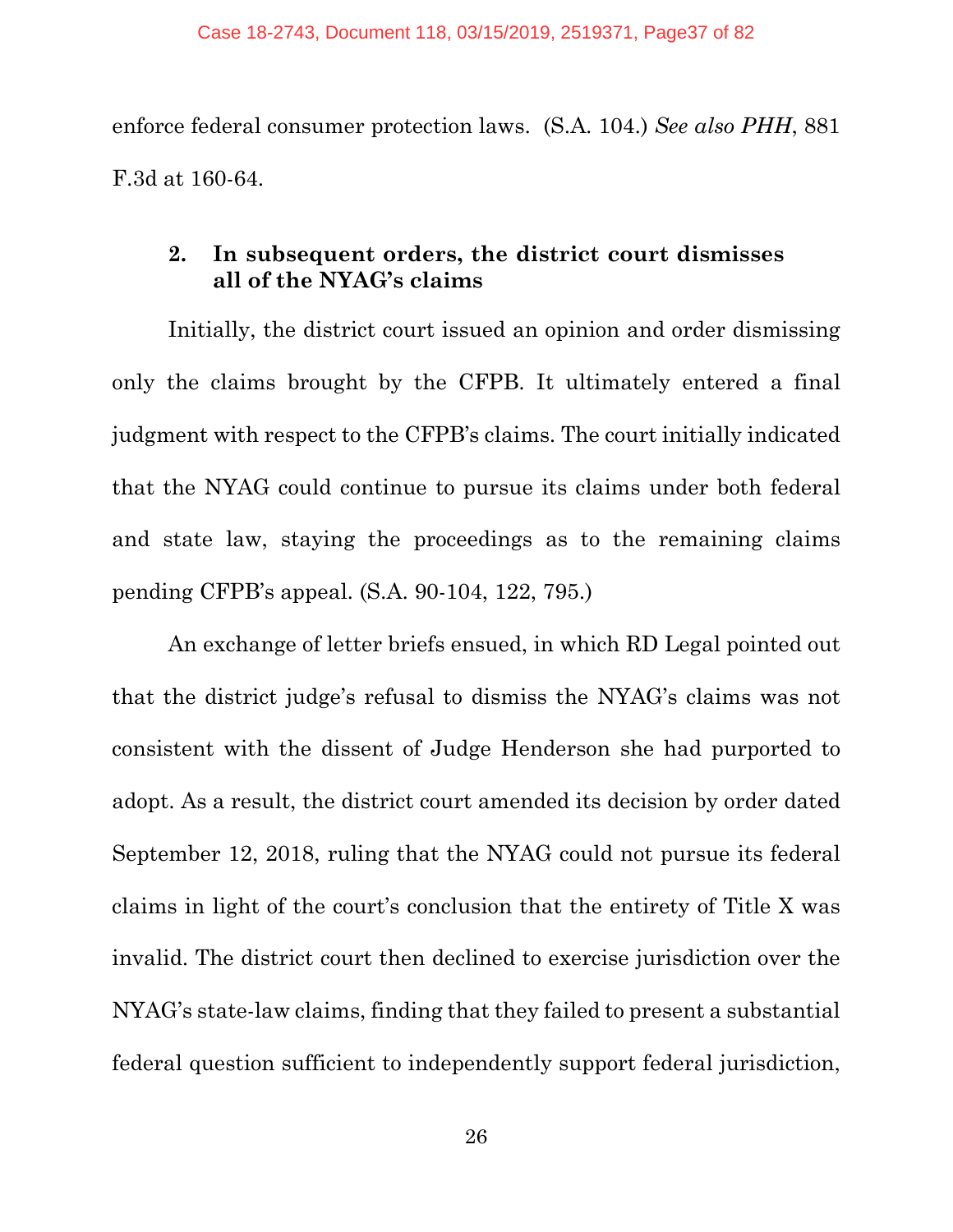and that it was inappropriate to exercise supplemental jurisdiction over those claims. The court therefore dismissed the NYAG's federal claims with prejudice and its state-law claims without prejudice.<sup>16</sup> (S.A. 109-115, 119; J.A. 790.)

#### **STANDARD OF REVIEW AND SUMMARY OF ARGUMENT**

Although the district court correctly rejected RD Legal's statutory and pleadings-based grounds for dismissal, it erred in resolving RD Legal's constitutional and jurisdictional objections in three fundamental respects. Each of these errors is reviewed de novo. *See, e.g.*, *City of New York v. Beretta U.S.A. Corp.*, 524 F.3d 384, 392 (2d Cir. 2008) (questions of statutory interpretation and constitutionality of statutes); *D'Allessio v. New York Stock Exchange, Inc.*, 258 F.3d 93, 98 (2d Cir. 2001) (district court's legal conclusions); *Kirsh v. United States*, 258 F.3d 131, 132 (2d

 $\overline{a}$ 

<span id="page-37-0"></span><sup>16</sup> On November 1, 2018, the NYAG filed a complaint against RD Legal in New York State Supreme Court, New York County, alleging claims solely under state law based on the same violations addressed in the complaint filed here. RD Legal's motion to dismiss is currently pending in that proceeding. *See People of the State of New York v. RD Legal Funding, LLC*, NYSCEF No. 452091/2018.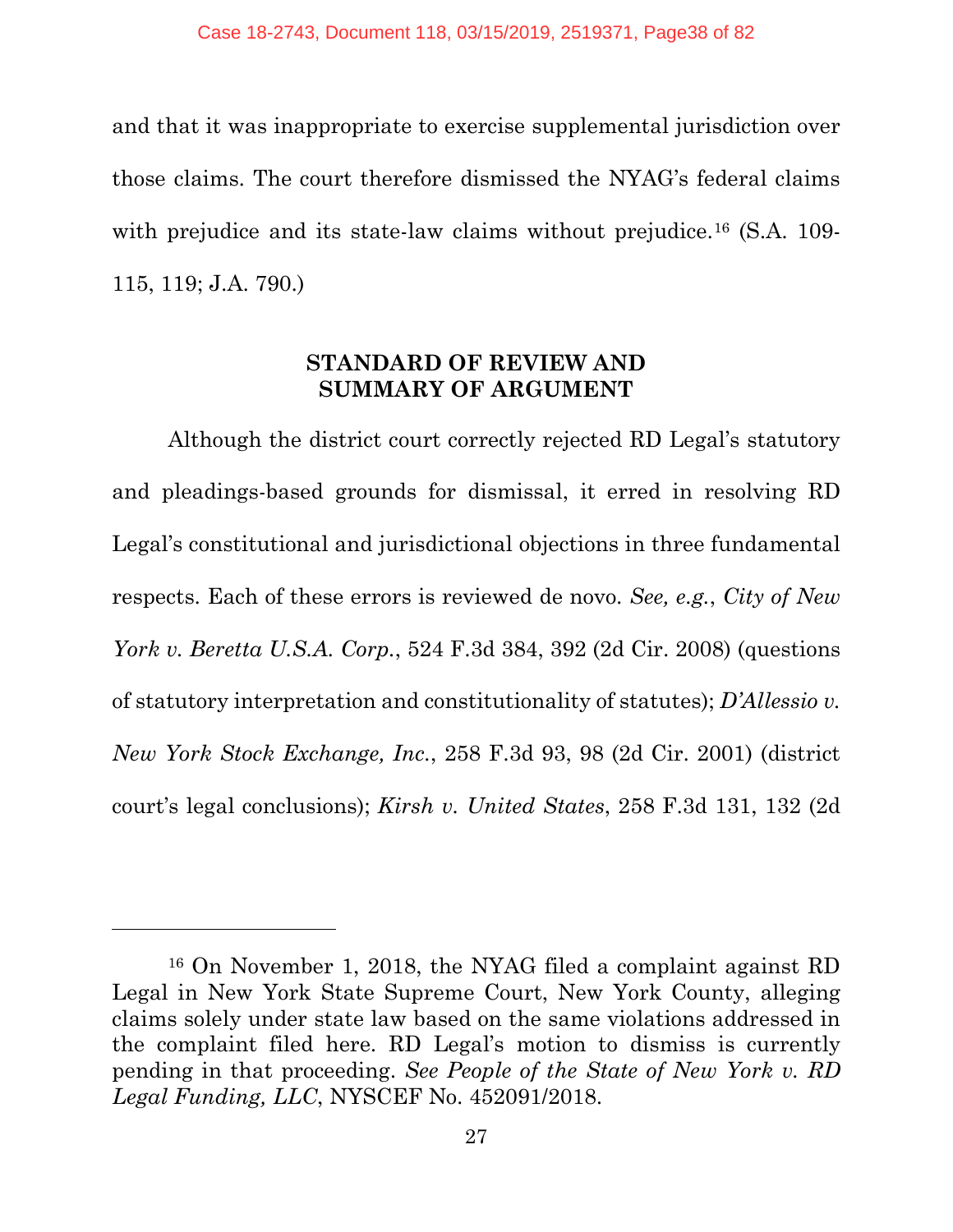Cir. 2001) (per curiam) (grant of motion to dismiss for lack of subject matter jurisdiction).

*First*, the court erred in finding unconstitutional Congress's provision of for-cause removal protection to the CFPB's Director. As the en banc D.C. Circuit correctly held in *PHH*, an uninterrupted line of Supreme Court precedents dating back to *Humphrey's Executor v. United States*, 295 U.S. 602 (1935), has recognized that Congress has the power to create an independent agency, like the CFPB, which is led by a principal officer who is removable only by the President for cause. Contrary to the district court's suggestion, the CFPB's structure and functions are essentially indistinguishable from those of other financial regulators of unquestioned constitutionality.

*Second*, even if the for-cause removal provision were unconstitutional, the court should have simply excised the for-cause removal provision and not invalidated the entirety of Title X. Congress included a broad severability clause in the Dodd-Frank Act that is controlling here. *See* 12 U.S.C. § 5302. And preserving the substantive provisions of Title X—including a strong consumer protection agency with a complementary enforcement role for the States—would be most consistent with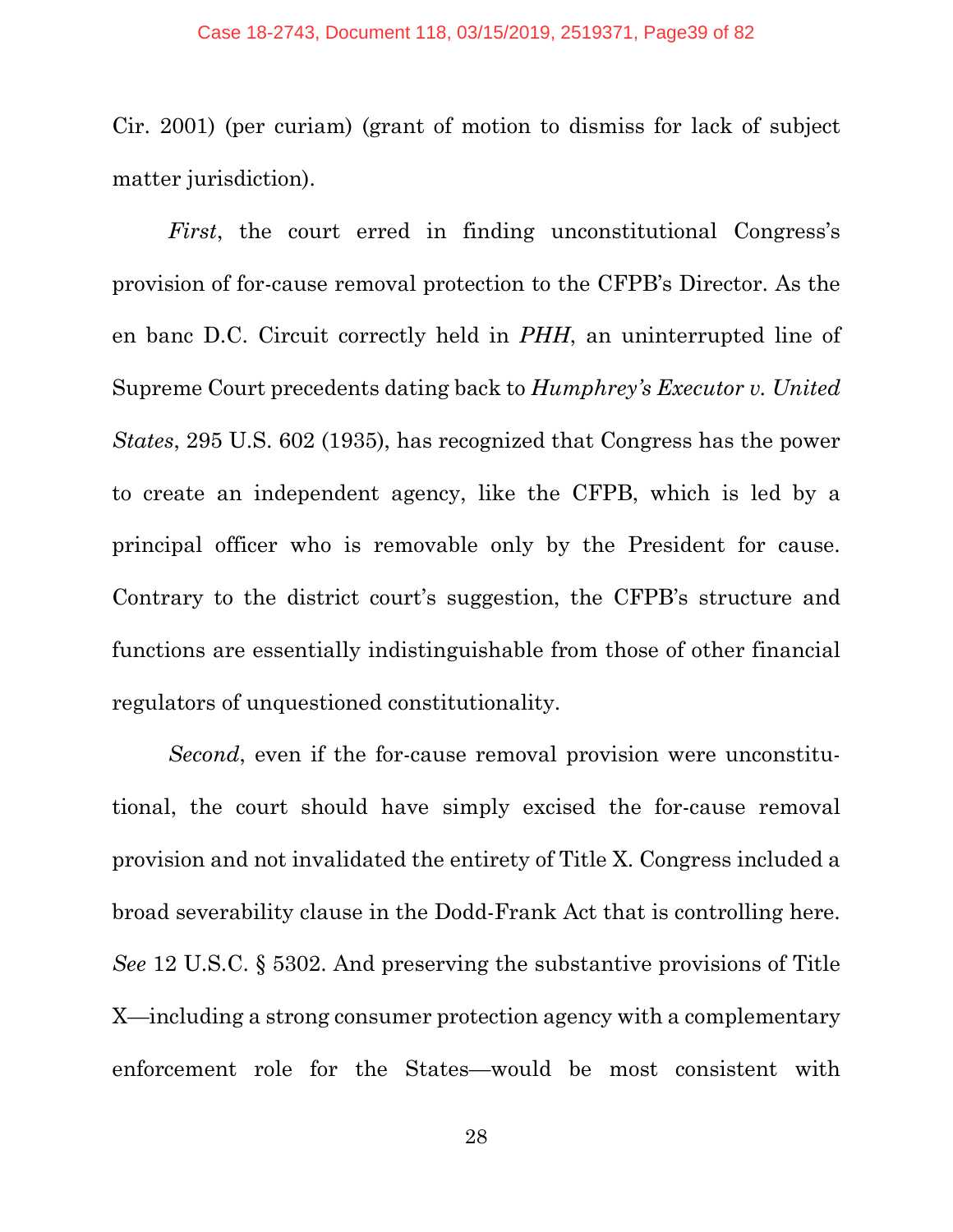Congress's purpose to expand the consumer protection regime to prevent another financial crisis.

*Third*, the court erred when it concluded that it lacked federal question jurisdiction over the NYAG's state-law claims. Interpreting the federal Anti-Assignment Act is an essential predicate to resolving some of the State's claims, and the court's interpretation directly implicates the federal government's broader financial interests. Thus, there was a sufficiently substantial federal question embedded in the state-law claims to establish jurisdiction.

#### **ARGUMENT**

#### **POINT I**

#### **CONGRESS CONSTITUTIONALLY CONFERRED FOR-CAUSE REMOVAL PROTECTION ON THE CFPB'S DIRECTOR**

In *PHH*, the en banc D.C. Circuit squarely held that the "federal" law providing the Director of the CFPB with a five-year term in office, subject to removal by the President only for 'inefficiency, neglect of duty, or malfeasance in office,' is consistent with the President's constitutional authority" under Article II. 881 F.3d at 84 (en banc). The court supported that holding with an extensive discussion of precedents upholding "for-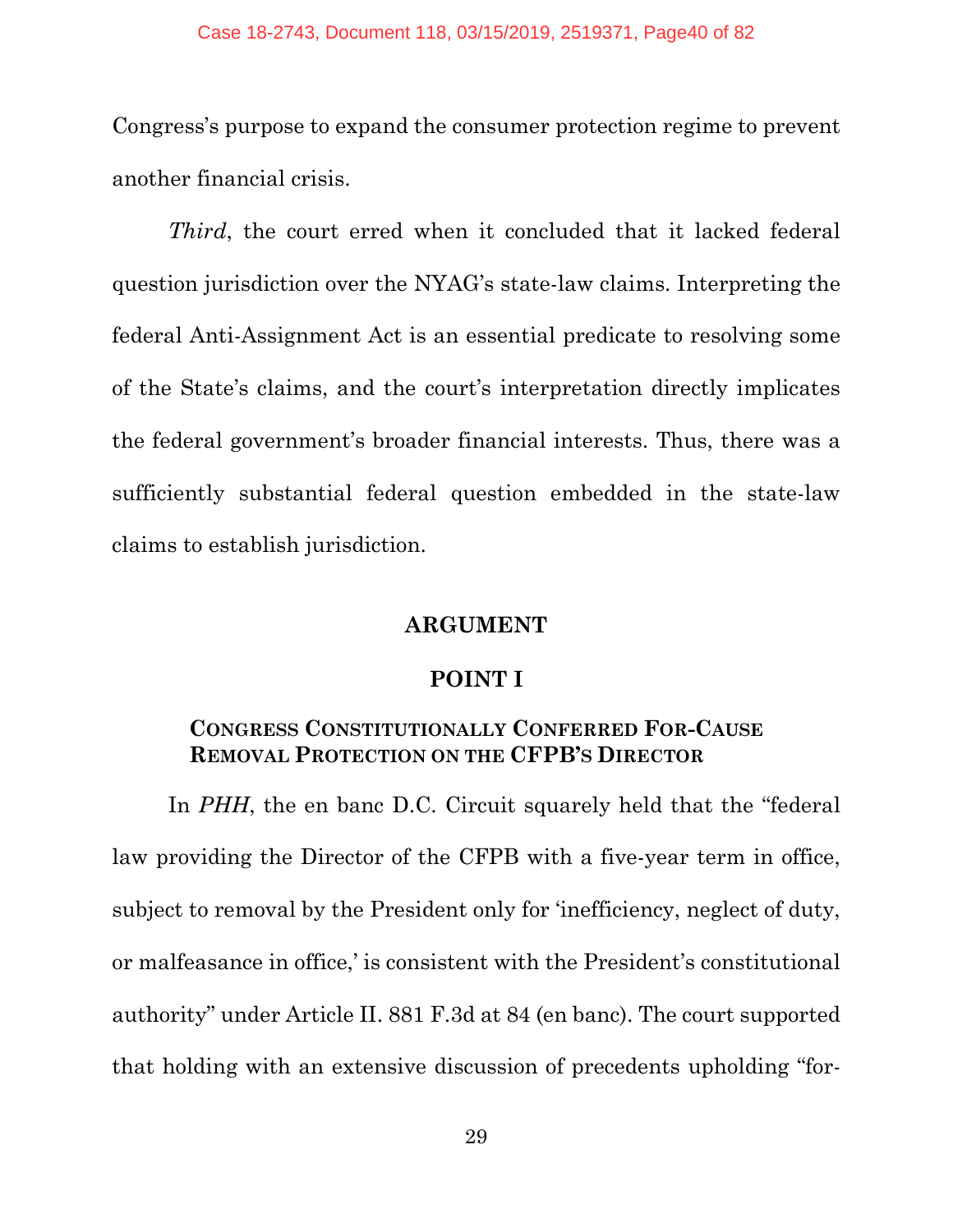cause removal restrictions like the one at issue here" and a canvass of similar removal protections that Congress has enacted both historically and today. *Id.* at 85. *PHH*'s reasoning strongly supports reversal of the district court's contrary conclusion below.

## **A. Longstanding Precedent Establishes Congress's Authority to Protect Independent Agency Heads from Removal Except for Cause.**

The Supreme Court has long recognized that Article II's vesting of executive power in the President does not bar Congress from enacting legislation that allows presidential removal of certain administrative agency heads only for cause. More than eighty years ago, in *Humphrey's Executor*, the Court upheld legislation permitting the President to remove members of the FTC from office only for "inefficiency, neglect of duty, or malfeasance in office," 15 U.S.C. § 41 (1934)—the same removal protection at issue here, *see* 12 U.S.C. § 5491(c)(3). As the *Humphrey's Executor* Court explained, such provisions are fully consistent with the Constitution—specifically, it is well within the "authority of Congress, in creating quasi legislative or quasi judicial agencies, to require them to act in discharge of their duties independently of executive control." 295 U.S. at 629. An "illimitable power of removal" by the President would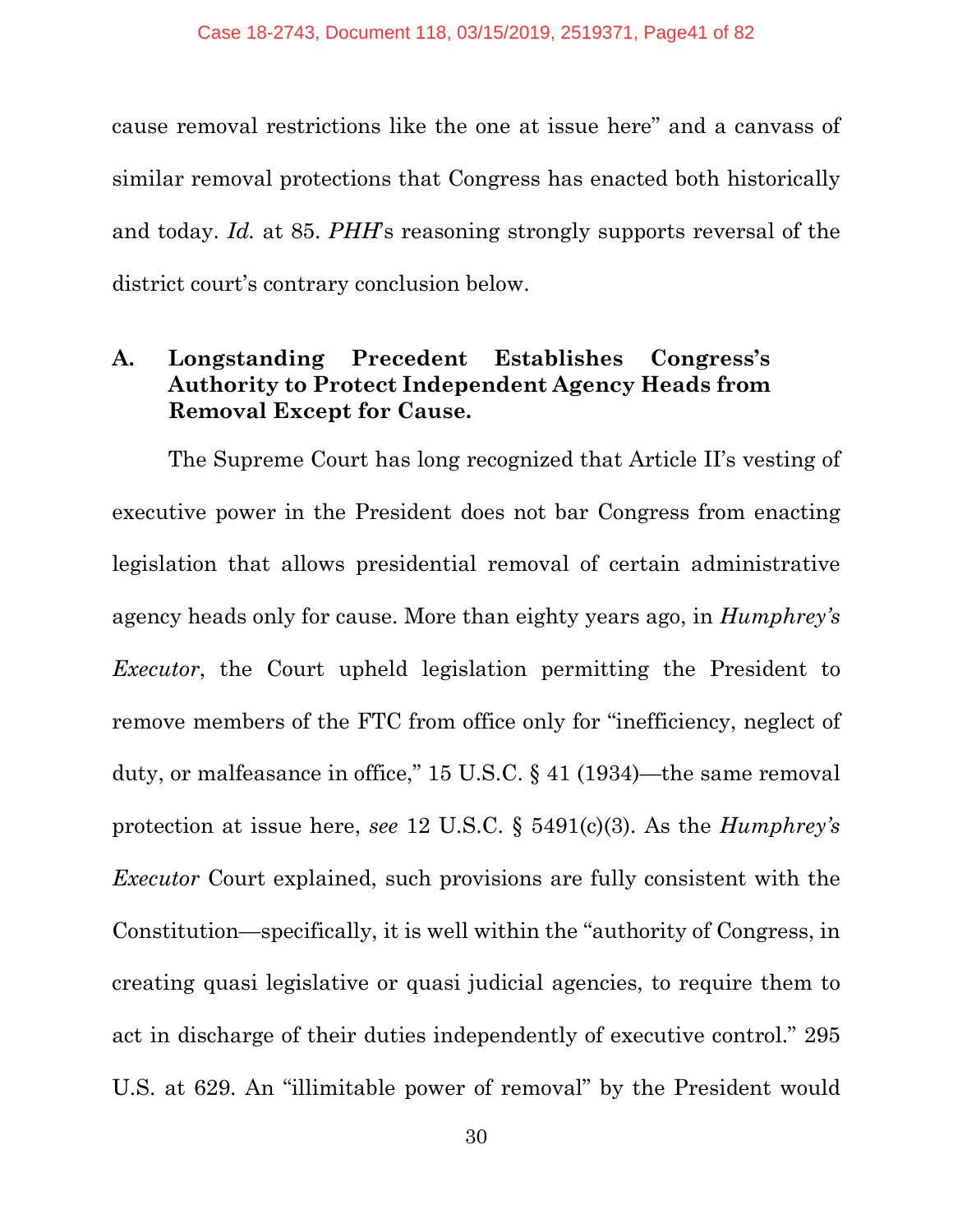thwart such independence, "[f]or it is quite evident that one who holds his office only during the pleasure of another cannot be depended upon to maintain an attitude of independence against the latter's will." *Id.*

*Humphrey's Executor* thus squarely upheld Congress's power to create independent agencies and to protect that independence by fixing their principal officers' terms of office and "forbid[ding] their removal except for cause in the meantime." *Id*. To be sure, the Court noted, Congress cannot extend for-cause removal protection to an officer who is "merely one of the units in the executive department and, hence, inherently subject to the exclusive and illimitable power of removal by the Chief Executive, whose subordinate and aid [sic] he is." 295 U.S. at 627; *cf. Myers v. United States*, 272 U.S. 52, 176 (1926) (invalidating statute requiring Senate consent for President to remove post-master). But that description does not apply to officers of agencies such the FTC, "an administrative body created by Congress to carry into effect legislative policies embodied in the statute in accordance with the legislative standard therein prescribed, and to perform other specified duties as a legislative or as a judicial aid." *Humphrey's Ex'r*, 295 U.S. at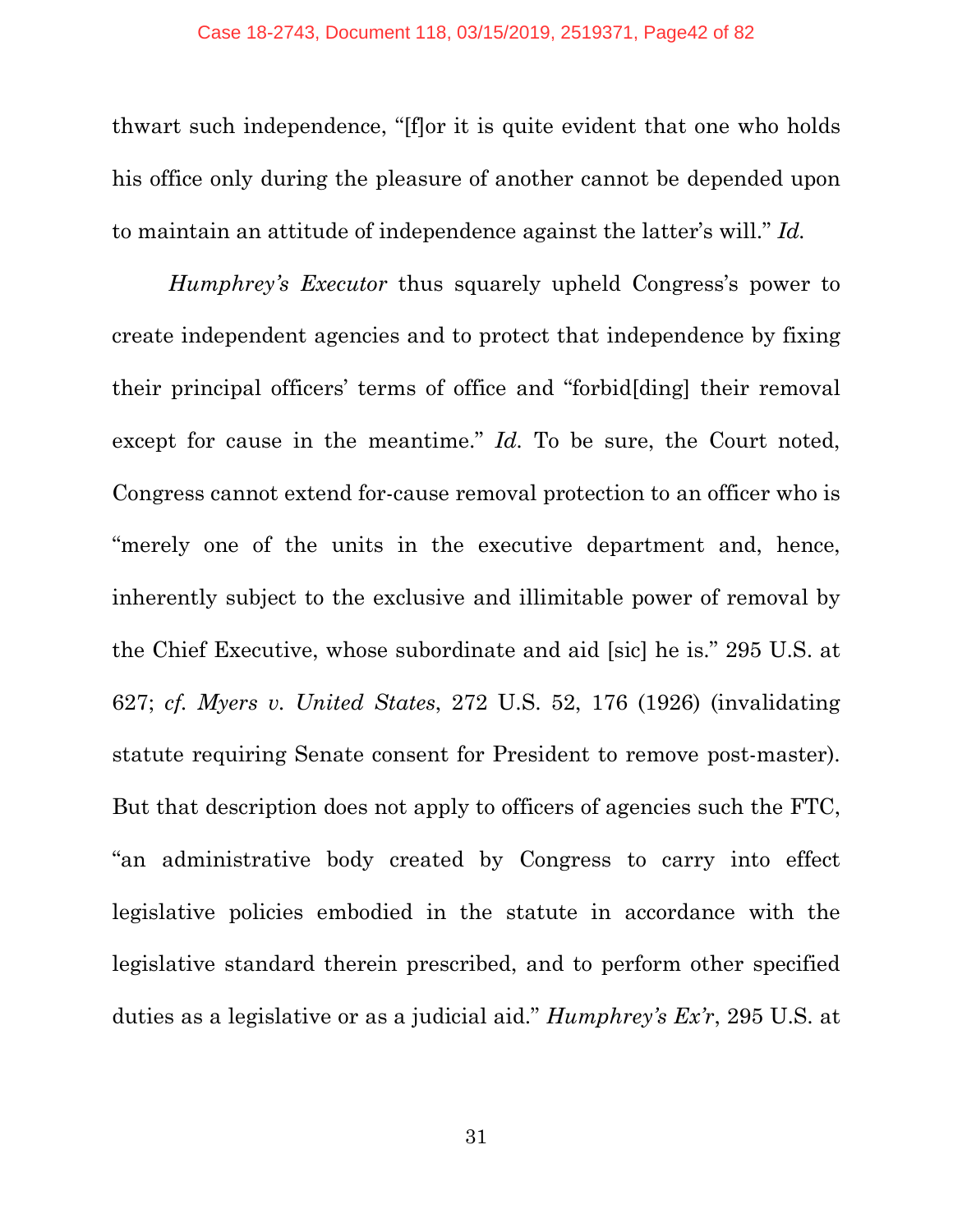628. "Such a body cannot in any proper sense be characterized as an arm or an eye of the executive." *Id.*

In the decades since *Humphrey's Executor*, the Supreme Court has repeatedly upheld for-cause removal provisions "specifically crafted to prevent the President from exercising coercive influence over independent agencies." *Mistretta v. United States*, 488 U.S. 361, 410-11 (1989) (quotation marks omitted). In 1958, the Court applied *Humphrey's Executor* to bar the President from removing at will the members of a War Claims Commission charged with deciding claims for compensation for personal injury and property damage caused by the enemy during World War II. *See Wiener v. United States* 357 U.S. 349, 355-56 (1958). And in 1988, the Court upheld legislation creating an independent counsel who was tasked with investigating and (if necessary) prosecuting certain high-ranking federal officials, and who was removable only by the Attorney General and only for cause. *Morrison v. Olsen*, 487 U.S. 654, 660, 696-97 (1988).

*Morrison* reaffirmed the essential premises of *Humphrey's Executor* and explained that Congress can extend for-cause removal protection even to an officer who performs a core executive function, such as

32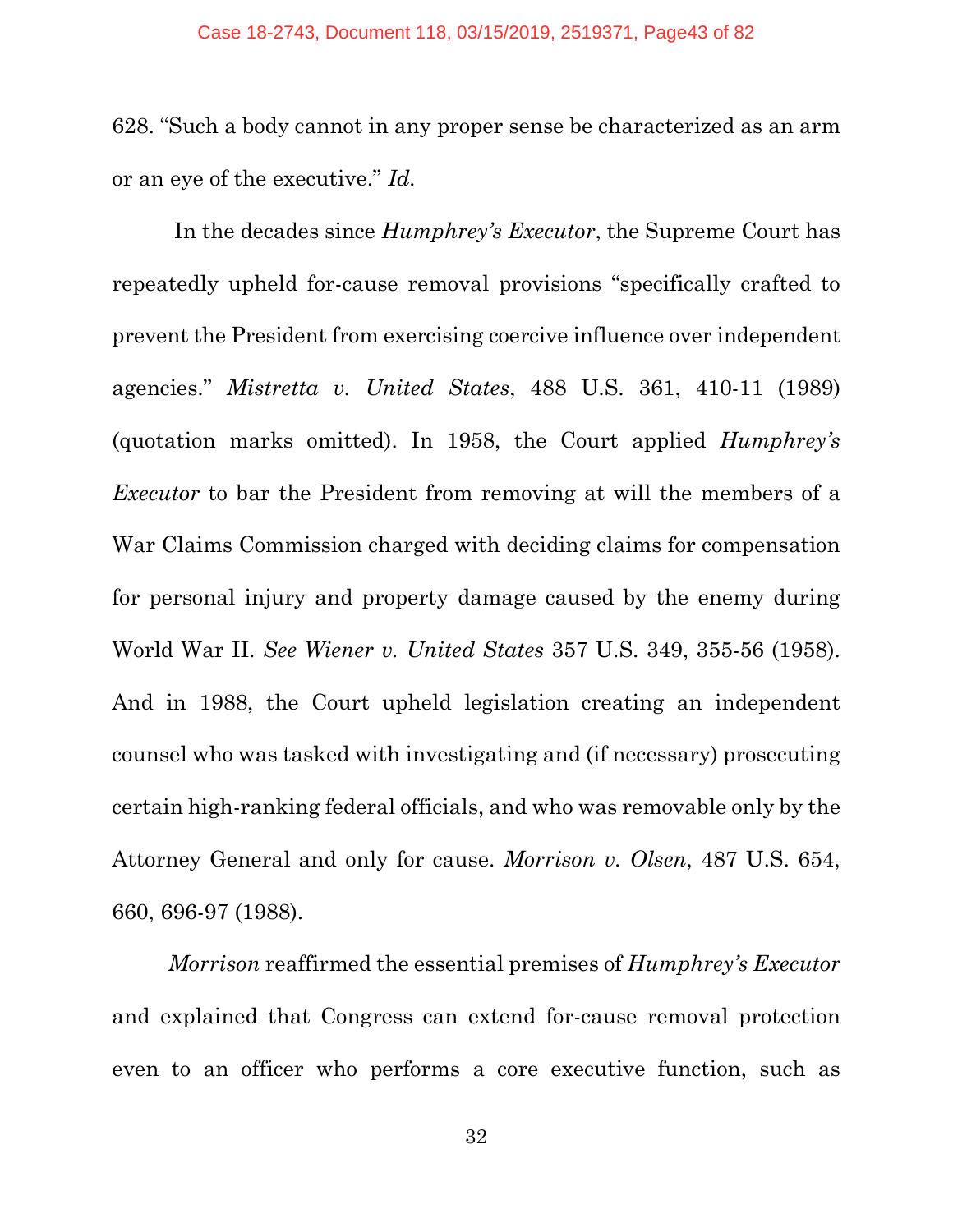criminal prosecution. As Chief Justice Rehnquist observed, *Humphrey's Executor* and *Wiener* had used "the terms 'quasi-legislative' and 'quasijudicial'" to describe federal officers who could be granted for-cause removal protection, but "the determination of whether the Constitution allows Congress to impose a 'good cause'-type restriction on the President's power to remove an official cannot be made to turn on whether or not that official is classified as 'purely executive.'" *Morrison*, 487 U.S. at 689; *see also id.* at 689 n.28 (noting that "the powers of the FTC at the time of *Humphrey's Executor* would at the present time be considered 'executive,' at least to some degree"). Rather, "the real question is whether the removal restrictions are of such a nature that they impede the President's ability to perform his constitutional duty." Id. at 691 (quotation marks omitted). For-cause removal provisions are thus constitutional absent a showing that the President's need to control a protected officer's discretion is "so central to the functioning of the Executive Branch as to require as a matter of constitutional law that the [officer] be terminable at will by the President." *Id.* at 691-92.

These precedents remain good law. While the Supreme Court has from time to time invalidated removal provisions as improper intrusions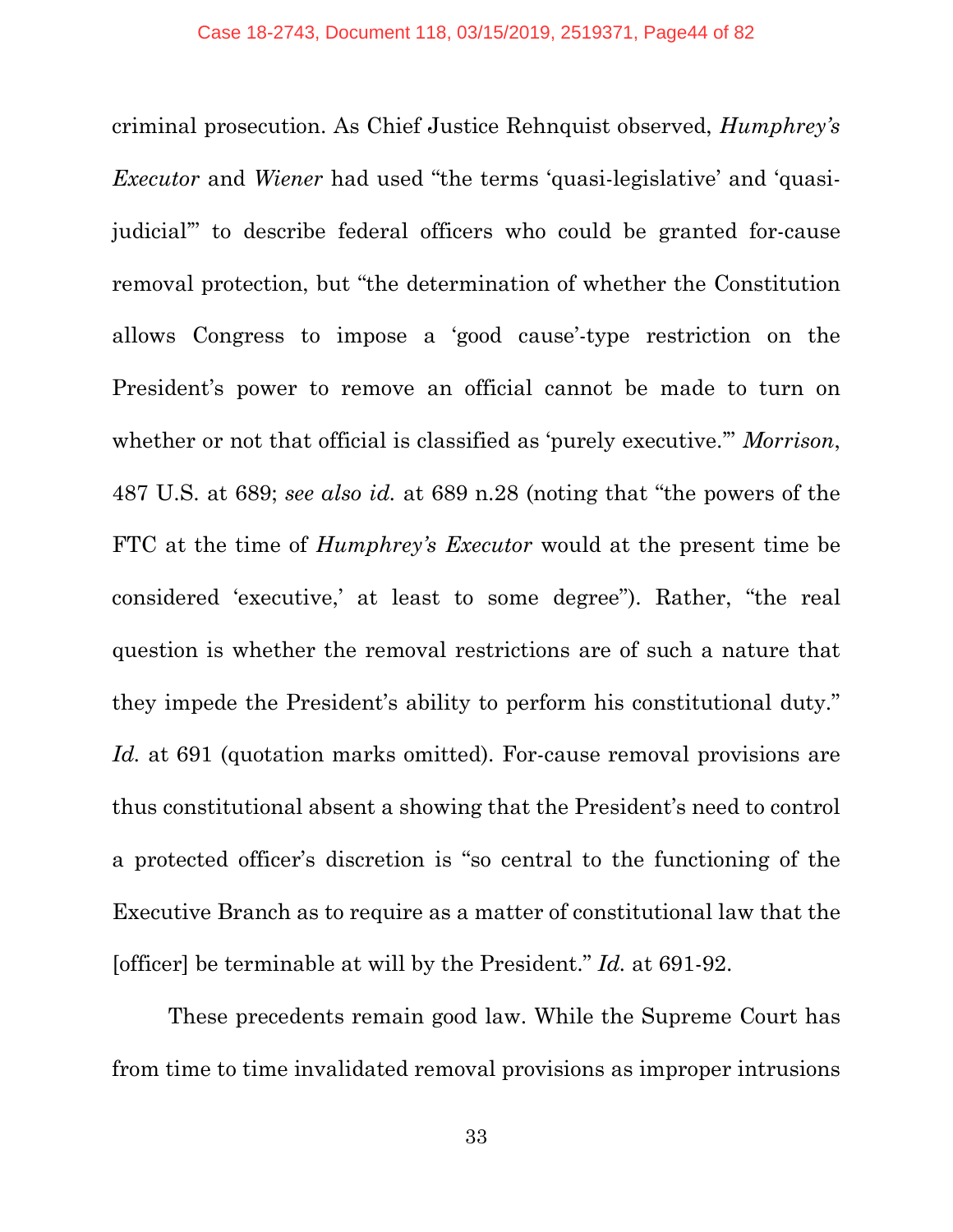on the President's Article II powers, it has never done so for the type of commonplace for-cause removal protections at issue here and routinely upheld in its past cases. In 1986, for instance, the Court invalidated a statutory scheme that allowed the Comptroller General to be removable only by Congress, leaving no role whatsoever for the President. *See Bowsher v. Synar*, 478 U.S. 714, 732, 736 (1986). And in 2010, the Supreme Court found unconstitutional a "dual for-cause" protection in which an independent agency was made up of members who were removable only for cause not by the President, but instead by members of *another* independent agency who were themselves removable (by the President) only for cause. *See Free Enter. Fund v. Public Co. Accounting Oversight Board*, 561 U.S. 477, 514 (2010). As the Court explained, unlike the for-cause removal provisions upheld in *Humphrey's Executor*, *Wiener*, or *Morrison*, the legislation before it involved "a new type of restriction two levels of protection from removal for those who nonetheless exercise significant executive power." *Id.* By contrast, the for-cause removal protections that Congress conferred on the CFPB's Director do not depart from the familiar model of independence upheld in *Humphrey's Executor*, *Wiener*, and *Morrison*. The district court erred in concluding otherwise.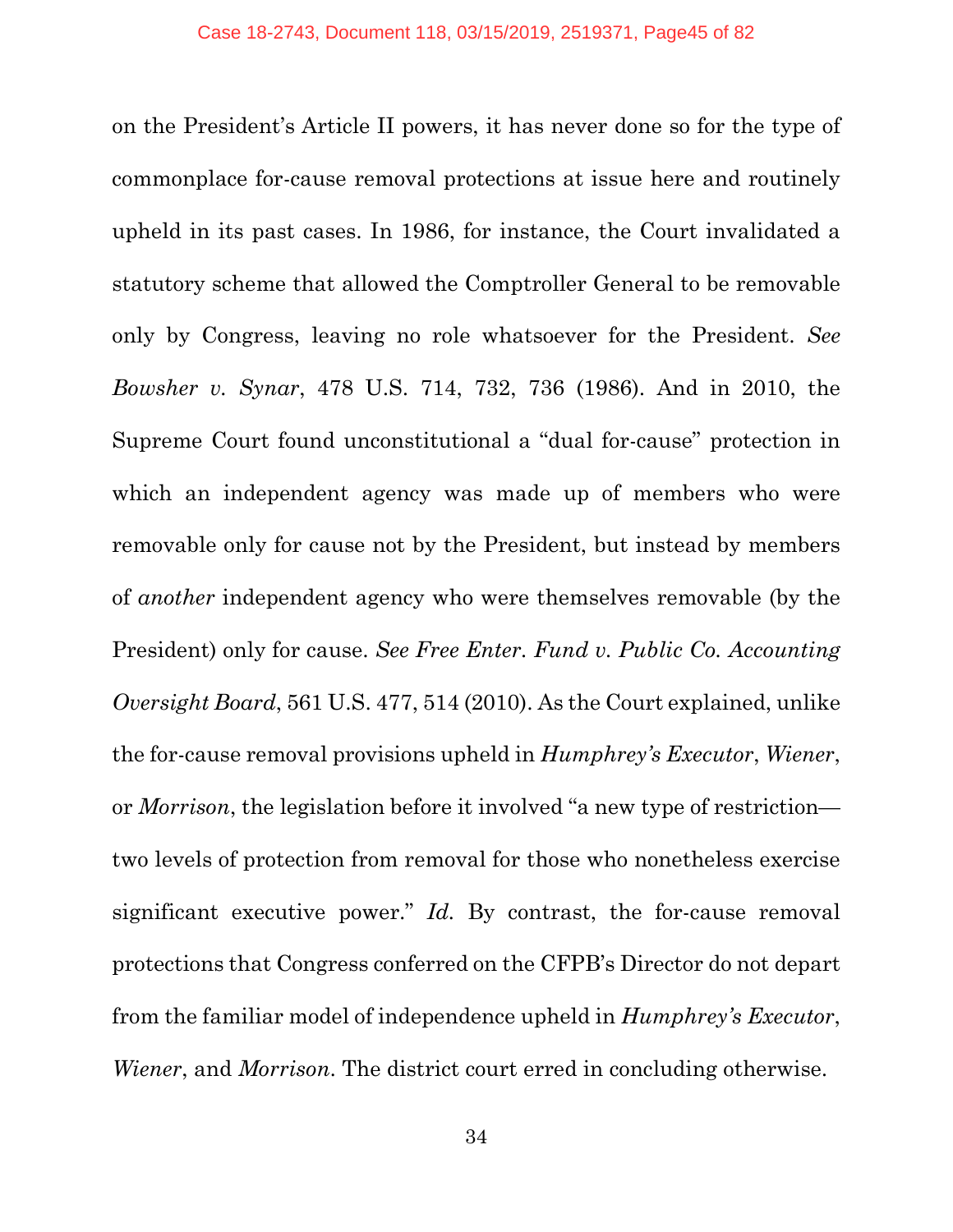# **B. The Legislation at Issue Here Falls Within Congress's Well-Established Authority to Protect Independent Agency Heads from Removal Except for Cause.**

Numerous courts around the country have upheld Congress's decision to forbid the President from removing the CFPB director except for cause, including the only federal appellate court to address the issue. *See PHH*, 881 F.3d at 77 (en banc); *see also supra* at 24-25 n.15. The district court nevertheless relied on a dissenting opinion in *PHH* to hold the CFPB's structure unconstitutional. (S.A. 103-104.) That decision was wrong. Contrary to the district court's conclusion, the CFPB is the type of financial regulator the Supreme Court has long recognized Congress may create as an independent agency with principal officers removable only for cause, and its purportedly distinguishing features—leadership by a single director and funding through Federal Reserve revenues—do not remove it from that class.

# **1. The CFPB is typical of independent agencies whose principal officers are validly protected from removal by the President except for cause.**

The Supreme Court has directed courts to consider the functions performed by an agency to determine the validity of for-cause removal restrictions, with a view toward determining whether those restrictions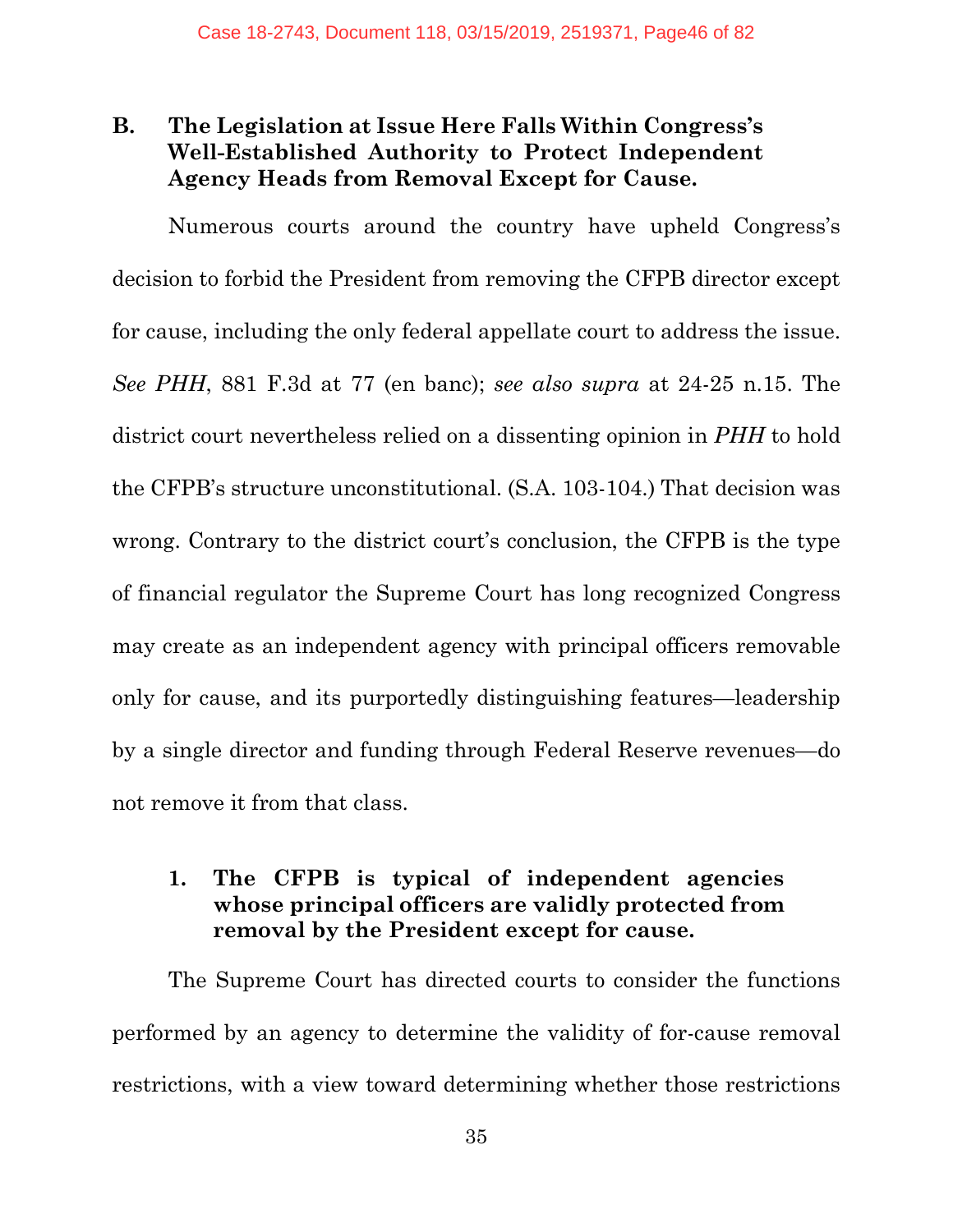will "impede the President's ability to perform his constitutional duty." *Morrison*, 487 U.S. at 691 (quotation marks omitted); *see also Wiener*, 357 U.S. at 353. A consideration of the CFPB's functions demonstrates that Congress permissibly exercised its authority to adopt a for-cause removal restriction here.

In fact, the CFPB's functions today are remarkably similar to those of the FTC at the time of *Humphrey's Executor*. The FTC then had the power to prohibit "unfair methods of competition in commerce" by "persons, partnerships, or corporations," except banks and certain common carriers. 15 U.S.C. § 45 (1934). To carry out that power, the FTC had "wide powers of investigation," *Humphrey's Ex'r*, 295 U.S. at 621, into the practices of "any corporation engaged in commerce," 15 U.S.C. § 46(a) (1934). The agency could bring an administrative cease-and-desist proceeding against parties engaged in unfair competition and enforce any resulting order in court. *Id.* § 45. The FTC could also gather information regarding corporate practices and report that information to Congress. *See id.* § 46(f). These powers allowed the FTC to exert "a powerfully regulatory effect on those business practices subject to its supervision."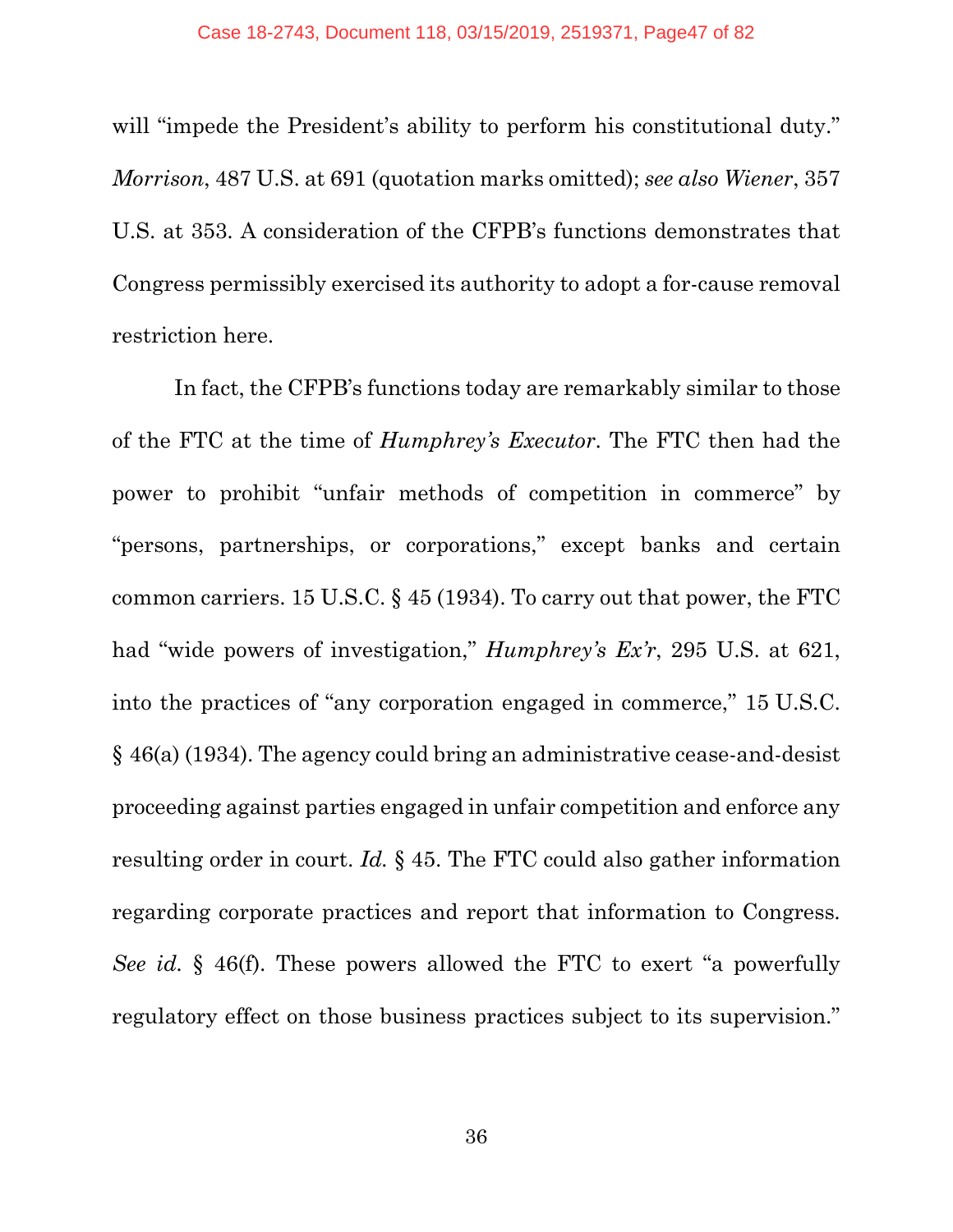*National Petroleum Refiners Ass'n v. FTC*, 482 F.2d 672, 685 (D.C. Cir. 1973).

The CFPB performs much the same functions today, albeit within a narrower slice of the economy. It enforces the "[f]ederal consumer financial laws" that pertain to "consumer financial products and services." 12 U.S.C. §§ 5481(14), 5511. Like the FTC, it may prohibit "unfair" (as well as deceptive and abusive) practices against "covered person[s]" or "service provider[s]"—i.e., those whose practices relate to consumer financial products or services. *Id.* §§ 5531(a), 5536(a). The CFPB also may initiate administrative proceedings or actions in court to enforce the laws within its authority. *Id.* §§ 5563, 5564. And it may collect and publish information on consumer financial markets; conduct financial education; handle consumer complaints; and issue rules to implement consumer financial laws. *Id.* § 5511(c).

These functions closely resemble not only those of the FTC at the time of *Humphrey's Executor*, but also those of other independent agencies today, including the SEC and the Federal Election Commission (FEC), both of whose powers have been upheld against separation-ofpowers attacks. *See PHH*, 881 F.3d at 94-95; *see also FEC v. NRA*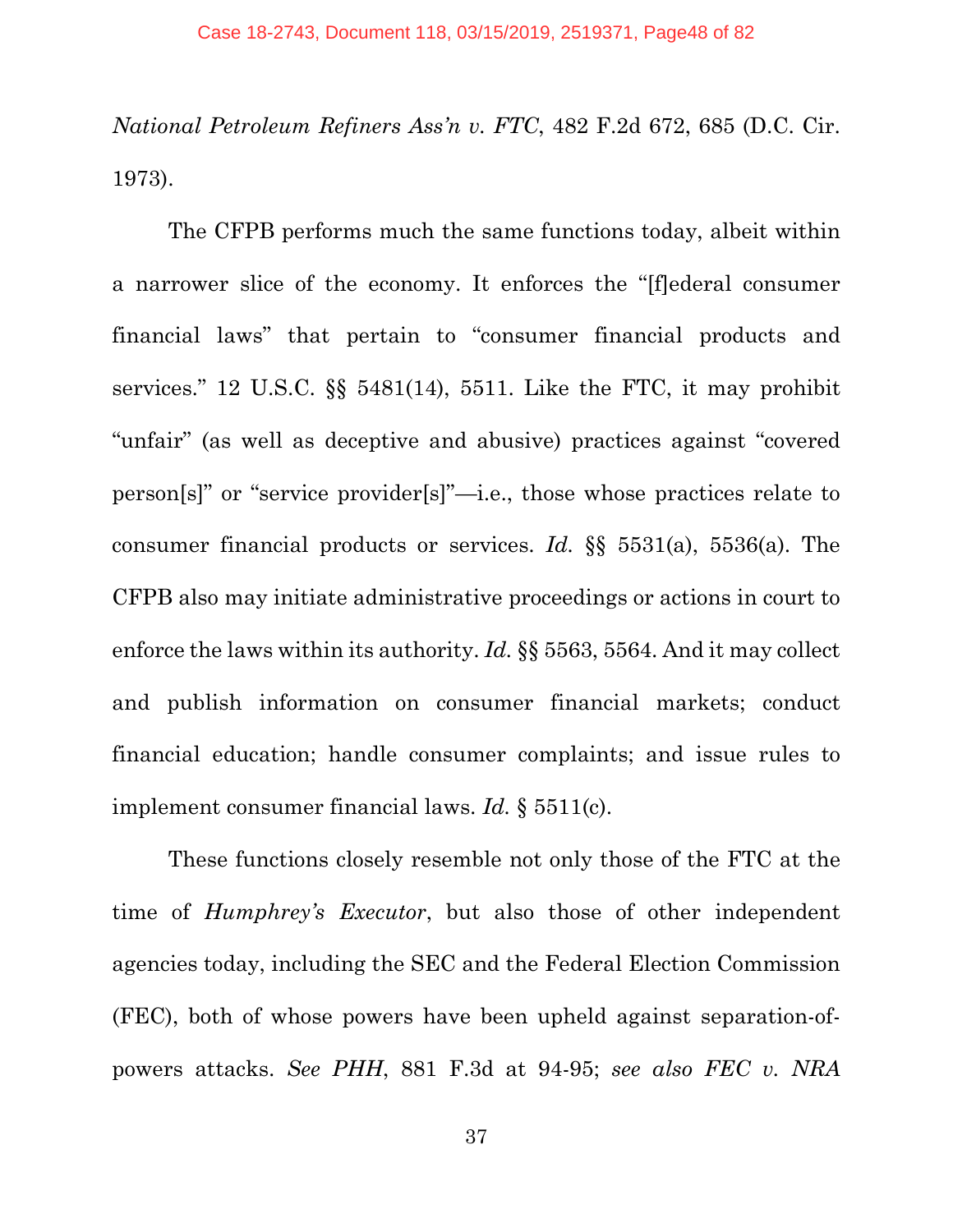*Political Victory Fund*, 6 F.3d 821, 826 (D.C. Cir. 1993); *SEC v. Blinder, Robinson & Co.*, 855 F.2d 677, 682 (10th Cir. 1988). And the heads of still other financial regulators similarly enjoy for-cause removal protections similar to the CFPB Director's, including the Federal Reserve, the Commodity Futures Trading Commission, the FDIC, and the FHFA. See *supra* at 8. As the *PHH* Court explained, the choice to adopt for-cause removal restrictions in establishing such agencies "makes sense because Congress has consistently deemed insulation from political concerns to be advantageous in cases where it is desirable for agencies to make decisions that are unpopular in the short run but beneficial in the long run, such as, for example, the Fed's monetary policy decisions." 881 F.3d at 92 (quotation marks and brackets omitted). There is thus nothing exceptional about Congress's choice to make the CFPB an independent agency protected by a for-cause removal restriction.

## **2. The CFPB's leadership by a single director does not make it constitutionally infirm.**

The *PHH* dissent adopted by the district court purported to distinguish the Supreme Court's longstanding approval of for-cause removal provisions by noting that the Court's cases typically involved a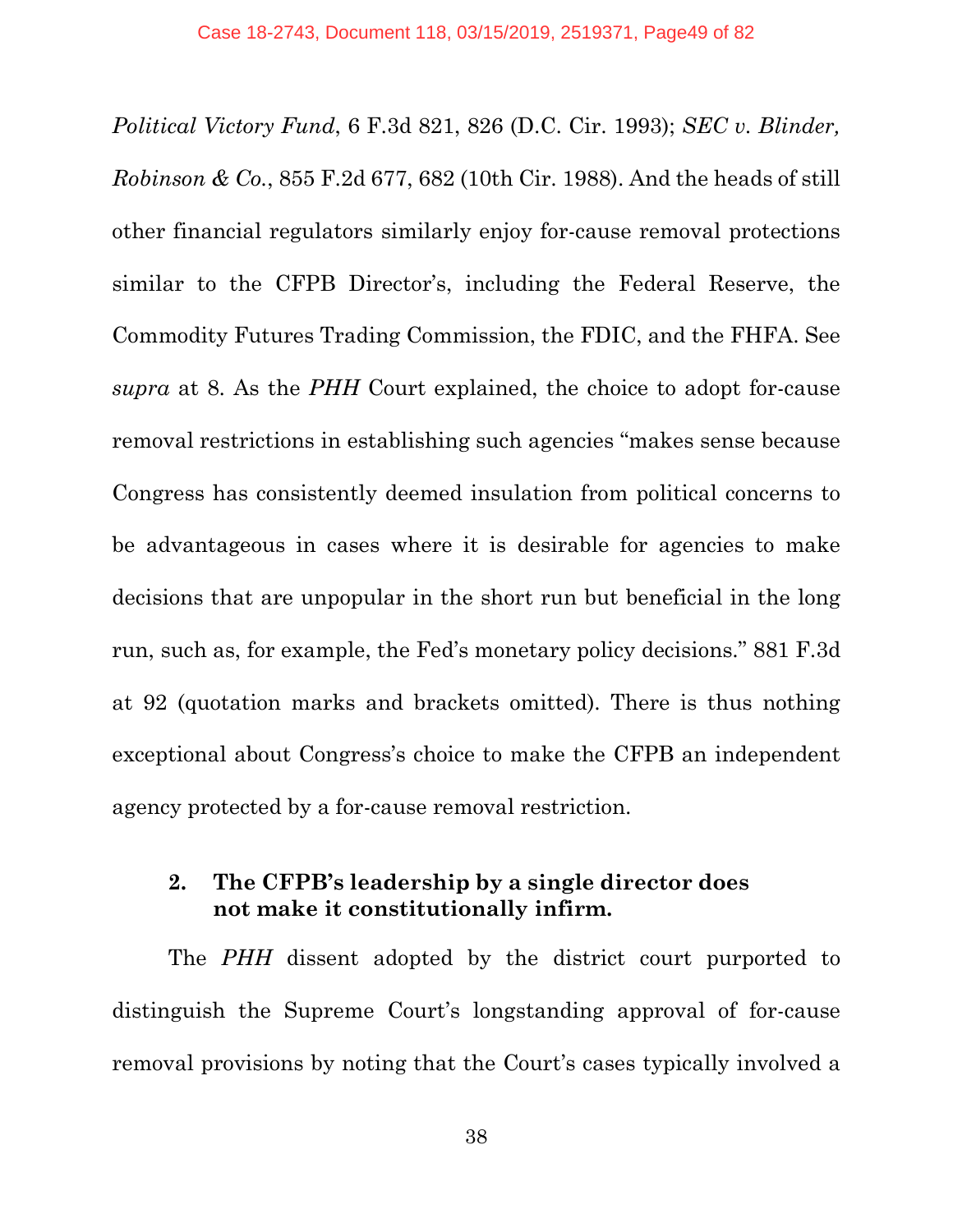multi-member board or commission, while the CFPB is led by a single director. *See* 881 F.3d at 165-66 (Kavanaugh, J., dissenting). But that feature does not make the CFPB constitutionally infirm.

The critical error in the *PHH* dissent is its flawed assumption that the President has less authority over an agency with a *single* director removable only for cause than over an agency with *several* members removable only for cause. As the *PHH* majority pointed out, however, the opposite is true: "[i]t is surely more difficult to fire and replace several people than one," particularly if every single one of those individuals is protected by a for-cause removal provision. *Id.* at 93 (en banc). By contrast, "[t]he President need only remove and replace a single officer in order to transform the entire CFPB and the execution of the consumer protection laws it enforces." *Id.* at 98. "[I]f anything, the Bureau's consolidation of regulatory authority" previously shared by several independent agencies "allows the President more efficiently to oversee the faithful execution of consumer protection laws," as there is now "one, publicly identifiable face of the CFPB who stands to account" for enforcement of those laws. *Id.* at 93; *see also id.* at 97-98. In sum, "[t]he CFPB led by a single Director is as consistent with the President's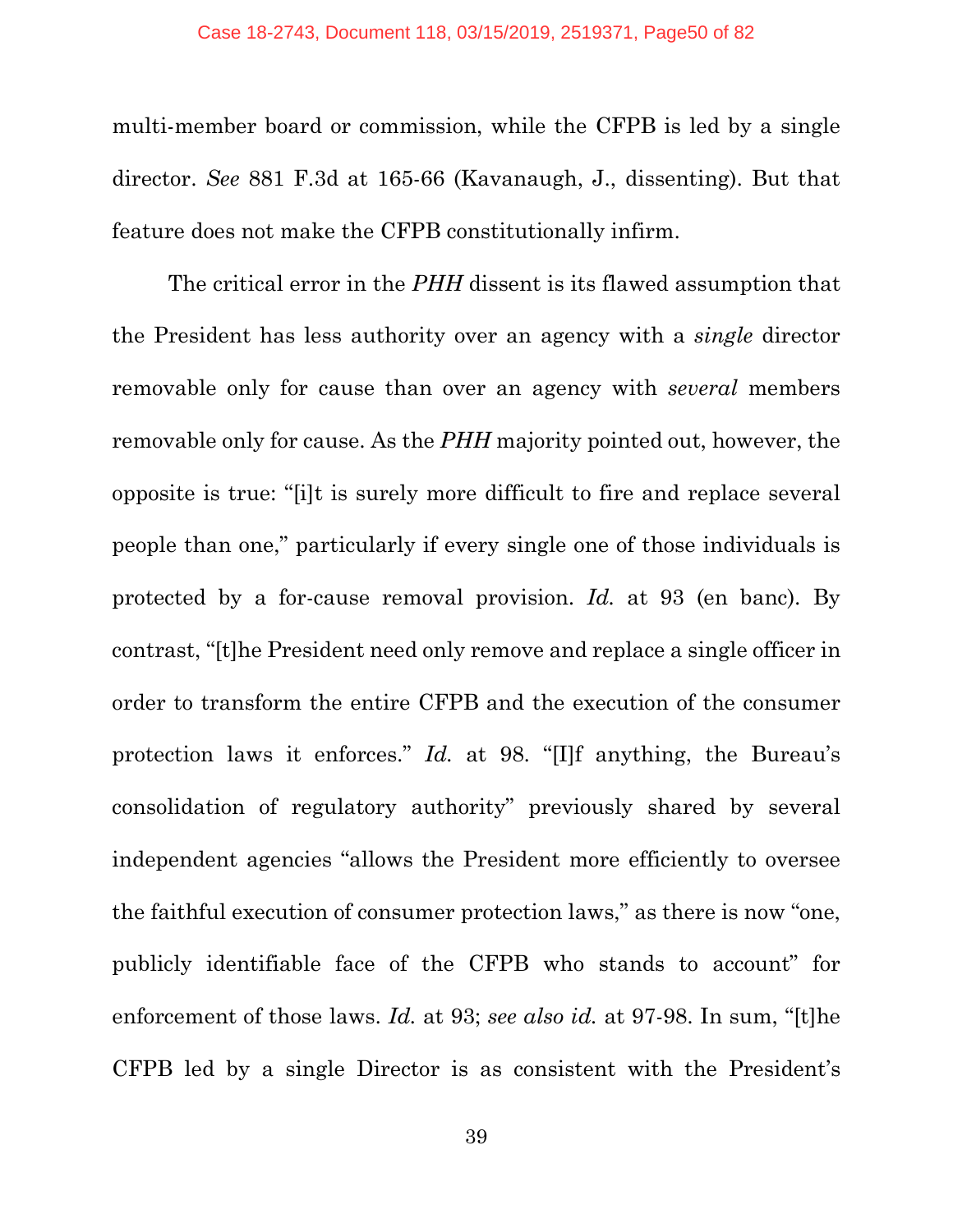constitutional authority as it would be if it were led by a group." *Id.* at 100; *see also id.* at 119 (Wilkins, J., concurring) ("[T]he assumption that the single-director structure gives the President *less* control over the agency is dubious at best.").

The *PHH* dissent purported to distinguish the CFPB from other independent agencies by asserting that the members of multimember commissions "are at least accountable to and checked by their fellow commissioners or board members." *Id.* at 165 (Kavanaugh, J., dissenting). But even assuming that individual members would check and balance *each other*, that fact would have no relevance to the "relevant doctrinal inquiry—whether an agency's independence impermissibly interferes with *presidential* power," *id.* at 98 (en banc) (emphasis added). And the Supreme Court has never suggested that the presence of multiple members at the head of a commission or agency affected its constitutional analysis. Indeed, in *Morrison*, the Court approved the creation of a special counsel who was in effect "an individual agency head who exercised substantial executive authority." *Id.* at 96. And while the Supreme Court in *Humphrey's Executor* noted that the FTC was a "body of experts," 295 U.S. at 624, it made that observation only in addressing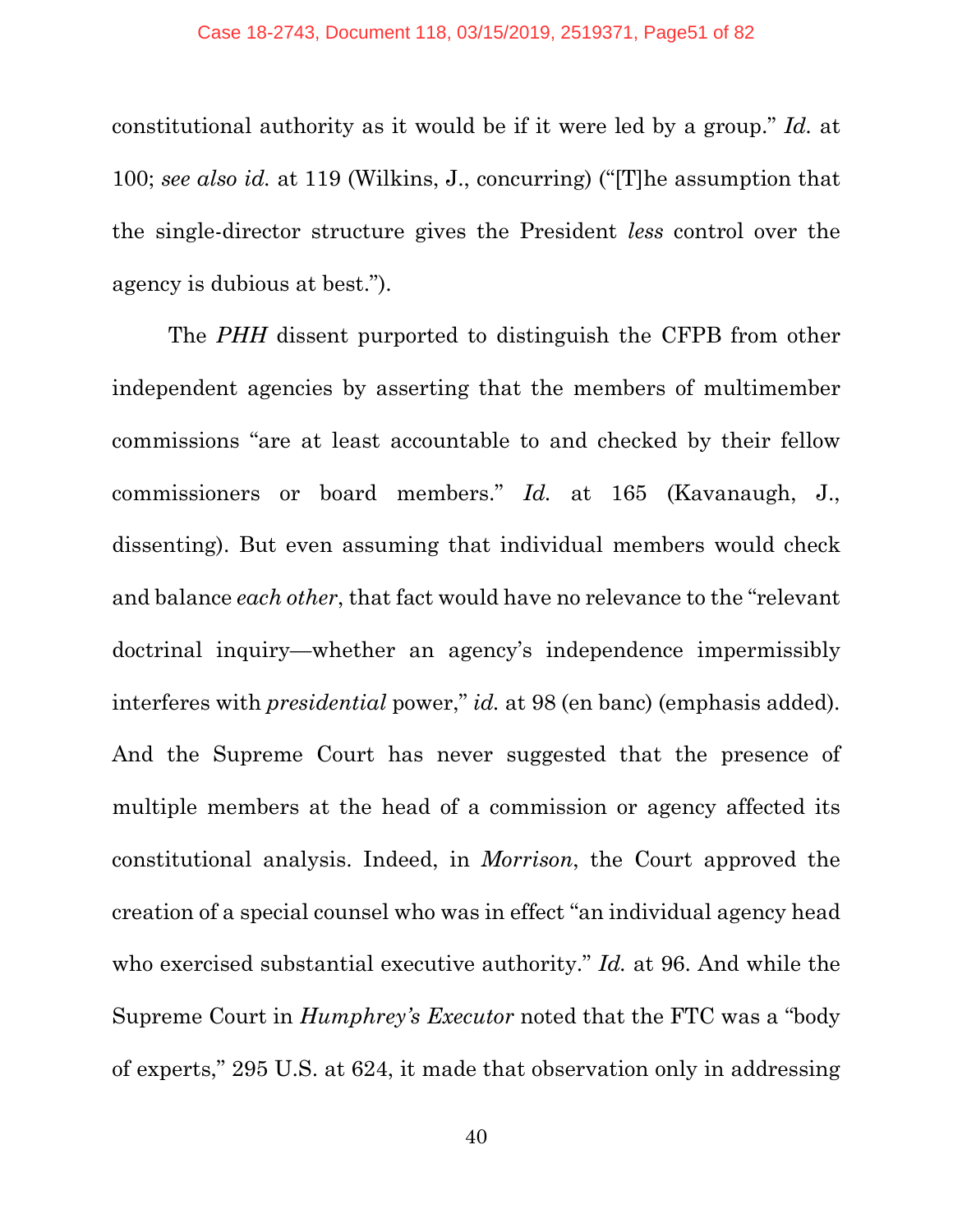the statutory-construction question of whether the removal provision was intended "to limit the executive power of removal to the causes enumerated," *id.* at 626.

Moreover, even if institutional checks on agency action besides presidential oversight were relevant to the constitutional analysis here, Congress in fact "created a multi-member body of experts to check the CFPB Director: the Financial Stability Oversight Council (FSOC)." *PHH*, 881 F.3d at 98; *see also* 12 U.S.C. § 5321. The FSOC "brings together the nation's leading financial regulators, including the Secretary of the Treasury and the Chairman of the Federal Reserve, to constrain risk in the financial system," and it "may stay or veto any CFPB regulation that threatens the safety and soundness of the national economy." *PHH*, 881 F.3d at 99 (en banc) (quotation marks omitted) (citing 12 U.S.C. §§ 5321(b), 5513).

In addition, Congress required the CFPB to create a Consumer Advisory Board staffed with experts and to coordinate and consult with other agencies in several respects when exercising its regulatory authority. *See id.* at 119-20 (Wilkins, J., concurring). These "stringent statutory requirements" ensure that the CFPB director receives ample

41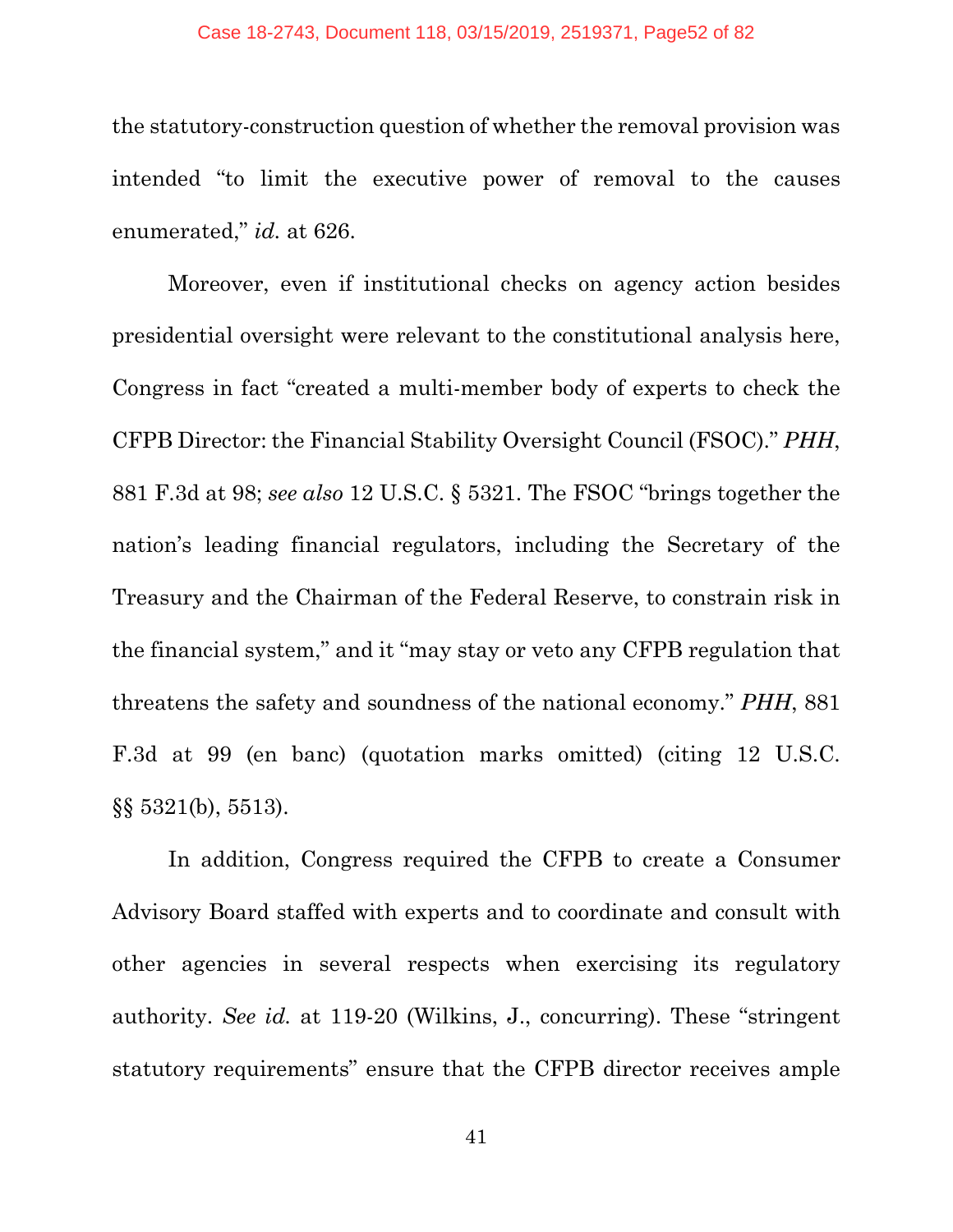expert input, in addition to providing bases for his or her removal on grounds of neglect of duty or inefficiency should he or she disregard these oversight mechanisms. *Id.* at 121. The fact that the CFPB is headed by a single director accordingly does not mean that the Director's or agency's authority is wholly unchecked or constitutionally suspect.

#### **3. The CFPB's funding mechanism also does not make it constitutionally infirm.**

Defendants argued below that the CFPB was unconstitutionally structured because of the way Congress funded it—namely, by authorizing it to obtain funds reasonably necessary to carry out its mission from the earnings of the Federal Reserve System, up to specified annual limits. *See* 12 U.S.C. § 5497(a). Congress's choice of funding mechanism for the CFPB received only passing mention in the *PHH* dissent adopted by the district court, however, *see PHH*, 881 F.3d at 197 n.19 (Kavanaugh, J., dissenting), and does not present a constitutional problem in any event.

As the *PHH* majority explained, Congress "has consistently exempted financial regulators" like the CFPB from the annual appropriations process, instead choosing to fund them through fees,

42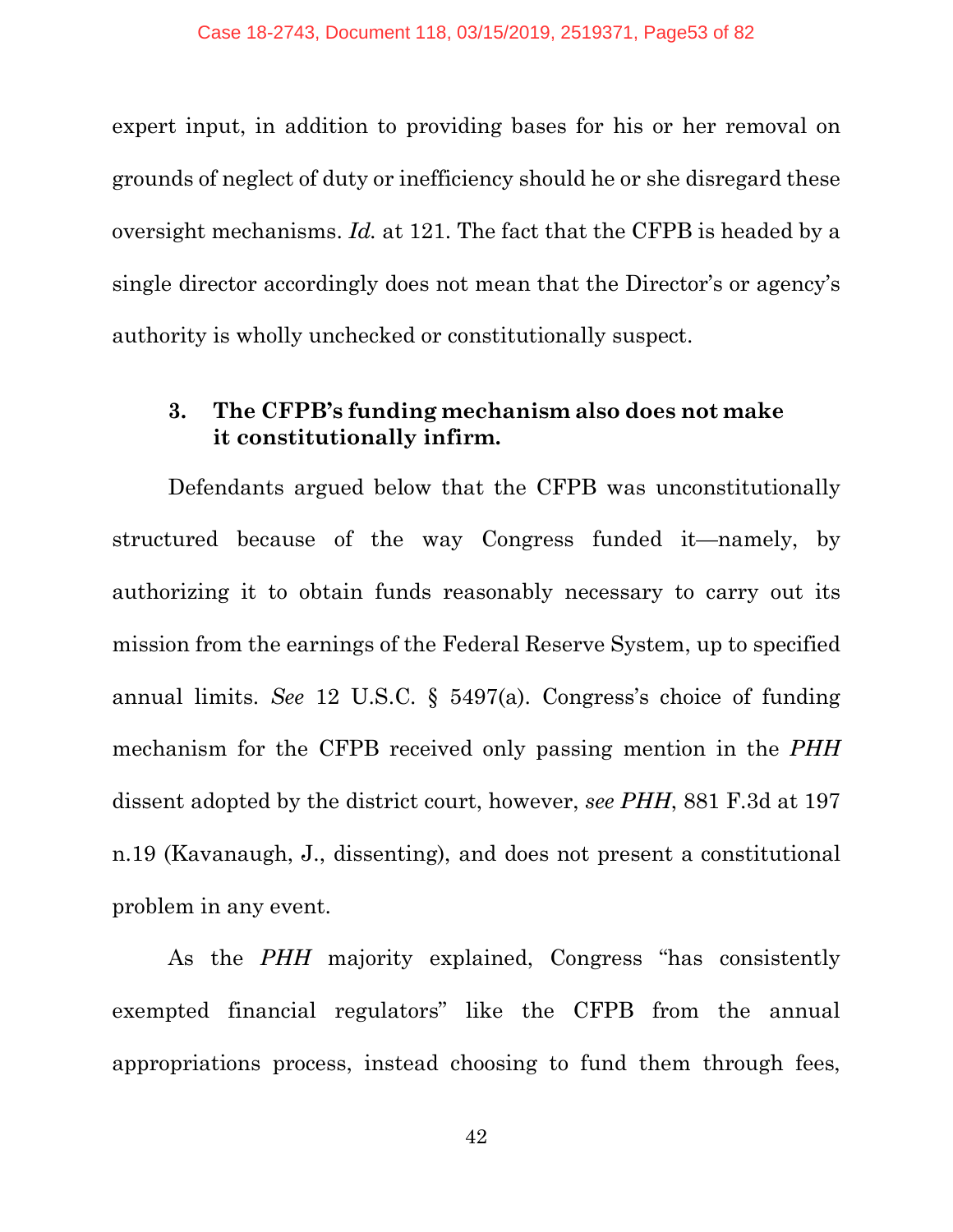assessments, or other sources. *See id.* at 95 (en banc) (noting budgetary autonomy of Federal Reserve, FDIC, Office of the Comptroller of the Currency, National Credit Union Administration, and FHFA). The Supreme Court has made clear that such budgetary independence does not impermissibly impede presidential authority in violation of Article II. *See Free Enter. Fund*, 561 U.S. at 499-500 (Article II separation-ofpowers inquiry does not depend on "such bureaucratic minutiae" as "who controls the agency's budget requests and funding" (quotation marks omitted)); *accord American Fed'n of Gov't Emps., Local 1647 v. Federal Labor Relations Auth.*, 388 F.3d 405, 409 (3d Cir. 2004). Indeed, Congress's decision to fund an independent agency outside the annual appropriations process "primarily affects Congress" itself, "which has the power of the purse." *PHH*, 881 F.3d at 96 (en banc). It therefore "does not intensify any effect" on presidential authority so as to create a separation-of-powers violation. *Id.*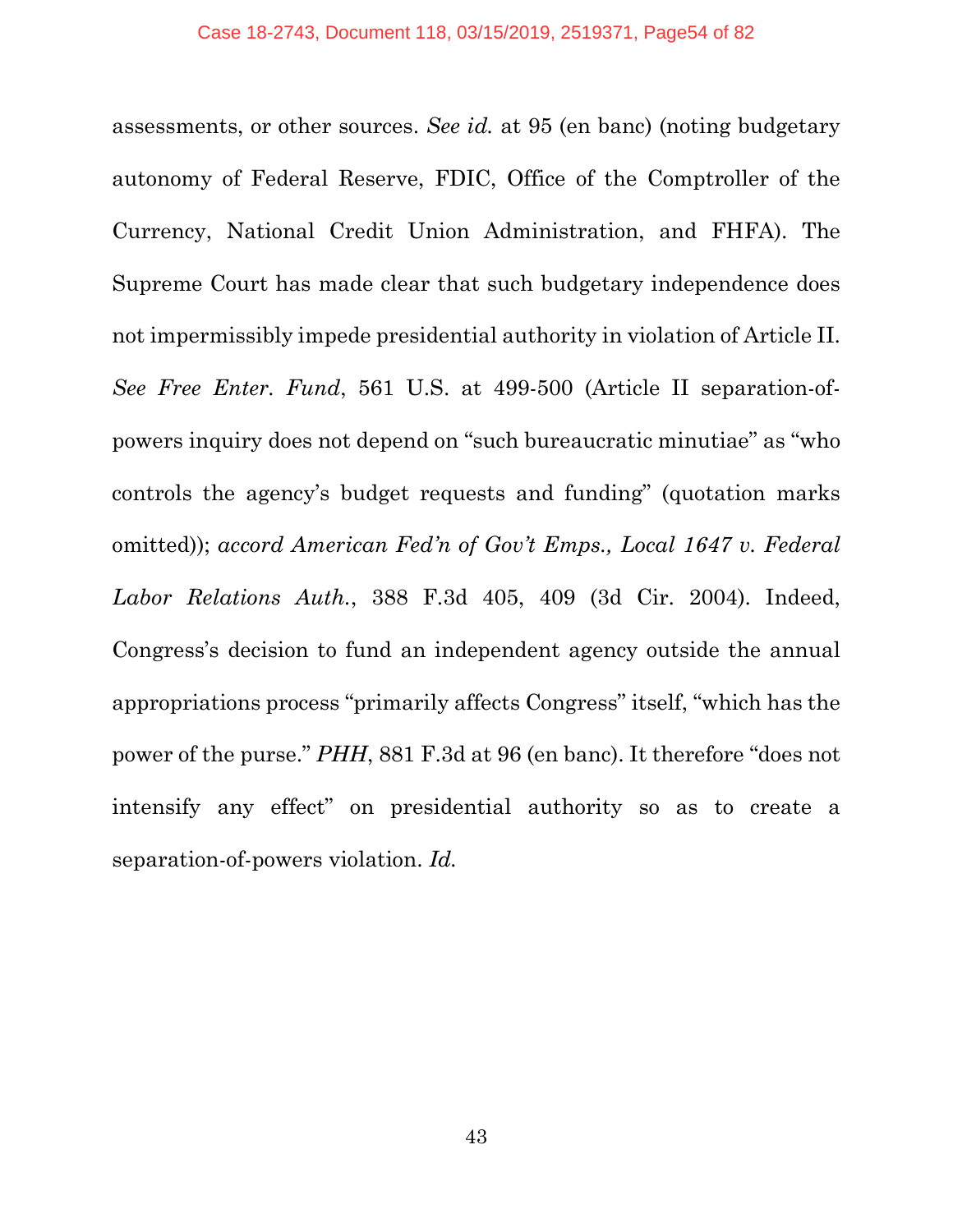#### **POINT II**

## **IF THE COURT REACHES THE QUESTION, IT SHOULD HOLD THAT THE FOR-CAUSE REMOVAL PROVISION IS SEVERABLE FROM THE REMAINDER OF TITLE X**

Even if Congress acted unconstitutionally in providing for-cause removal protection for the CFPB's Director (which it did not), the district court erred in going beyond this narrow constitutional error to invalidate the *entirety* of Title X—thereby not only eliminating the CFPB as an agency, but also nullifying Congress's enhancements to federal consumer protections and its strengthening of state authority to enforce both federal and state consumer protection laws. *See* 12 U.S.C. §§ 5551(a), 5552(a). This blunderbuss approach is at odds with basic tenets of the law of severability.

The Kavanaugh dissent found only "one specific constitutional flaw in the Dodd-Frank Act," *PHH*, 881 F.3d at 198—the for-cause removal provision in 12 U.S.C. § 5491(c)(3). While that provision was important to Congress, it is implausible that Congress would have preferred to eliminate *all* of the benefits of Title X—including its expansion of the States' enforcement authority—rather than make the CFPB's Director removable at will. The proper remedy for the specific constitutional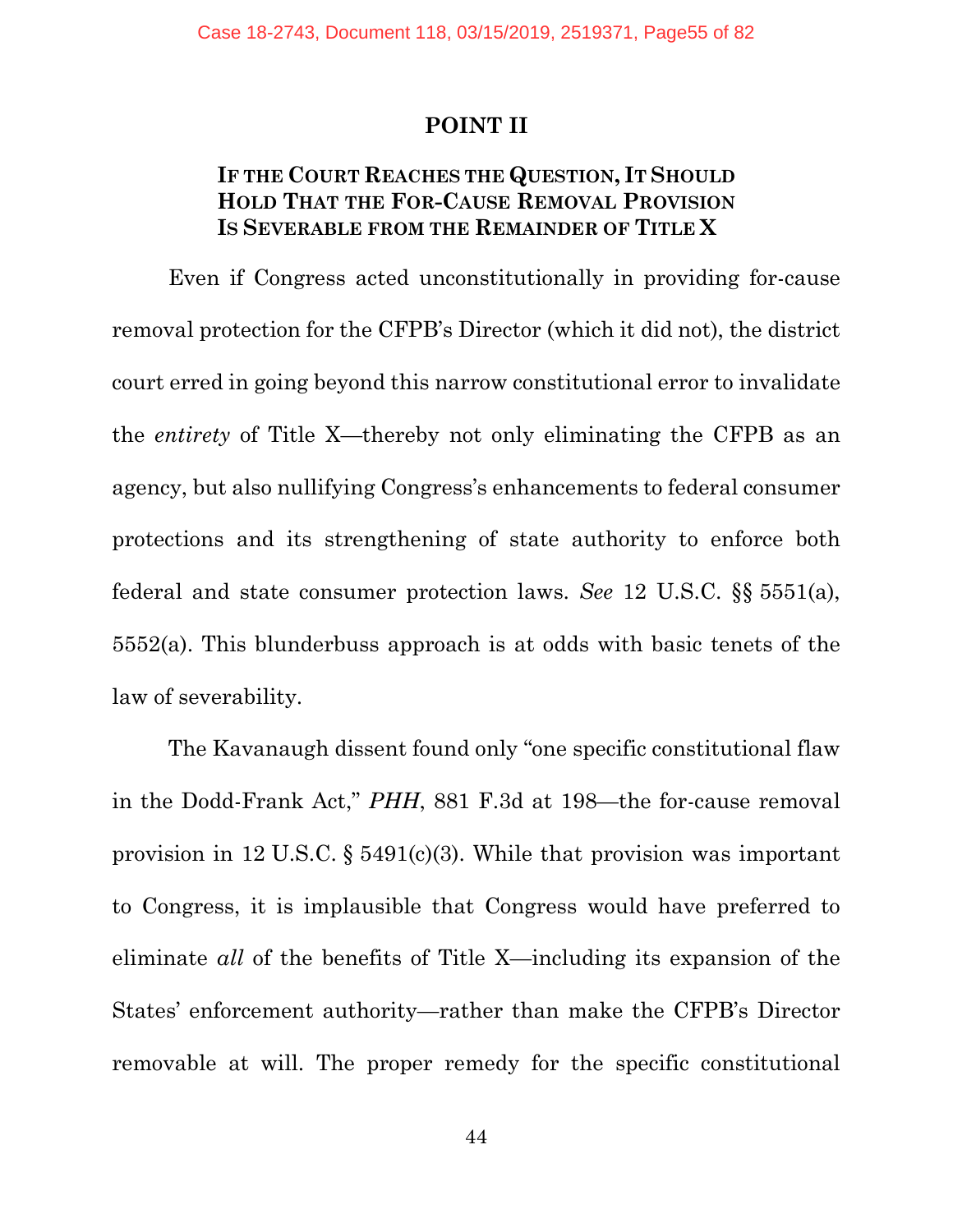violation identified by the dissent was thus to excise that violation and no more.

## **A. Courts Consistently Find Improper Removal Protections to Be Severable.**

The Supreme Court has repeatedly held that, "'when confronting a constitutional flaw in a statute,'" a court must "'try to limit the solution to the problem,' severing any 'problematic portions while leaving the remainder intact.'" *Free Enter. Fund*, 561 U.S. at 508 (quoting *Ayotte v. Planned Parenthood of N. New Eng.*, 546 U.S. 320, 328-29 (2006)); *see also, e.g.*, *Brockett v. Spokane Arcades, Inc.*, 472 U.S. 491, 502 (1985). Because a "ruling of unconstitutionality frustrates the intent of the elected representatives of the people," *Ayotte*, 546 U.S. at 329 (quotation marks omitted), "the 'normal rule' is 'that partial, rather than facial, invalidation is the required course,'" *Free Enter. Fund*, 561 U.S. at 508 (quoting *Brockett*, 472 U.S. at 504).

Courts have repeatedly applied this rule in separation-of-powers cases involving removal protections such as the one here. *See John Doe Co. v. CFPB*, 849 F.3d 1129, 1133 (D.C. Cir. 2017) (collecting examples)). For example, in *Free Enterprise Fund*, the Supreme Court held

45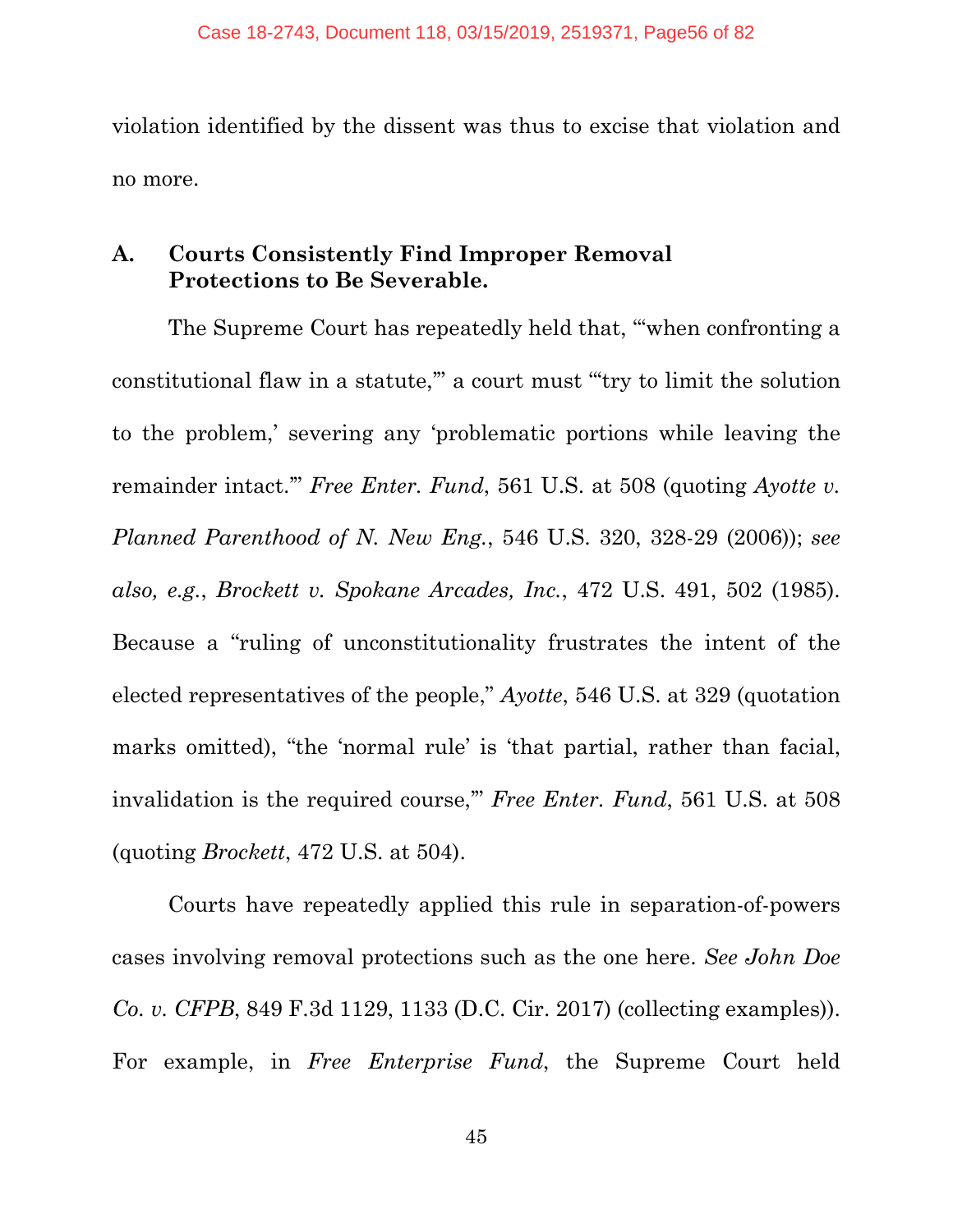unconstitutional only the for-cause removal provision applicable to members of the agency at issue there. *See* 561 U.S. at 509. As the Court explained, the agency and its implementing statute would remain "fully" operative as a law' with these tenure restrictions excised." *Id.* (quoting *New York v. United States*, 505 U.S. 144, 186 (1992)). Moreover, "nothing in the statute's text or historical context makes it 'evident' that Congress, faced with the limitations imposed by the Constitution, would have preferred no [agency] at all to [an agency] whose members are removable at will." *Id.*

In *Intercollegiate Broadcasting System v. Copyright Royalty Board*, 684 F.3d 1332 (D.C. Cir. 2012), the D.C. Circuit similarly held that severance was the appropriate remedy for an Appointments Clause violation. There, the court held invalid a provision of the Copyright Royalty and Distribution Reform Act of 2004 (CRDRA), Pub. L. No. 108- 419, 118 Stat. 234 (codified at 17 U.S.C. § 801 *et seq*.), that permitted the Librarian of Congress to appoint copyright royalty judges. As the court explained, the judges were principal officers who were constitutionally required to be appointed by the President with the advice and consent of the Senate. *See Intercollegiate Broadcasting Sys.*, 684 F.3d at 1337-40.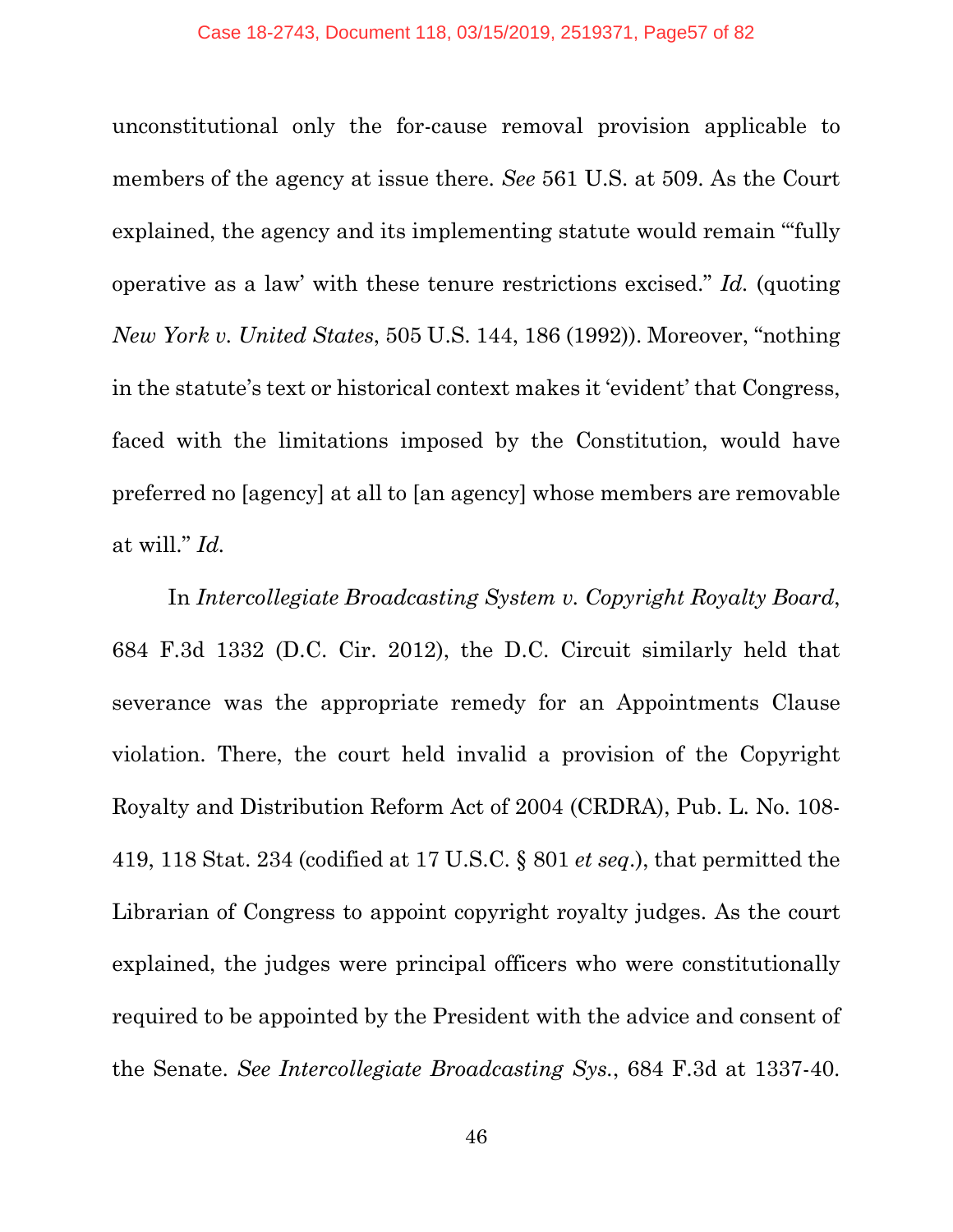The court held that the proper remedy was not to invalidate the entire CRDRA but instead to strike down only the provision that limited the Librarian of Congress's ability to remove the judges, thereby rendering the judges inferior officers for constitutional purposes. *See id.* at 1340-41.[17](#page-57-0)

As these and other cases demonstrate, courts consistently conclude that statutory provisions governing the manner in which officials are appointed or removed are severable because the remainder of the statutory scheme is typically capable of functioning independently, and preserving that larger scheme is generally consistent with the legislature's objectives in enacting the statute. *See Free Enter. Fund*, 561 U.S. at 508-09; *see also United States v. Booker*, 543 U.S. 220, 258-59 (2005). The same result is warranted here.

 $\overline{a}$ 

<span id="page-57-0"></span><sup>17</sup> *See also, e.g.*, *Alaska Airlines, Inc. v. Brock*, 480 U.S. 678 (1987) (invalidating one-house veto provision that allowed the Department of Labor to establish rules for first-right-of-hire requirement); *INS v. Chadha*, 462 U.S. 919 (1983) (invalidating the Immigration and Nationality Act's one-house veto provision, which allowed a single house of Congress to override a determination of the U.S. Attorney General not to remove a deportable alien).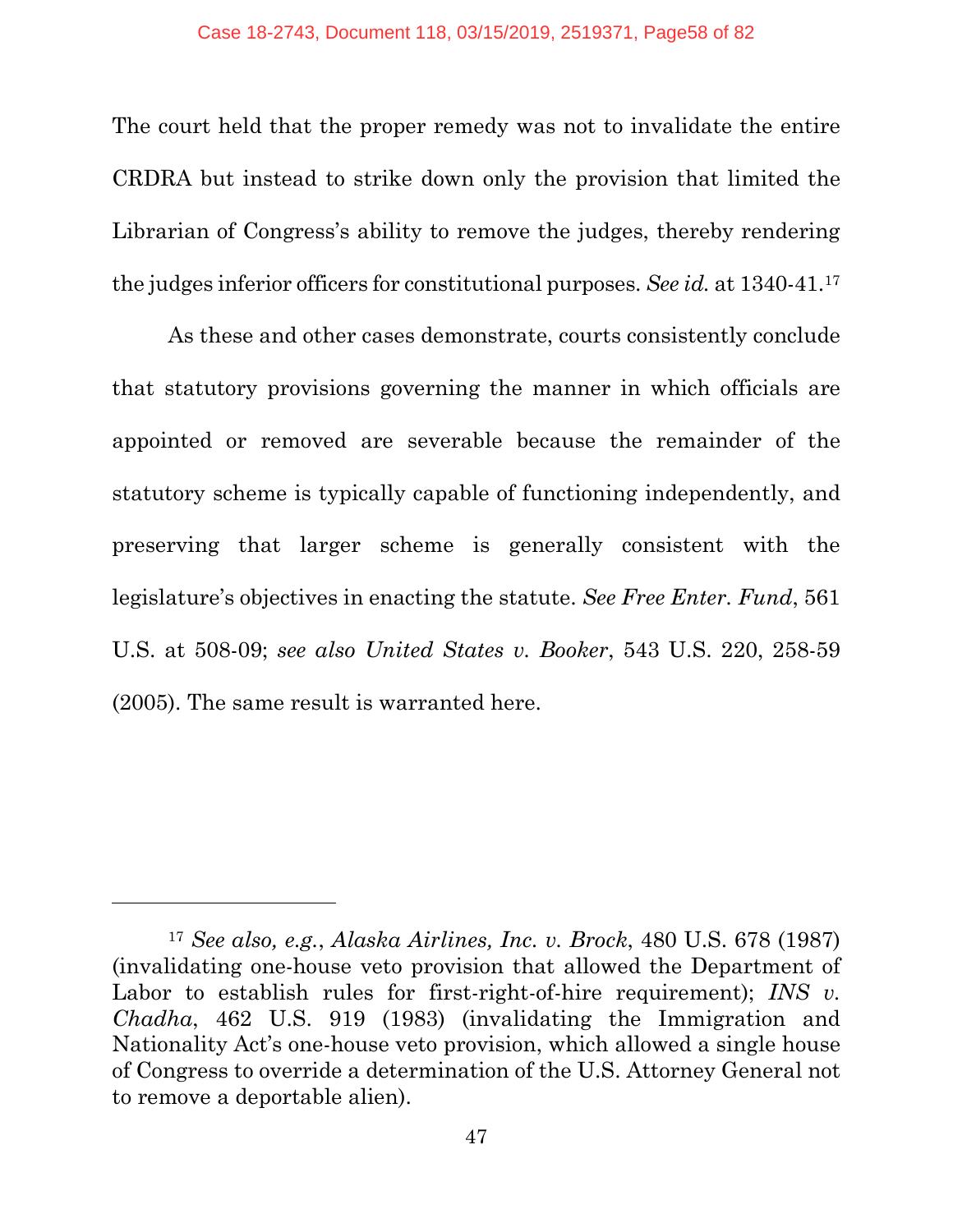## **B. The District Court Erred In Holding That the For-Cause Removal Provision Is Inseverable.**

As the Supreme Court made clear in *Free Enterprise Fund*, a case raising a constitutional challenge similar to the one that RD Legal makes here, a court should find a provision inseverable only if it is "evident" that Congress "would have preferred" to abandon the entire statutory scheme rather than accept the court's narrow constitutional invalidation. 561 U.S. at 509 (quotation marks omitted). The reasoning of the Henderson dissent fell well short of demonstrating that Congress would have preferred no Title X at all—thereby restoring the fragmented and unfocused enforcement regime "that helped bring the financial system down," S. Rep. No. 111-176, at 166—to a regime in which the CFPB Director is subject to removal at will by the President.

## **1. The Dodd-Frank Act's severability clause explicitly confirms that the for-cause removal provision is severable.**

Congress made express its preference for Title X to survive a constitutional challenge to its provisions by including in the Dodd-Frank Act a broad severability clause, which provides that "[i]f *any* provision of this Act, an amendment made by this Act, or the application of such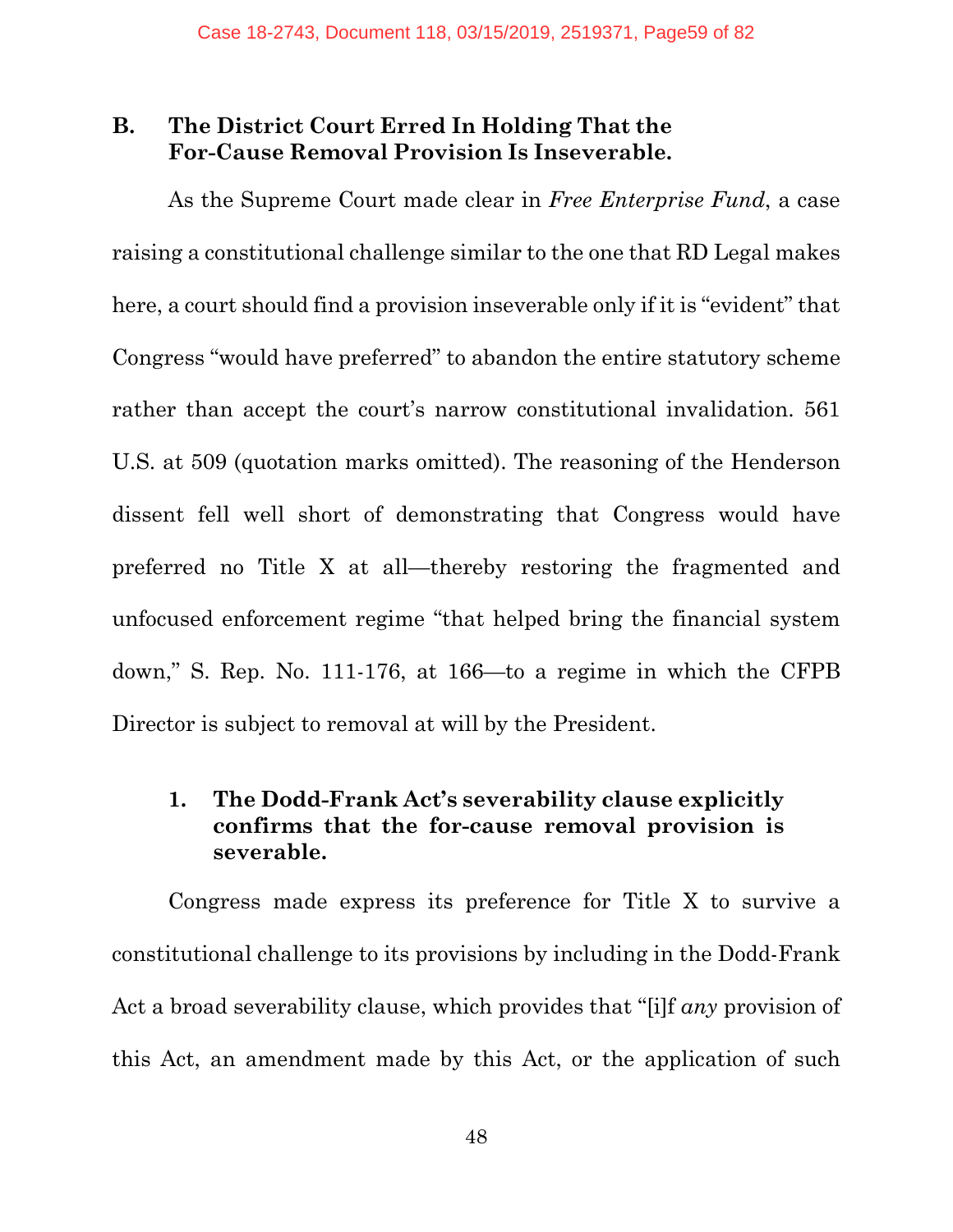provision or amendment to *any* person or circumstance is held to be unconstitutional, the remainder of this Act, the amendments made by this Act, and the application of the provisions of such to any person or circumstance shall not be affected thereby." Pub. L. No. 111-203, § 3, 124 Stat. 1376, 1390 (codified at 12 U.S.C. § 5302) (emphasis added). "[I]nclusion of such a clause creates a presumption that Congress did not intend the validity of" Title X "to depend on the validity of" the for-cause removal provision. *Alaska Airlines, Inc. v. Brock*, 480 U.S. 678, 686 (1987); *see also, e.g.*, *Evergreen Ass'n v. City of New York*, 740 F.3d 233, 243 (2d Cir. 2014).

Judge Henderson's dissent dismissed the severability clause in § 5302 because it is not specific to Title X and appears in a different title of the Dodd-Frank Act. *See PHH*, 881 F.3d at 163. But the Supreme Court has repeatedly given effect to severability clauses in similar circumstances. For example, in *National Federation of Independent Businesses v. Sebelius* (*NFIB*), the Supreme Court held that it could sever the application of a provision of the Medicaid Act that allowed the Secretary of Health and Human Services to deny Medicaid funding to a State that chose not to participate in the Medicaid expansion mandated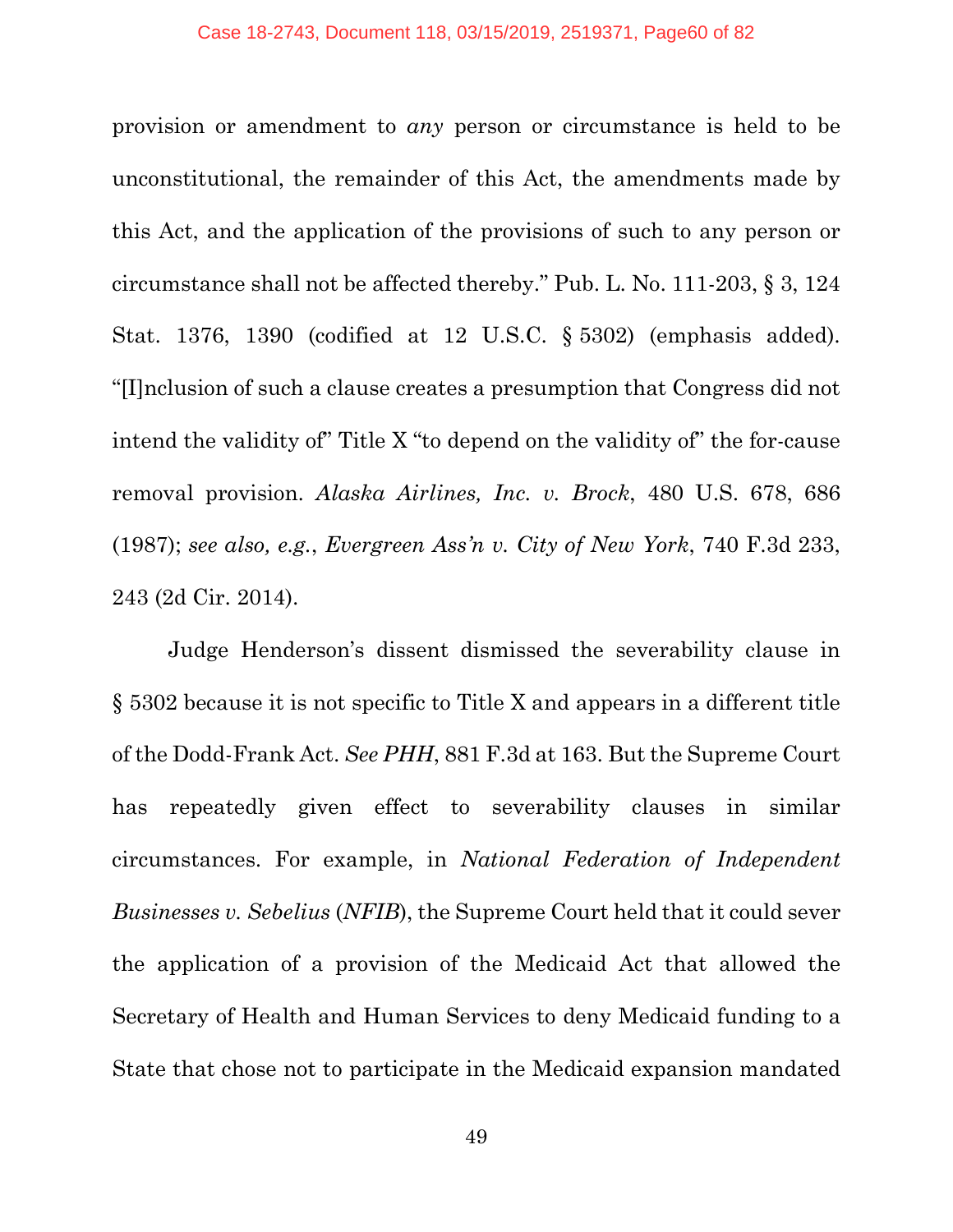by the Affordable Care Act (ACA). *See* 567 U.S. 519, 585-86 (2012). The severability clause at issue in *NFIB*, 42 U.S.C. § 1303, was nearly identical to § 5302.[18](#page-60-0) And § 1303 was not only located in a different subchapter of the U.S. Code from the challenged provision, *see* 42 U.S.C. 1396c, but it was not enacted as part of the ACA at all. Rather, it had been enacted as part of the original Social Security Act, approximately 75 years before the enactment of the ACA. *See* Pub. L. No. 74-271, § 1103, 49 Stat. 620, 648 (1935). Nonetheless, the Court found that § 1303 constituted "explicit textual instruction" from Congress "to leave unaffected the remainder" of the ACA. *NFIB*, 567 U.S. at 586 (quotation marks omitted).

Likewise, in *INS v. Chadha*, the Supreme Court held that the severability clause in the "Miscellaneous Provisions" of the Immigration and Nationality Act (INA), Pub. L. No. 82-414, § 406, 66 Stat. 163, 281

 $\overline{a}$ 

<span id="page-60-0"></span><sup>18</sup> Section 1303 of Title 42 of the U.S. Code provides that "[i]f any provision of this chapter, or the application thereof to any person or circumstance, is held invalid, the remainder of the chapter, and the application of such provision to other persons or circumstances shall not be affected thereby." Like the severability clause at issue here, § 1303 is located in a subchapter of the U.S. Code that provides the "General Provisions" for the other subchapters of the Medicaid program.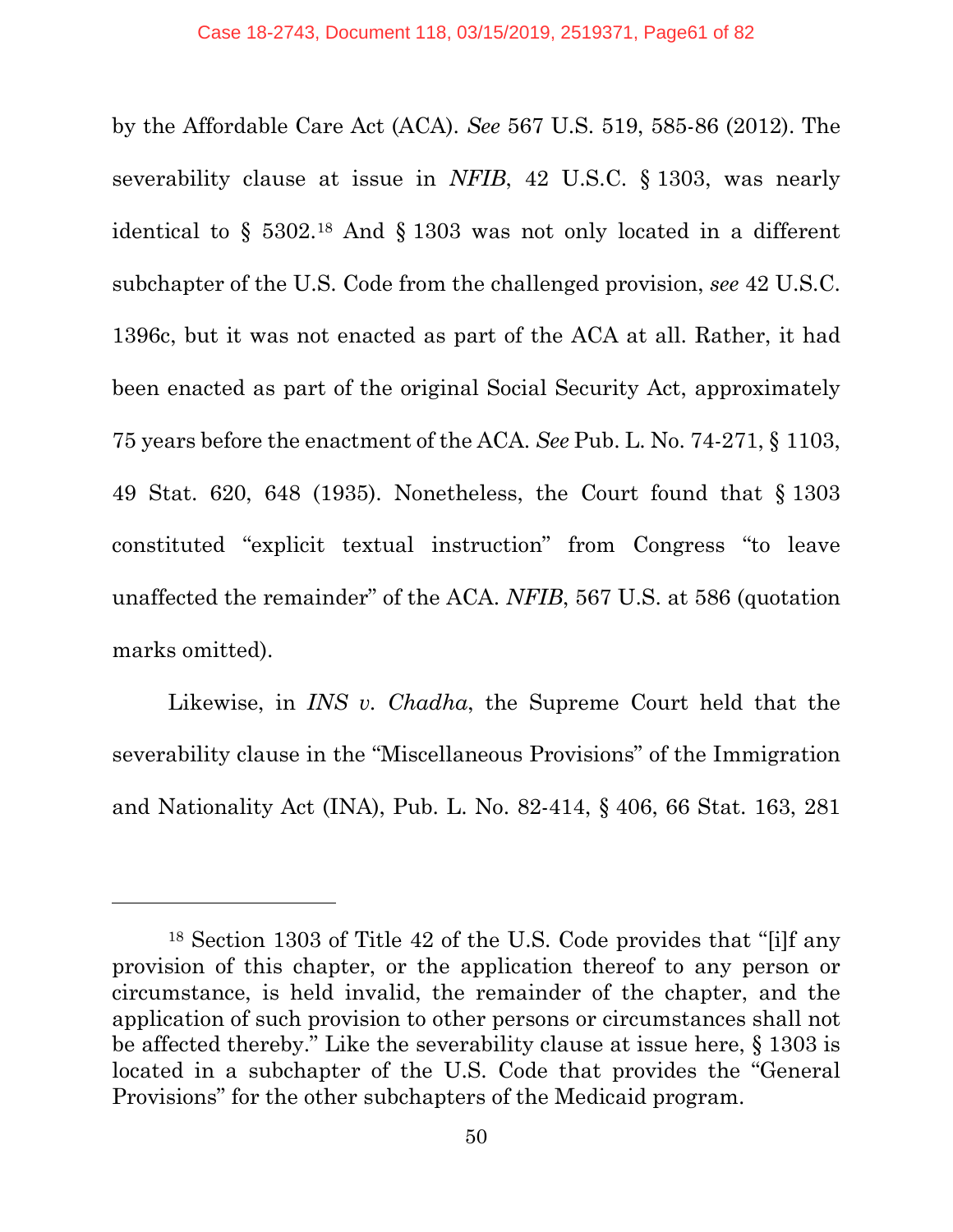(1952) (codified as amended at 8 U.S.C. § 1101 note), supported severing a provision of the INA that allowed either house of Congress to override a decision by the U.S. Attorney General to suspend the deportation of certain aliens. *See* 462 U.S. 919, 931-32 (1983). The severability clause in *Chadha* is similar to the one at issue here. *See id.* at 932. And, as here, it was enacted as part of a different title of the INA from the challenged provision. *Compare* Pub. L. No. 82-414, tit. IV § 406 (severability clause), *with id.* tit. II § 244 (one-house veto). Nonetheless, the Court concluded that "Congress could not have more plainly authorized the presumption that the provision for a one-House veto . . . is severable." *Chadha*, 462 U.S. at 932.

Judge Henderson's dissent mistakenly concluded that the presumption of severability was rebutted by Congress's use of the term "independent" to describe the CFPB in § 5491(a). *See PHH*, 881 F.3d at 161. That single word comes nowhere close to establishing that Congress would have had no interest in establishing the CFPB absent the for-cause removal provision. For one thing, the for-cause removal provision is just one of the ways that Congress made the CFPB independent; Congress also gave the CFPB financial independence from the appropriations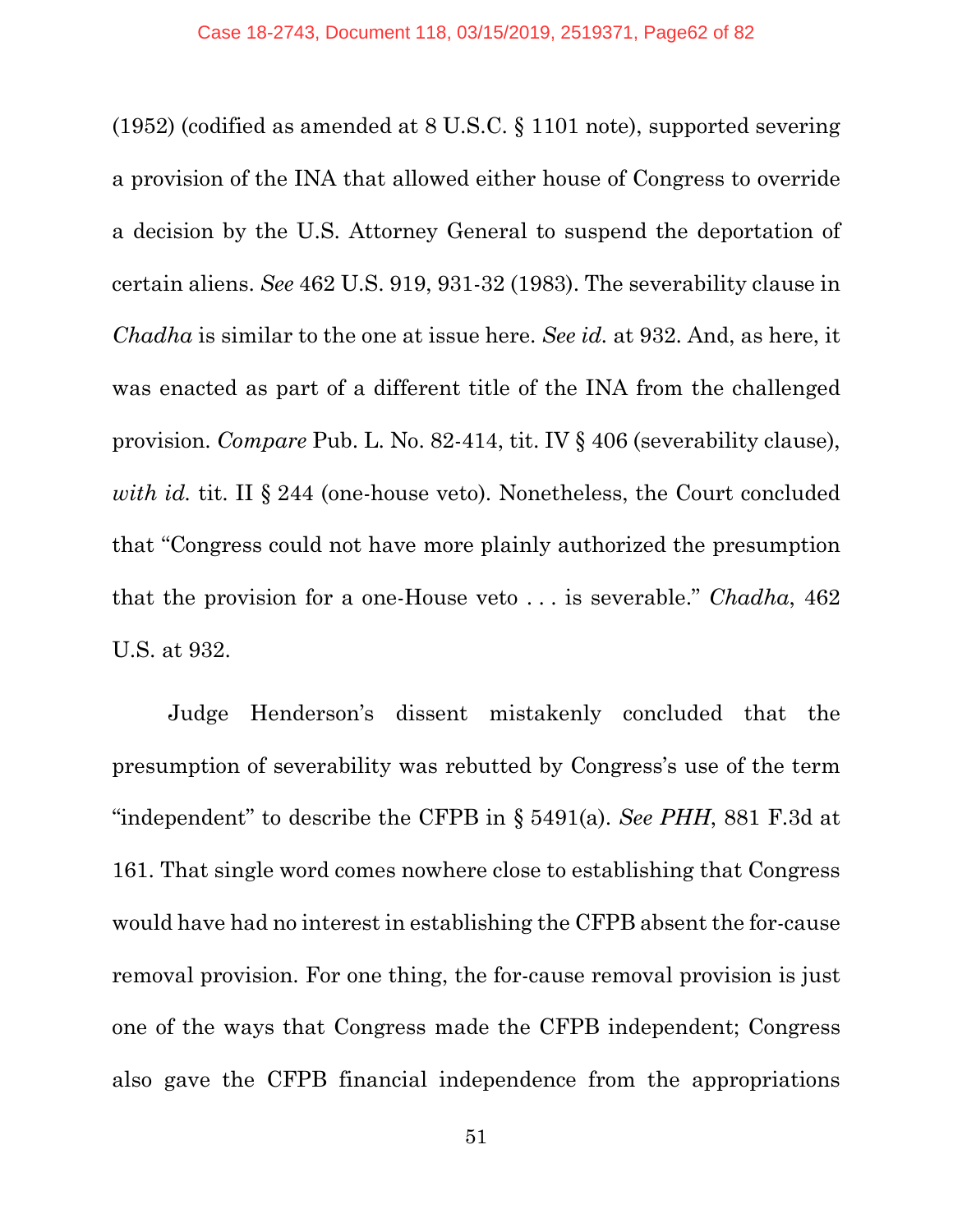process, and nothing in the court's analysis calls into question that measure of independence from political influence. *See* 12 U.S.C. § 5497(a)(1)-(2). Moreover, in the same statutory provision that calls the CFPB "independent," Congress also made clear its intent for the CFPB to pursue important substantive goals, including the regulation of "consumer financial products or services under the Federal consumer financial laws," 12 U.S.C. § 5491(a)—an objective the Bureau remains fully able to advance if its Director is removable by the President at will. It simply does not follow from Congress's description of the CFPB as "independent" that Congress regarded the for-cause removal provision alone as so important that Congress would have chosen to abandon the whole statutory scheme if it had known there would be a successful constitutional challenge to that provision.

## **2. Congress would not have wanted the entirety of Title X to fall if the for-cause removal provision were invalidated.**

Even ignoring the Dodd-Frank Act's express severability clause, Judge Henderson's dissent was mistaken in concluding that the for-cause removal provision is inseverable from the substantive provisions of the statute. When determining whether Congress intended for a provision of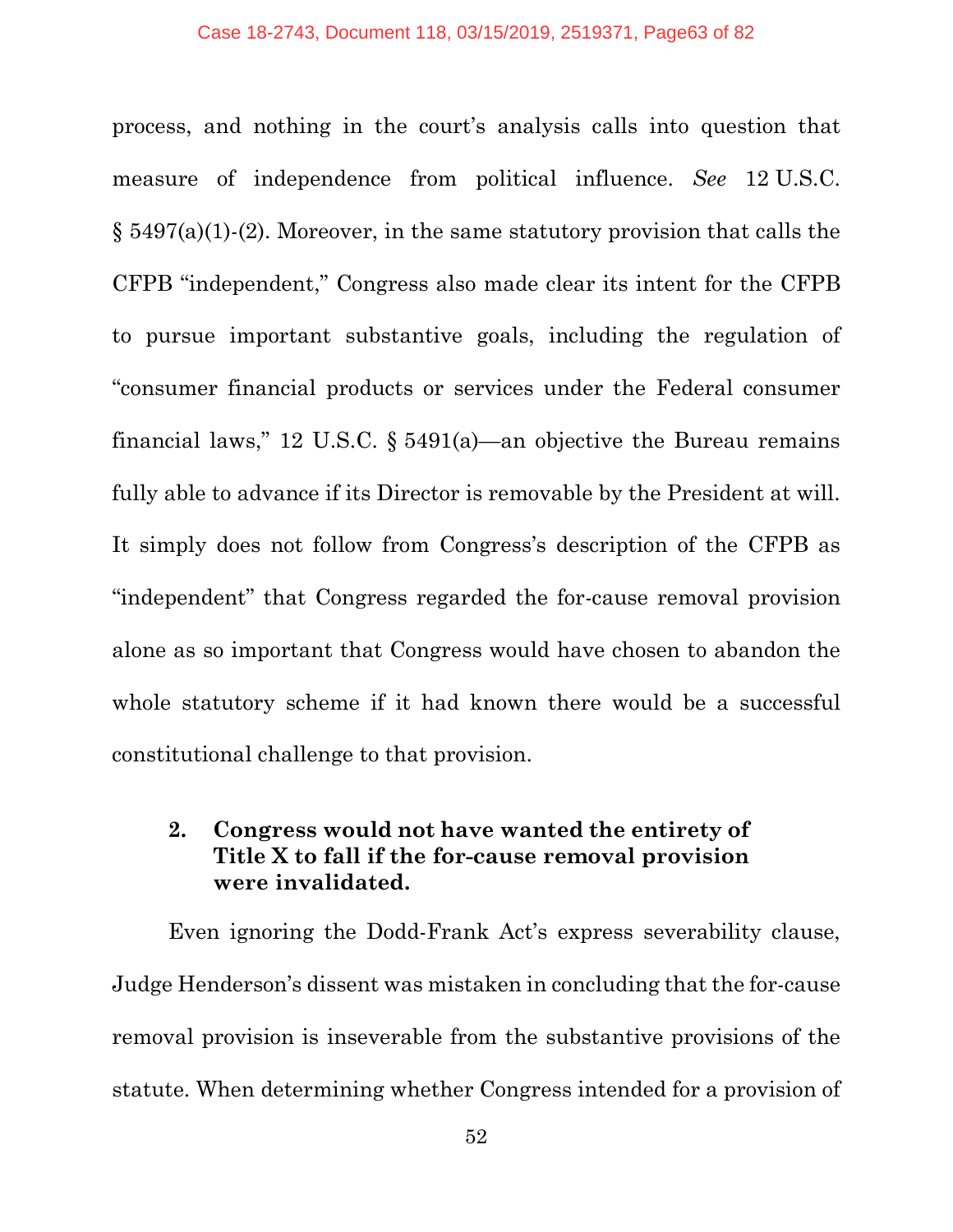a statute to be severable, the relevant question is whether "the policies Congress sought to advance by enacting [the invalid provision] can be effectuated even though the [provision] is unenforceable." *Regan v. Time,*  Inc., 468 U.S. 641, 652 (1984) (plurality opinion). Here, the existence of the CFPB as an agency dedicated to consumer protection will advance Congress's objectives, regardless of whether its Director can be removed by the President at will.

As an initial matter, the Henderson dissent did not and could not dispute that Title X can remain "fully operative as a law" without § 5491(c)(3)'s for-cause removal provision. *Free Enter. Fund*, 561 U.S. at 509 (quotation marks omitted). A CFPB with a Director subject to at-will removal by the President will still be able achieve the core "[o]bjectives" of the agency, including "responding to consumer complaints," "supervising covered persons for compliance with Federal consumer financial law," and "taking appropriate enforcement action." 12 U.S.C. § 5511(b), (c)(1), (2), (4); *see also PHH*, 881 F.3d at 199-200 (Kavanaugh, J., dissenting). And neither the anti-preemption provision, nor the provision authorizing States to bring their own enforcement suits, is dependent on the for-cause removal provision for its operation.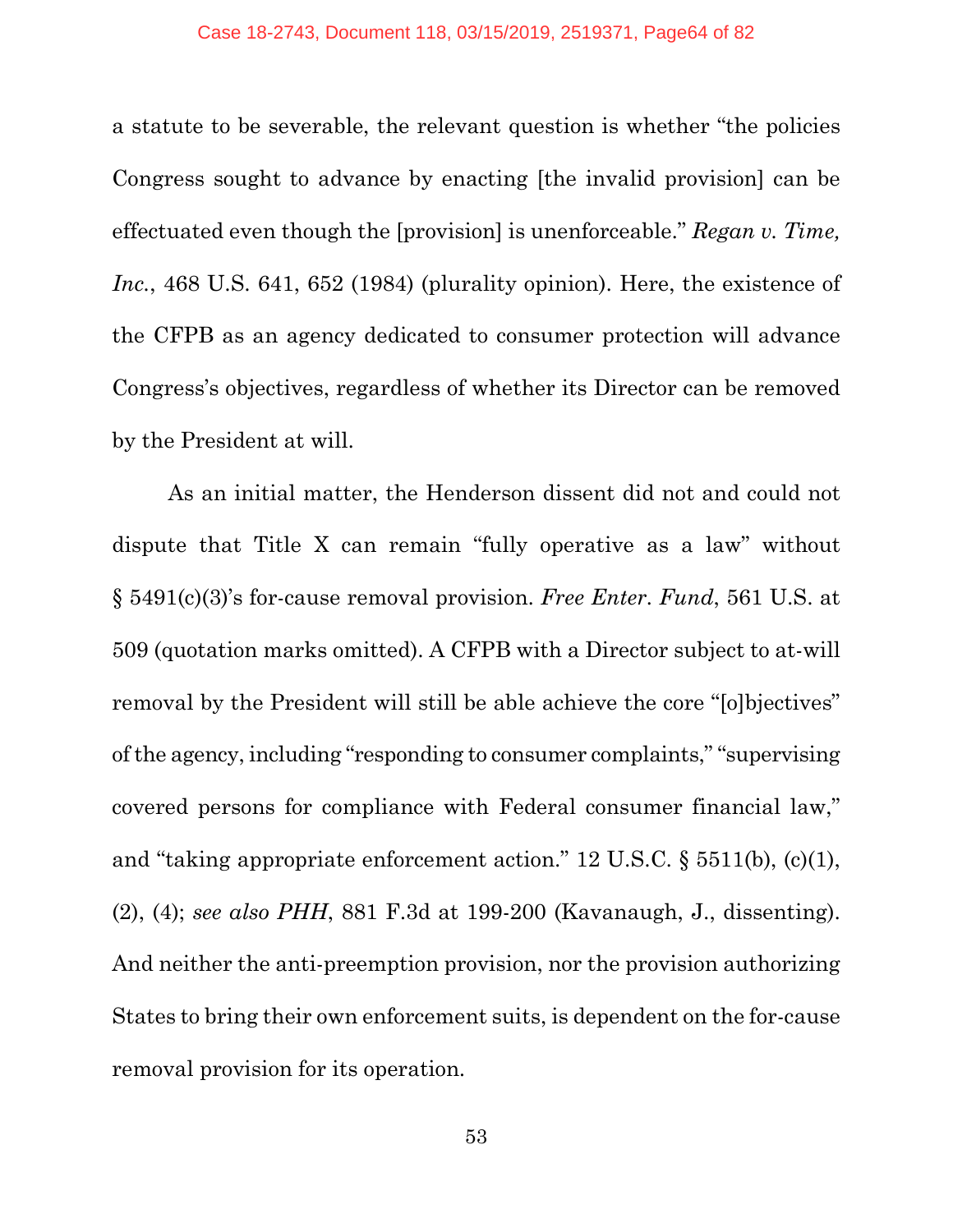The history and stated purpose of Title X make it implausible that Congress would have abandoned the entire statutory regime simply because the Director could be removed at will by the President. Congress enacted Title X due to serious deficiencies in the prior consumer protection regime, which "suffer[ed] from a number of serious structural flaws," including a "lack of focus" and regulatory "fragmentation." S. Rep. No. 111-176, at 10. And this dysfunction had catastrophic consequences: "the failure by the prudential regulators to give sufficient consideration to consumer protection . . . helped bring the financial system down." *Id.* at 166. In creating the CFPB, Congress sought to "end[] the fragmentation of the current system by combining the authority of the seven federal agencies involved in consumer financial protection in the CFPB, thereby ensuring accountability." *Id.* at 11.

The anti-preemption provision and the provision authorizing States to bring their own enforcement actions under federal law also advance Congress's objectives in enacting Title X, even if the for-cause removal provision is excised. In enacting Title X, Congress recognized that States play a vital role in consumer protection. *See, e.g.*, S. Rep. No. 111-176, at 16. Among other things, "State initiatives can be an important signal to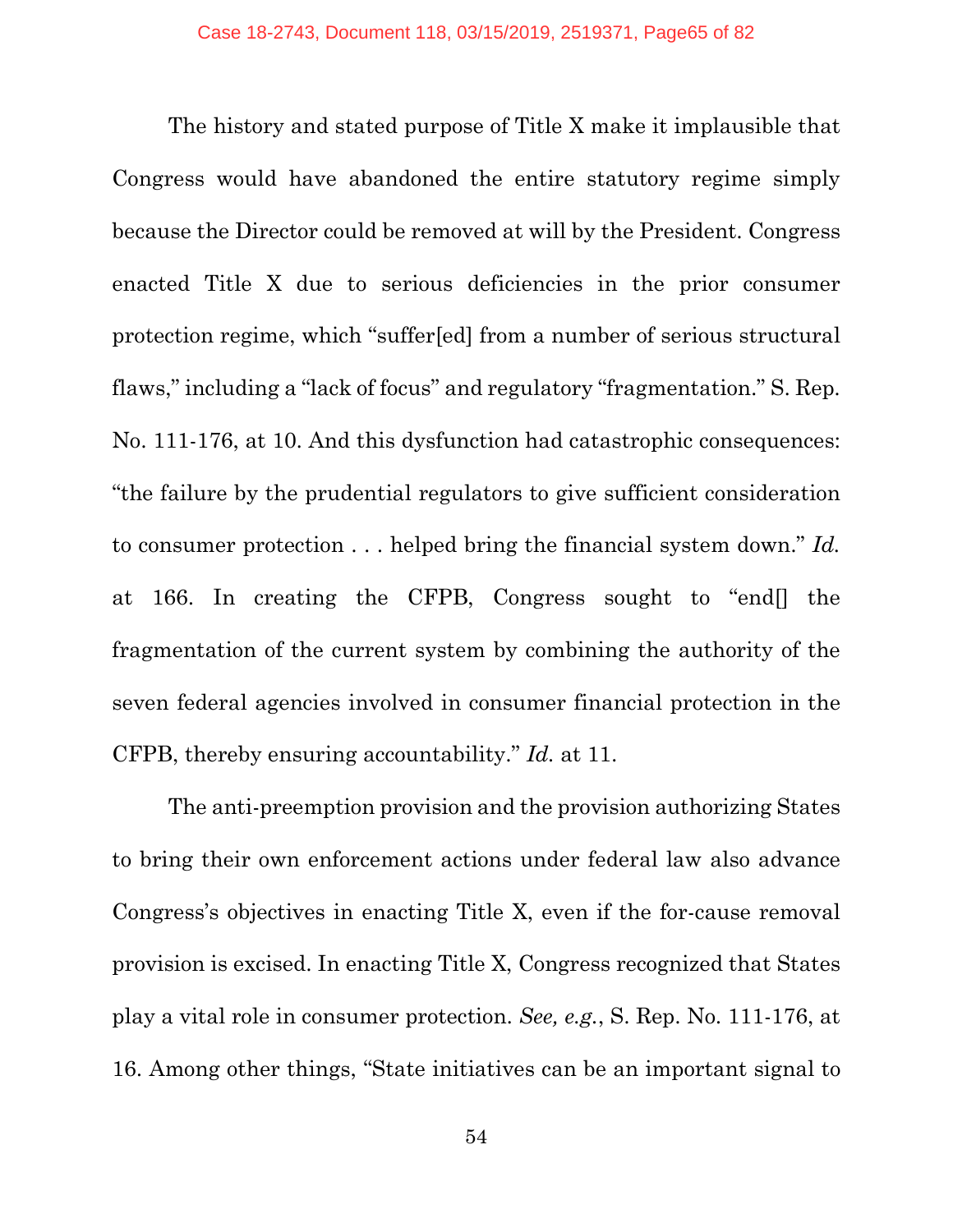Congress and Federal regulators of the need for Federal action." *Id.* States are also "much closer to abuses and are able to move more quickly when necessary to address them." *Id.* at 174. The States can continue to execute these functions by enacting consumer protection laws and bringing enforcement actions regardless of the CFPB Director's removability. It makes no sense that Congress would abandon this important enhancement of state powers simply because of a limitation in its ability to insulate the CFPB's Director from political influence.

Judge Henderson's dissent wrongly relied on a handful of cherrypicked floor statements to contend that the CFPB's independence was a dispositive factor in Congress's enactment of Title X. *See PHH*, 881 F.3d at 162. As a general matter, these kinds of isolated floor statements "rank among the least illuminating forms of legislative history." *NLRB v. SW Gen., Inc.*, 137 S. Ct. 929, 943 (2017)*.* And here, none of the statements cited by the dissent even hints that any particular member of Congress much less Congress as a whole—would have preferred to lose all of the provisions of Title X rather than accept a Director subject to at-will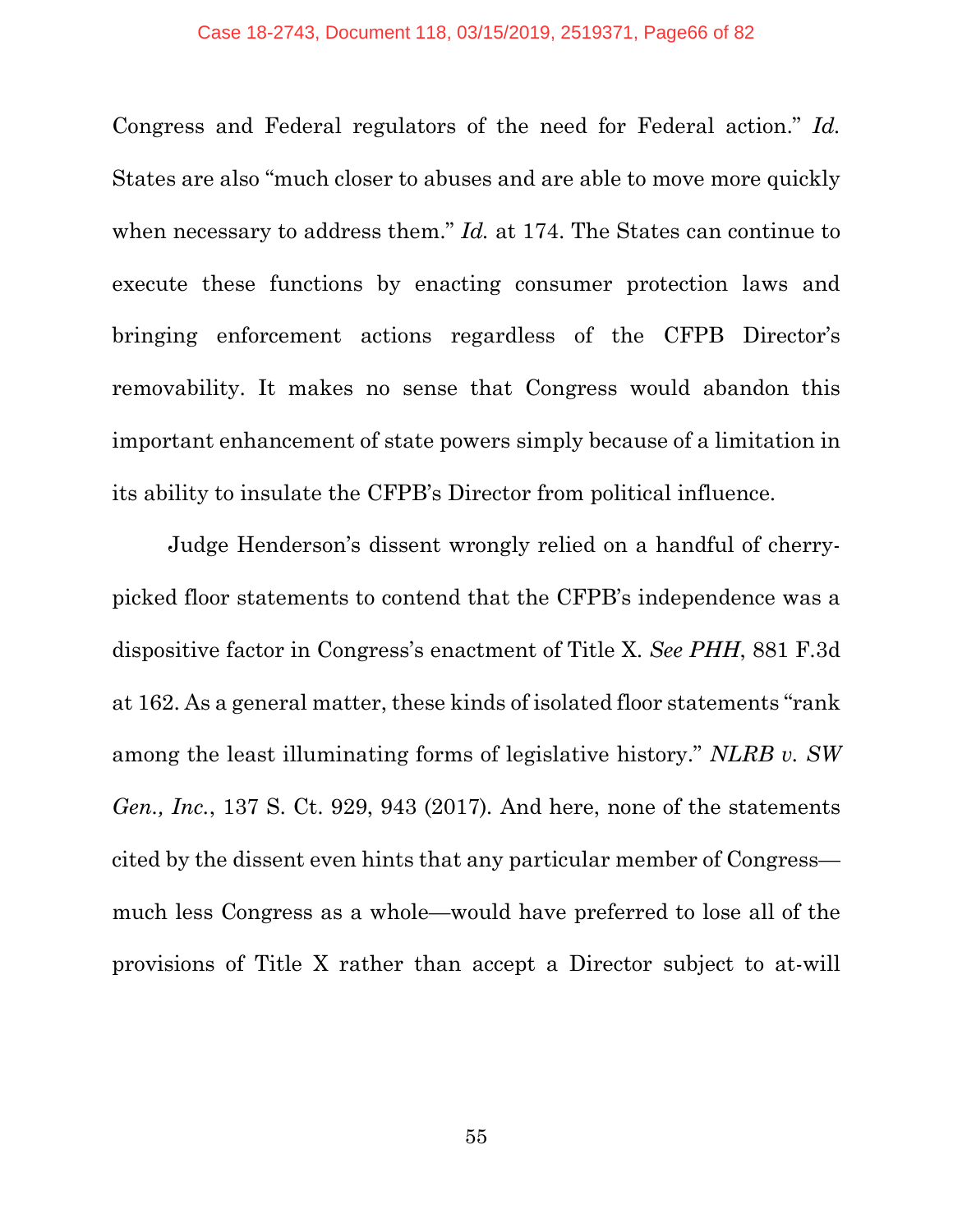removal by the President.[19](#page-66-0) By contrast, the congressional record abounds with other statements emphasizing the importance of creating a centralized agency to enforce consumer protection laws to remedy the fragmented regulatory structure—without any suggestion that this important policy objective was conditioned on the continued survival of the for-cause removal provision.[20](#page-66-1) As the Act's sponsor recognized, merely having "someone watching out there" would be "a major step forward." 156 Cong. Rec. 7,485 (2010) (statement of Sen. Dodd).

l

<span id="page-66-0"></span><sup>19</sup> Some of the statements advocate for an independent bureau but also stress the importance of creating the CFPB itself. *See, e.g.*, 156 Cong. Rec. 2,052 (2010) (statement of Rep. Tsongas) (advocating for an independent agency, but emphasizing the importance of a "*strong* consumer rights agency" (emphasis added)). The other statements merely recognize that the Act would create an independent bureau without opining on the importance of independence. *See, e.g.*, *id.* at 6,240 (statement of Sen. Franken). None of the statements specifically discusses the for-cause removal provision, which is only one of several provisions designed to establish the CFPB's independence.

<span id="page-66-1"></span><sup>20</sup> *See, e.g.*, S. Rep. No. 111-176, at 11 ("The legislation ends the fragmentation of the current system by combining the authority of the seven federal agencies involved in consumer financial protection in the CFPB, thereby ensuring accountability."); 156 Cong. Rec. 13,180 (statement of Sen. Reed) ("[The Act] consolidates the existing responsibilities of many regulators to ensure that there is a less fragmented, more comprehensive, and fully accountable approach to protecting consumers.").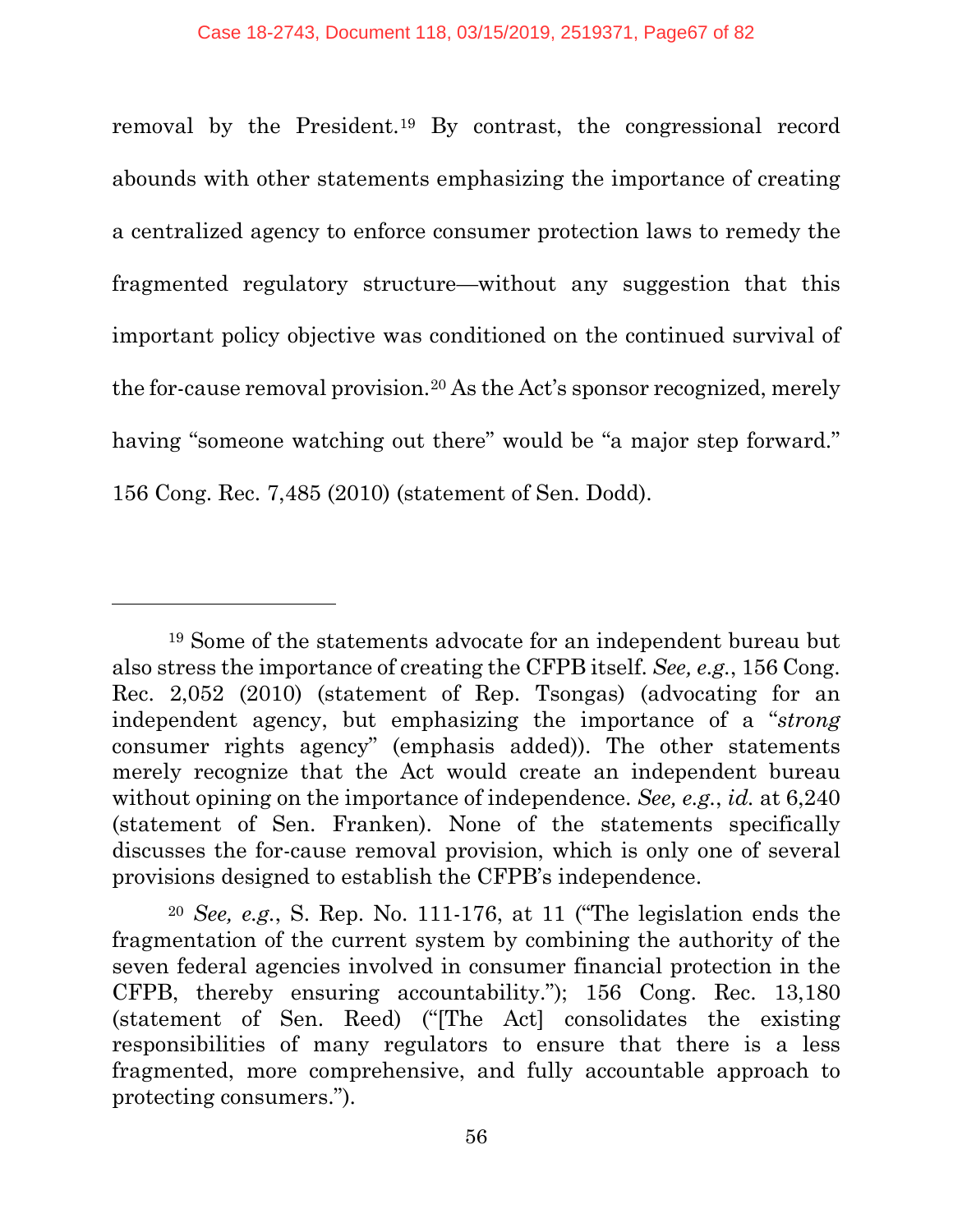In any event, Judge Henderson's dissent was also mistaken when it concluded that excising the for-cause removal provision would eliminate the CFPB's independence. *See PHH*, 881 F.3d at 163. As noted above, see *supra* at 9, apart from the for-cause removal provision, Congress also provided the CFPB with a substantial degree of independence by exempting it from the normal congressional appropriations process. *See*  12 U.S.C. § 5497; *see also PHH*, 881 F.3d at 95-96 (en banc).

Judge Henderson's dissent was also mistaken when it concluded that severing the for-cause removal provision would so alter the balance of power between the legislative and executive branches that Congress would have preferred not to enact Title X or create the CFPB at all. *See PHH*, 881 F.3d at 163. As an initial matter, the dissent cited no evidence that Congress was so focused on balance-of-power issues that a CFPB with a Director subject to at-will removal would have been "too 'controversial' to pass the 111th Congress." *Id*. But more fundamentally, Judge Henderson's dissent erred in describing a Title X without the forcause removal provision as one in which the President has sole control of the agency but Congress has none. While Congress, by design, lacks dayto-day control over the CFPB's operations, Title X retained for Congress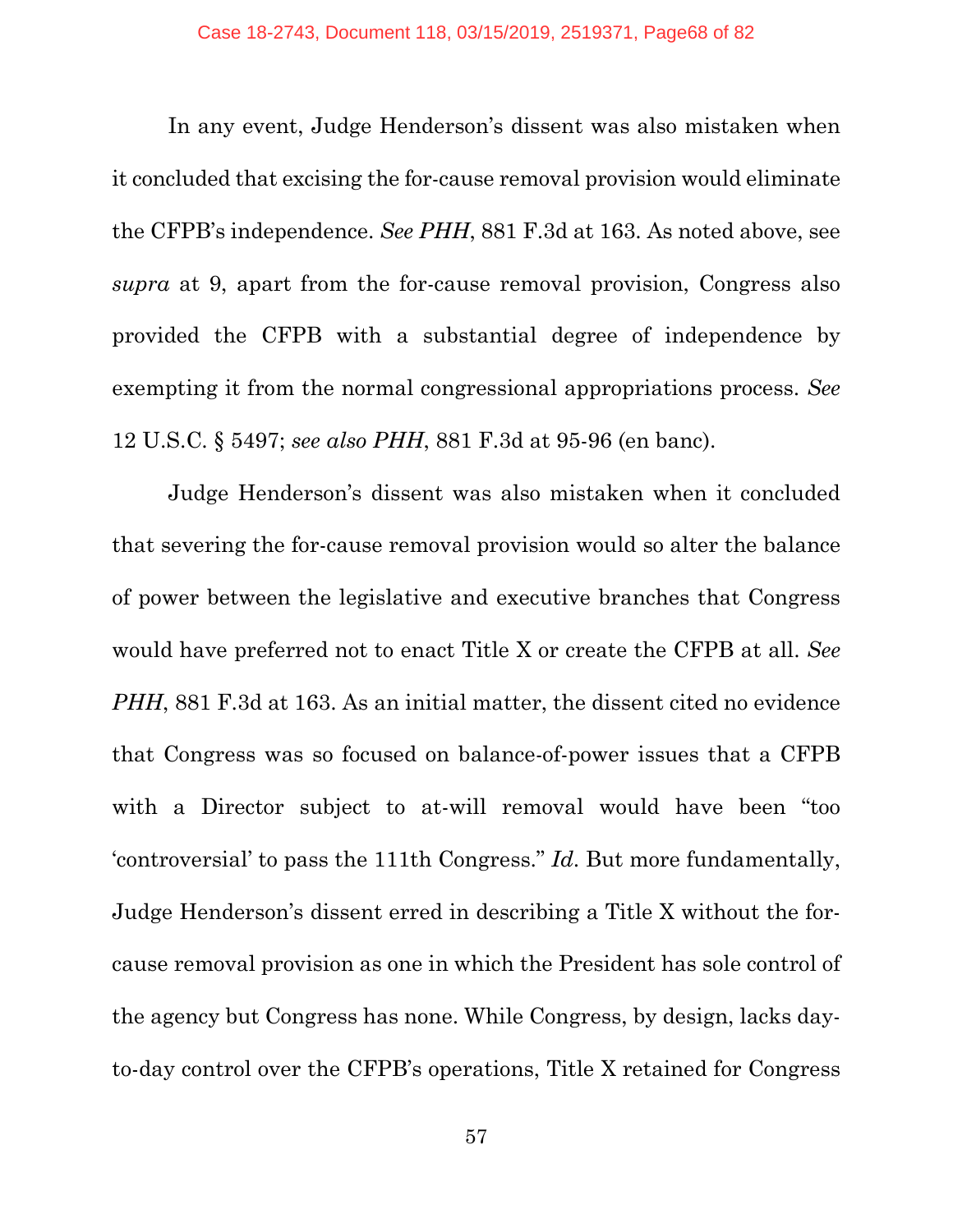#### Case 18-2743, Document 118, 03/15/2019, 2519371, Page69 of 82

important powers to supervise the CFPB in other ways, such as the requirement that the Director justify the CFPB's yearly budget and regularly explain the Bureau's most significant actions. *See* 12 U.S.C. § 5496. Thus, there is no indication that giving the President additional discretion to remove the CFPB's Director would so radically alter the balance of power between the legislative and executive branches that Congress would prefer to simply abandon the CFPB altogether.

In any event, the Supreme Court has routinely held that severability is the appropriate remedy for a constitutional infirmity even when the effect of severing a provision of a statute would alter the constitutional balance of powers. In *Chadha*, for example, the Supreme Court recognized that Congress may have been "reluctant" to relinquish "final authority over cancellation of deportations," but "such reluctance [was] not sufficient to overcome the presumption of severability raised by [the severability clause]."[21](#page-68-0) 462 U.S. at 932. Thus, the balance-of-powers concerns raised by Judge Henderson's dissent do not support inseverability here.

 $\overline{a}$ 

<span id="page-68-0"></span><sup>21</sup> *See also Alaska Airlines*, 480 U.S. at 683-96 (severing one-house veto provision, even though severability gave the executive more authority over a duty-to-hire program).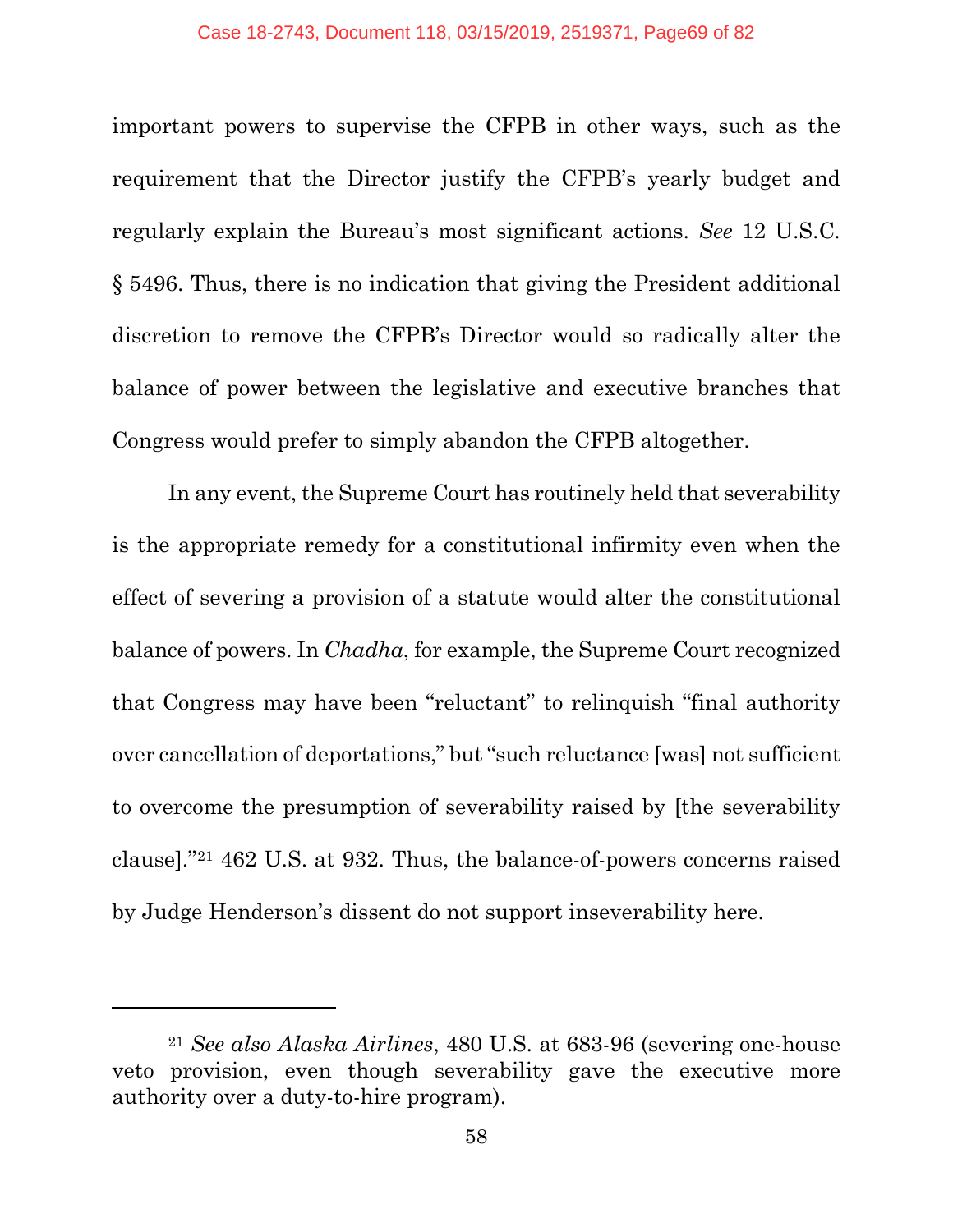## **C. At a Minimum, the Court Should Preserve the Provisions of Title X That Expand the Substantive Protections of Federal Law and the States' Enforcement Authority.**

Even if this Court were to conclude that the for-cause removal provision could not be severed from the other provisions creating the CFPB, it still should not invalidate the provisions of Title X that expand the substantive protections of federal law or address state authority to enforce both state and federal consumer protection laws. As explained above, Title X expands the substantive scope of federal consumer protection by adding a prohibition on "*abusive*" acts and practices to the existing prohibitions on acts and practices that are "unfair" or "deceptive." 12 U.S.C. § 5531(a) (emphasis added); *see also* S. Rep. No. 111-176, at 172. Title X also includes an anti-preemption provision that expressly confirms the continued applicability of state consumer protection regimes, *see* 12 U.S.C. § 5551(a), and further authorizes the States to bring their own actions to enforce federal law, *see id.* § 5552(a). The Director's for-cause removal provision is wholly unrelated to each of these provisions, and there is no basis to invalidate them even if this Court were to conclude that provisions describing the structure of the CFPB are inseverable from one another.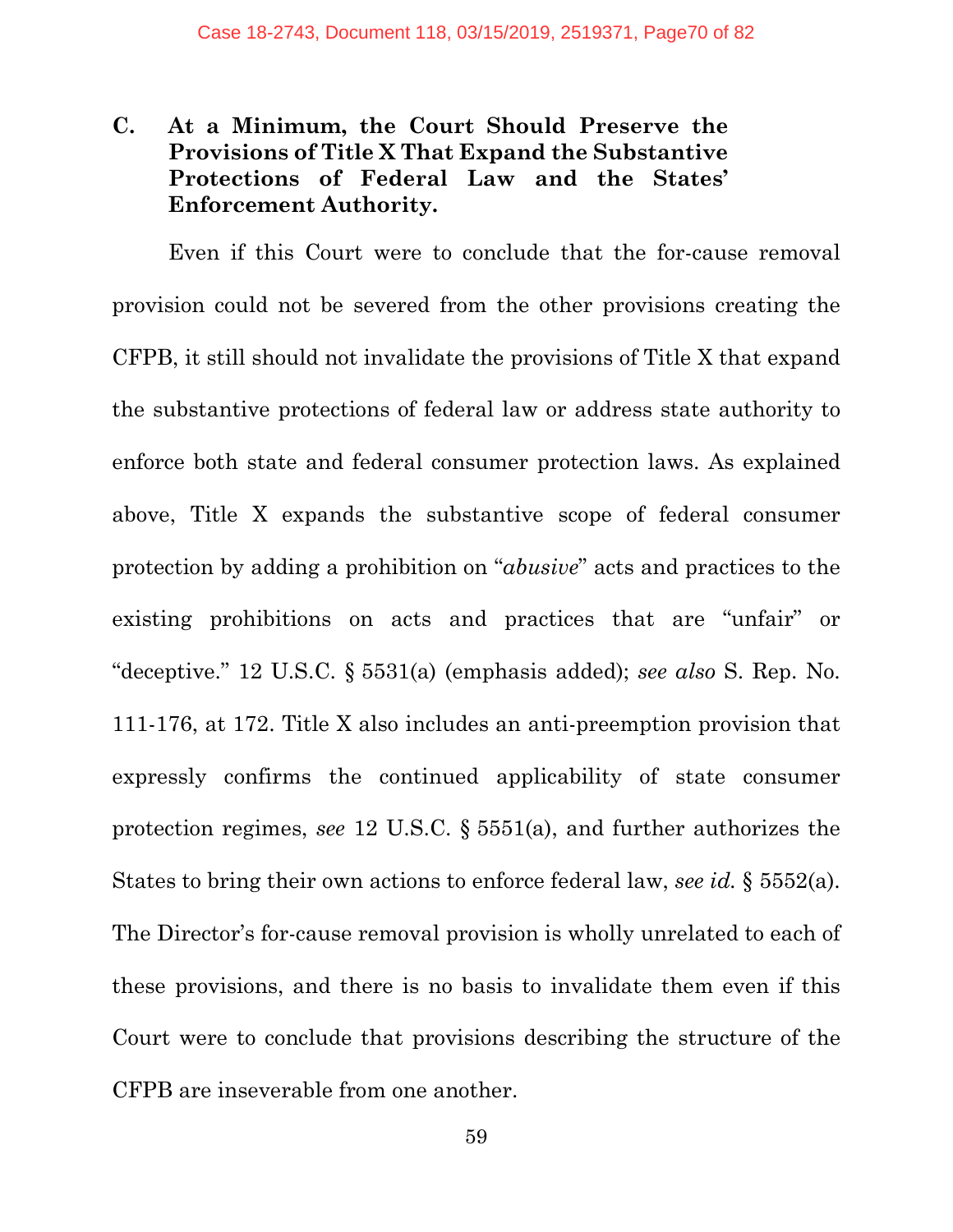In enacting the new prohibition on abusive practices, Congress sought to remedy the serious deficiencies in the prior consumer protection regime, including limitations on the ability of federal regulators to prevent circumstances in which "providers unreasonably take advantage of consumers." S. Rep. No. 111-176, at 172. Nothing about the prohibition on abusive practices depends on the for-cause removal provision for its effect. And in light of Congress's conclusion that the financial crisis was precipitated, in part, by the proliferation of abusive credit practices, *see id.* at 11-12, 17-23, there is every reason to believe Congress would have preferred for this new substantive protection to survive, regardless of the constitutionality of other provisions of Title X.

In enacting the Dodd-Frank Act, Congress also expressed plainly its interest in expanding the role of the States in consumer protection enforcement. Congress recognized that States play a vital role in enforcing consumer protection laws, especially during periods of federal inaction. *See, e.g.*, *id.* at 16 ("Where federal regulators refused to act, the states stepped into the breach."). Given Congress's conclusion that the financial crisis was attributable, in part, to "the failure by the prudential regulators to give sufficient consideration to consumer protection," *id.* at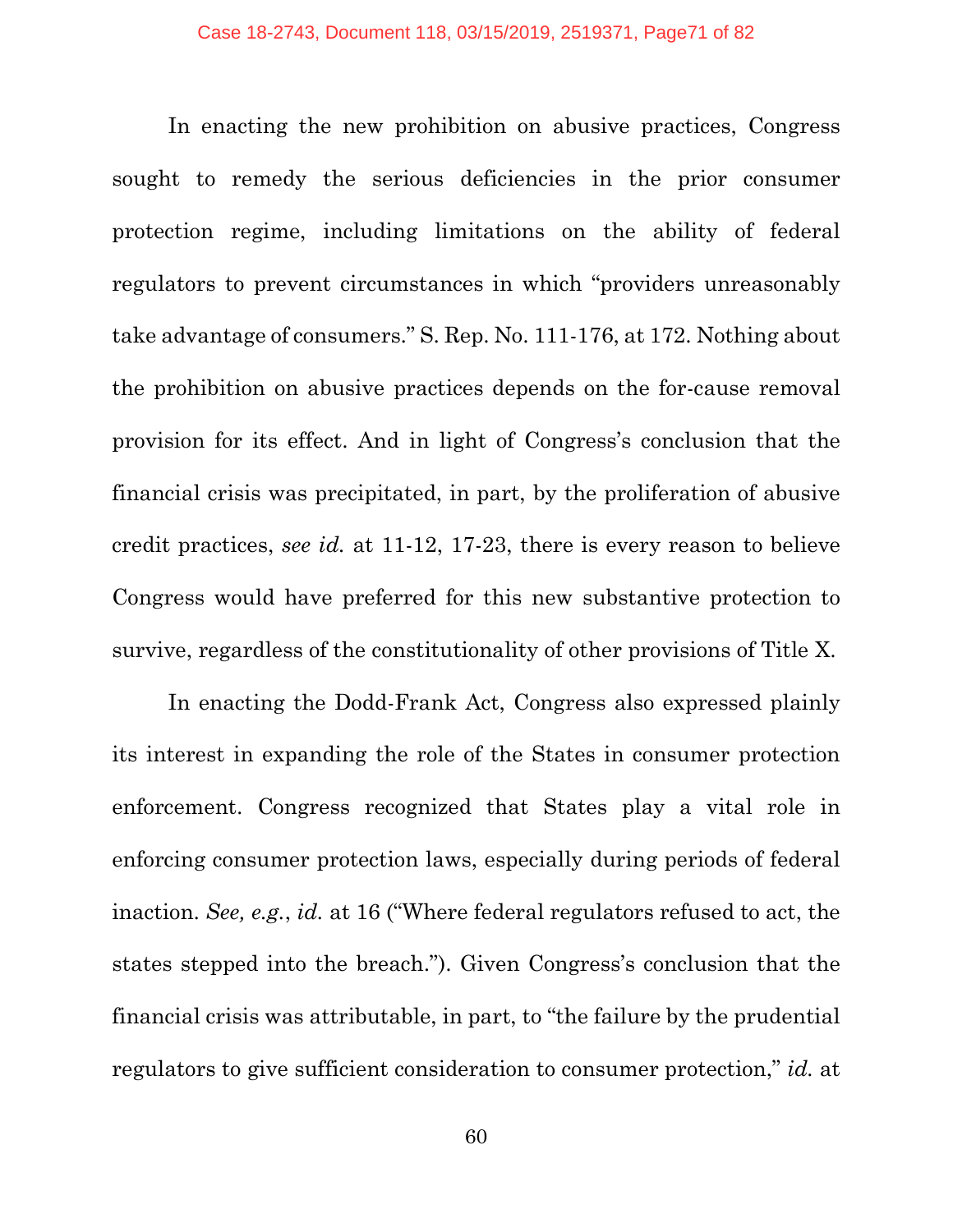166, Congress would have preferred to preserve a robust enforcement role for the States, even if the CFPB's Director were not terminable by the President at will, or the CFPB itself were no longer in existence.

Although Congress also provided for some involvement by the CFPB in state-initiated suits to enforce the expanded federal consumer protections in Title X, the CFPB's role in state enforcement efforts is neither paramount nor fatal to the severability analysis.[22](#page-71-0) For example, § 5552(b)(1) requires the States to provide advance notice to the CFPB of a forthcoming suit bringing federal-law claims, but only if doing so would be "practicable." 12 U.S.C.  $\S$  5552(b)(1)(A)-(B). The CFPB is permitted to intervene in any State-initiated suit, but intervention is entirely discretionary. *See id.* § 5552(b)(2)(A) (the Bureau "*may* intervene in the action as a party" (emphasis added)). Moreover, as a practical matter, the Bureau has never exercised its intervention powers under § 5552(b)(2)(A), preferring instead to bring actions jointly with the States, as it did here.

 $\overline{a}$ 

<span id="page-71-0"></span><sup>22</sup> Congress has routinely granted States authority to enforce federal law, especially in the area of consumer protection. *See, e.g.*, 15 U.S.C. § 1194(a) (authorizing States to enforce flame retardant rules); *id.*  § 1477 (packaging of household substances); *id.* § 2073(b) (consumer products).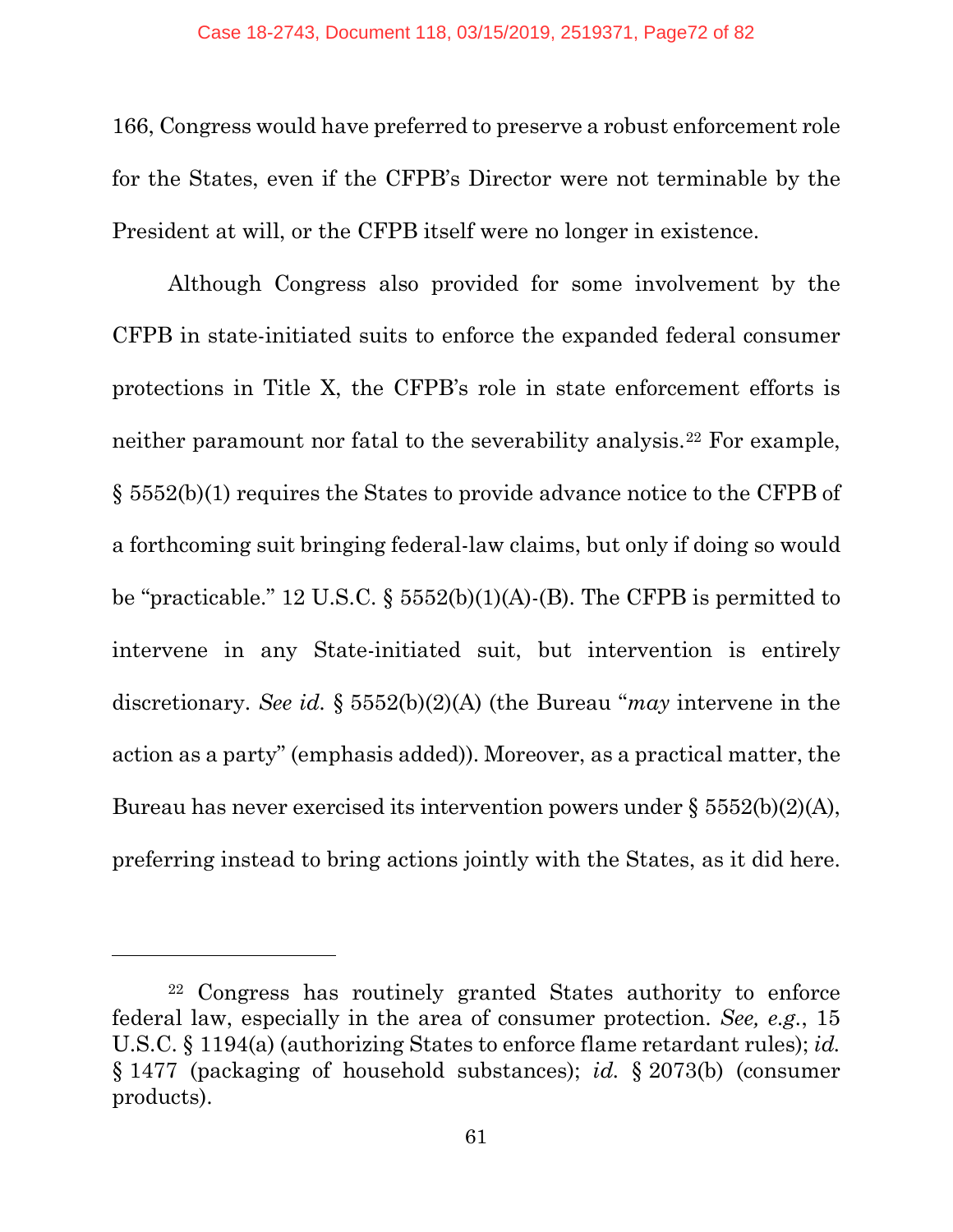Even if the CFPB were to intervene, it would lack the authority to direct the litigation, veto a State action, or displace the State as a party.

Congress thus plainly viewed the CFPB's involvement as a helpful adjunct to state enforcement actions raising federal consumer protection claims—not as a prerequisite to such state enforcement efforts. In sharp contrast, other regimes make clear that federal intervention is at the core of the statutory scheme. Under the False Claims Act, for example, the federal government is not only entitled to prior notice of a suit, but the complaint must be served on the government before the defendant, the government can take over litigation of the claim, and the government can dismiss or settle the action notwithstanding the objections of the relator who initiated the case. *See* 31 U.S.C. § 3730(b)(2), (4), (c)(2)(A).[23](#page-72-0) The CFPB possesses no similar powers here. There is thus no indication that Congress intended to condition its separate enhancement of state

<span id="page-72-0"></span><sup>23</sup> Other federal laws that authorize state-enforcement actions provide additional restrictions on state action not present here. *See, e.g.*, 15 U.S.C. § 2073(b) (requiring States to file suit in federal court and prohibiting States from bringing actions for violations of consumer product safety rules when the United States already has a pending action).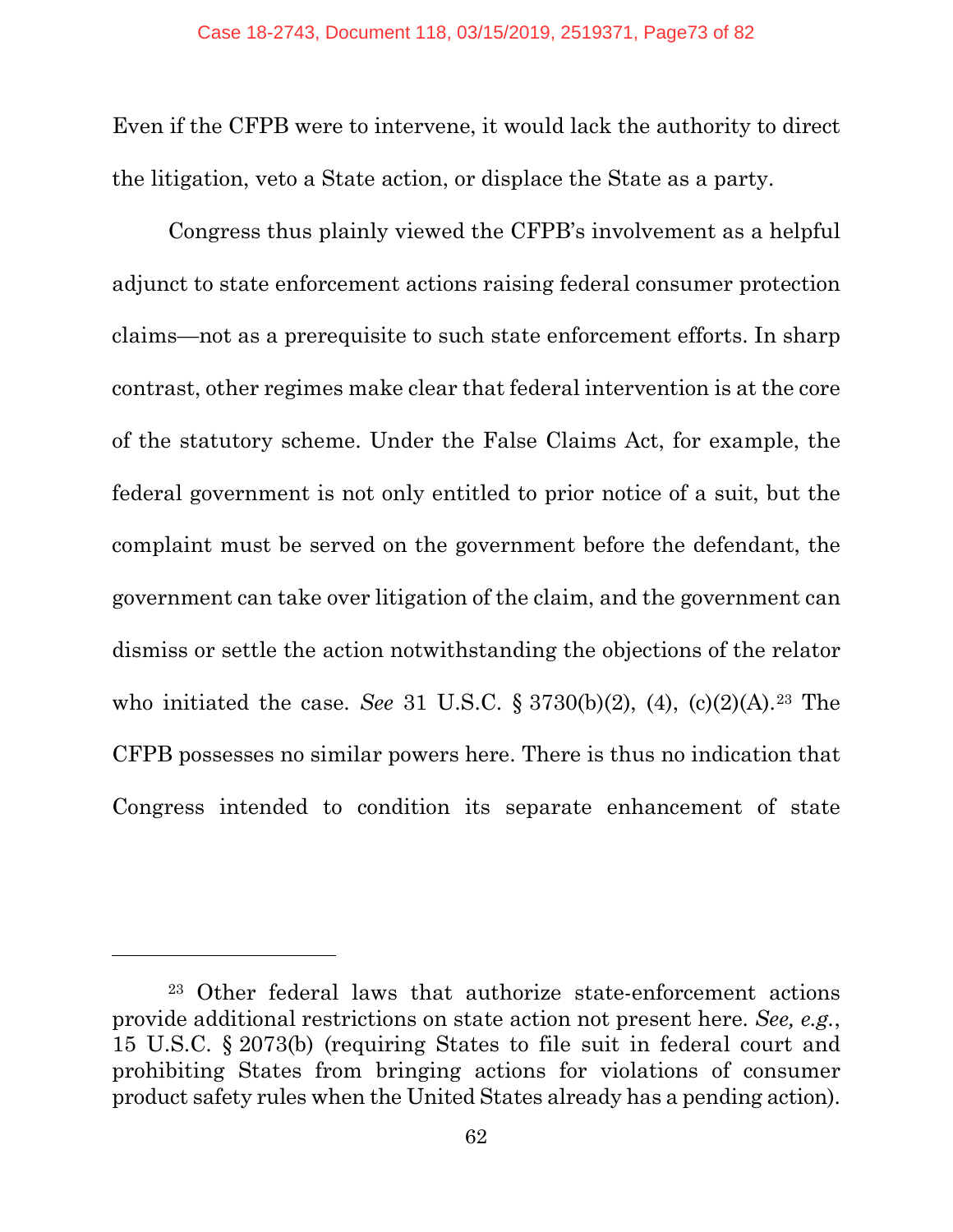consumer protection efforts on the CFPB Director's independence or even on the CFPB's continued existence.

## **POINT III**

## **THE NEW YORK ATTORNEY GENERAL'S STATE-LAW CLAIMS DEPEND ON A QUESTION OF FEDERAL LAW SUFFICIENT TO INDEPENDENTLY ESTABLISH SUBJECT MATTER JURISDICTION**

Even if this Court concludes that the CFPB is unconstitutionally structured, and even if this Court agrees that Title X is unconstitutional in its entirety, it must still reverse the district court's decision to dismiss the NYAG's state-law claims for lack of subject matter jurisdiction. Federal courts have jurisdiction to entertain any action that "aris[es] under" federal law, including "'all cases in which a federal question is an ingredient of the action.'" *Merrill Lynch, Pierce, Fenner & Smith Inc. v. Manning*, 136 S. Ct. 1562, 1570 (2016) (quotation marks omitted). A federal ingredient may exist not only when federal law provides a cause of action, but also when state-law claims contain an embedded federal issue that is "(1) necessarily raised, (2) actually disputed, (3) substantial, and (4) capable of resolution in federal court." *Gunn v. Minton*, 568 U.S.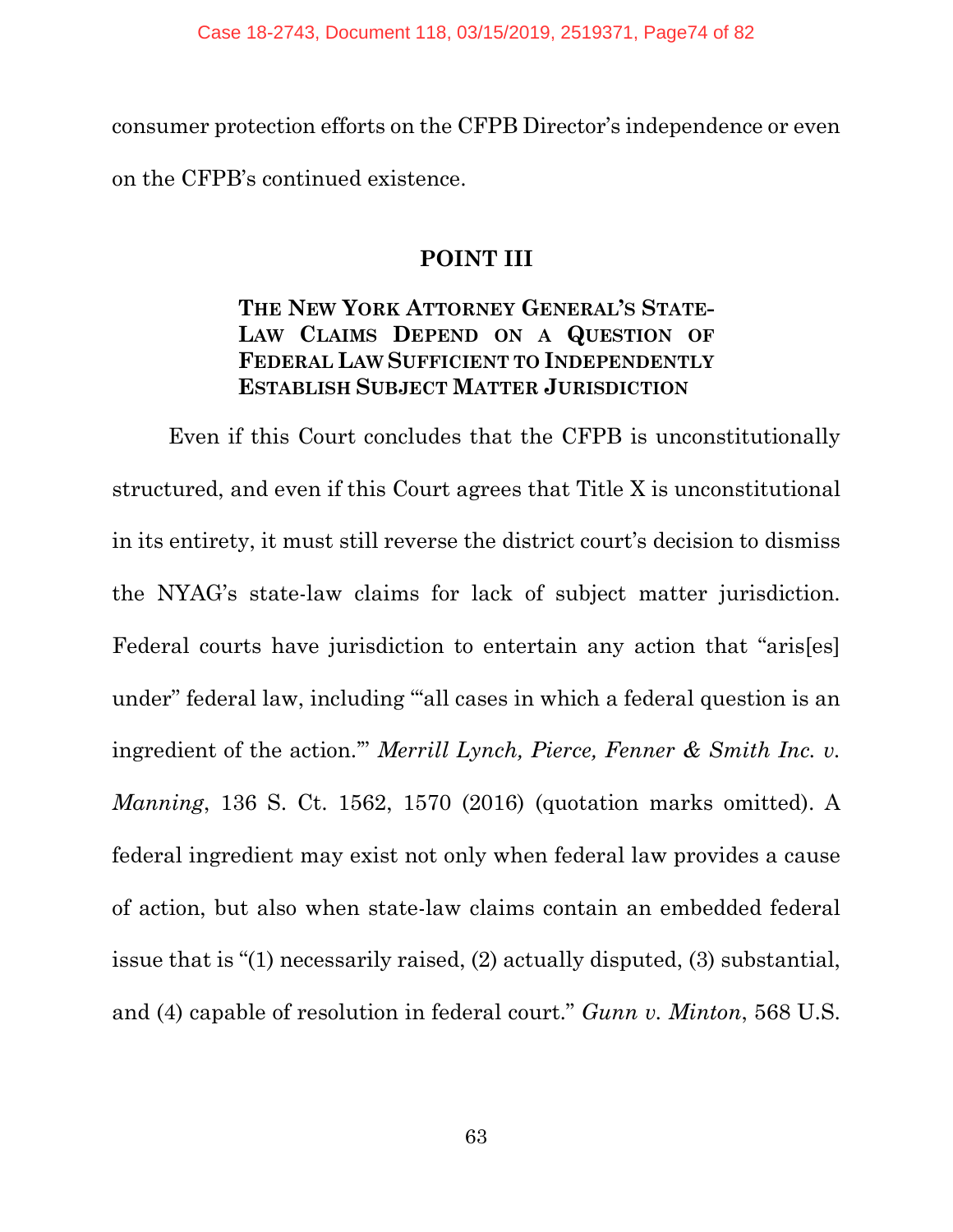251, 258 (2013). The district court erred in concluding that the NYAG's claims do not satisfy this test.

As the district court implicitly acknowledged, the NYAG's state-law claims necessarily raise a disputed federal issue—namely, whether RD Legal's purported "assignment" agreements with VCF beneficiaries were valid under the federal Anti-Assignment Act (AAA), a federal law that prohibits the assignment of federal awards except in limited circumstances not applicable here.[24](#page-74-0) (S.A. 110.) *See also Nicodemus v. Union Pac. Corp.*, 440 F.3d 1227, 1235 (10th Cir. 2006) (complaint raised a federal issue where it was necessary to interpret a federal land grant statute to determine whether a certain type of land use was prohibited). The district court erred, however, in concluding that the federal issue raised by the NYAG's state-law claims was not "substantial." (S.A. 111-112.)

A federal question is "substantial" when it has "broader significance . . . for the Federal Government." *Gunn*, 568 U.S. at 260; *see also* 

<span id="page-74-0"></span><sup>24</sup> *See* 31 U.S.C. § 3727(b) ("An assignment may be made *only* after a claim is allowed, the amount of the claim is decided, and a warrant for payment of the claim has been issued." (emphasis added)); *see also United States v. Kim*, 806 F.3d 1161, 1169 (9th Cir. 2015) ("[I]t is all but impossible for *any* assignment to comply with the strictures of the Anti-Assignment Act, because the Treasury no longer uses warrants.").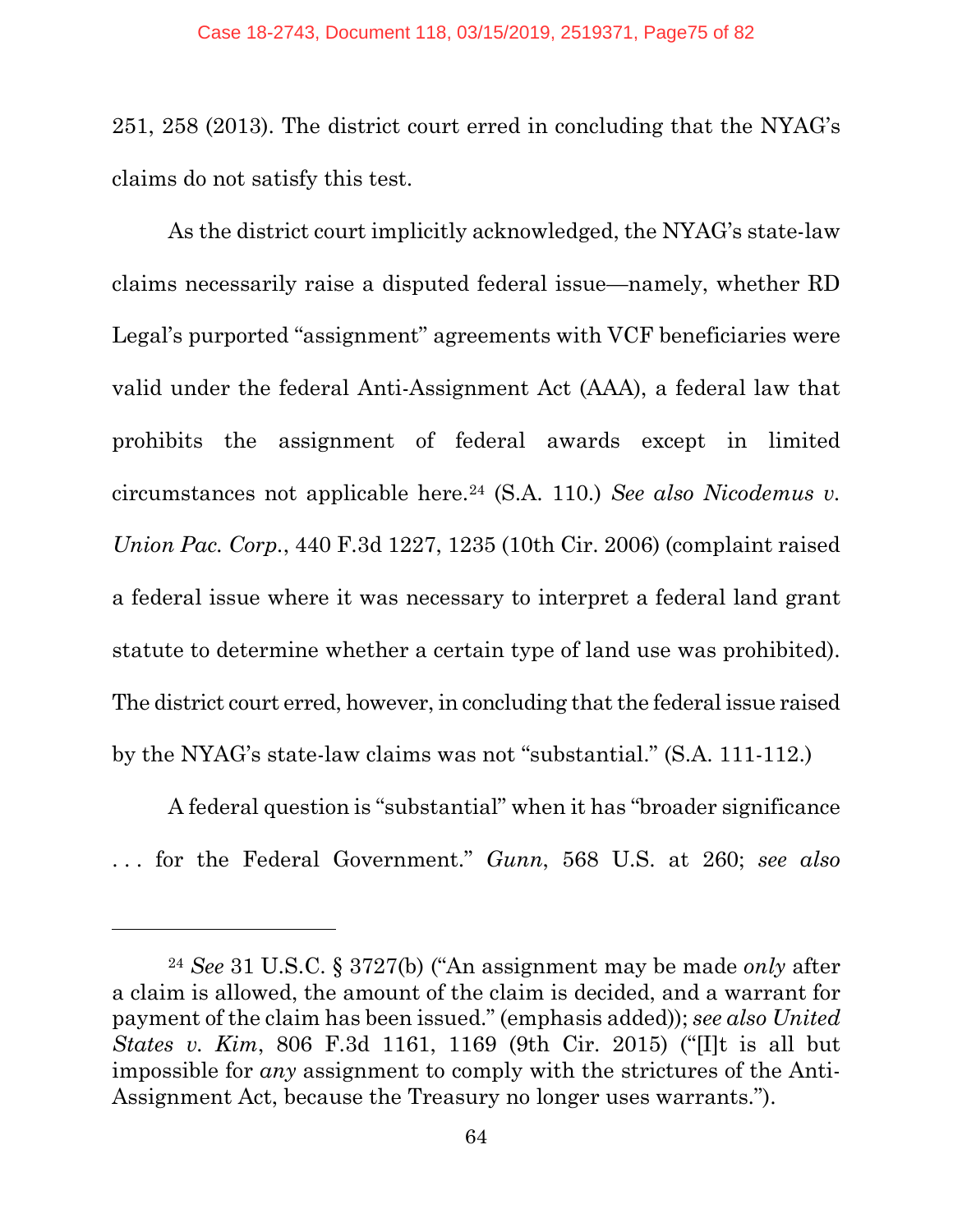*NASDAQ OMX Grp., Inc. v. UBS Secs., LLC*, 770 F.3d 1010, 1024 (2d Cir. 2014). That is the case here. The AAA plays an important role in protecting the public fisc. *See, e.g.*, *United States v. Aetna Cas. & Sur. Co.*, 338 U.S. 366, 371 (1949). As this Court has explained, the AAA serves to: (1) "prevent persons of influence from buying up claims against the United States, which might then be improperly urged upon officers of the Government"; (2) "prevent possible multiple payment of claims, to make unnecessary the investigation of alleged assignments, and to enable the Government to deal only with the original claimant"; and (3) to "save the United States defenses which it has to claims by an assignor by way of set-off, counter claim, etc., which might not be applicable to the assignee." *Saint John Marine Co. v. United States*, 92 F.3d 39, 48 (2d Cir. 1996) (quotation marks omitted). Given the importance of the AAA in protecting the federal government's financial interests, ensuring a broad, uniform interpretation of the AAA "justif[ies] resort to the experience, solicitude, and hope of uniformity that a federal forum offers on federal issues." *Grable & Sons Metal Prods., Inc. v. Darue Engineering & Mfg.*, 545 U.S. 308, 312 (2005); *see also NASDAQ OMX Grp.,* 770 F.3d at 1024 (national significance of stock exchange supported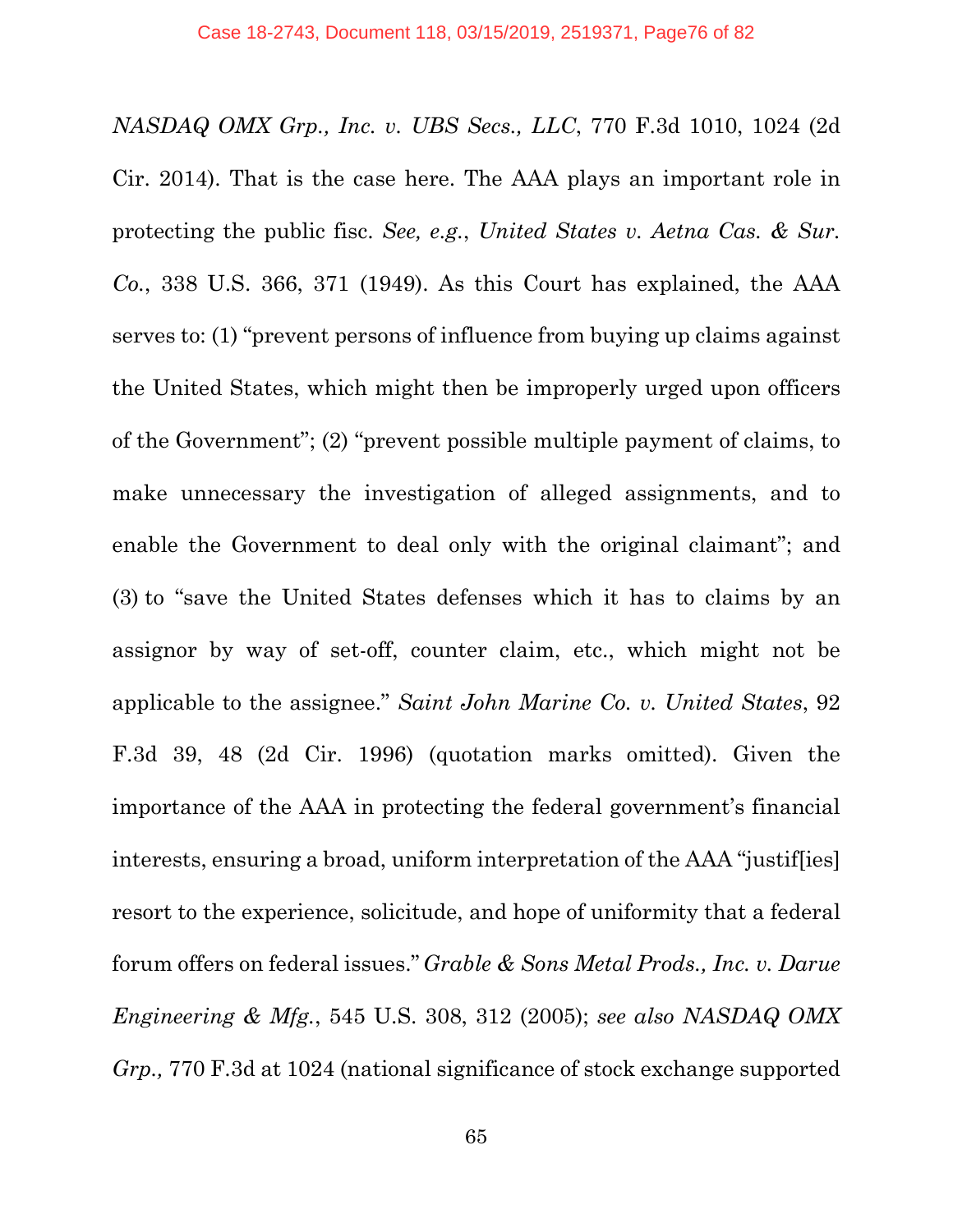substantiality in suit about whether the exchange violated federal securities law during initial public offering).

The district court was wrong to conclude that its construction of the AAA in this case did not implicate broader federal interests. (S.A. 111- 112.) The dispositive federal legal question embedded in New York's state-law claims is whether the AAA voids only the assignment of a *substantive claim* against the United States, or whether it also voids the assignment of the *proceeds* of such a claim in a private contract. (S.A. 33.) The answer to that question implicates not only the validity of RD Legal's agreements with VCF beneficiaries, but the beneficiaries of other federal settlement funds, *see, e.g.*, 34 U.S.C. § 20144 (Victims of State Sponsored Terrorism Fund), as well as any settlement with the federal government where the beneficiary may attempt to assign the proceeds of her award. The broader implications of the court's interpretation of the AAA "strongly signal[] the substantial importance of these federal issues, not simply to the parties in this action, but to the development of" a uniform body of law under the AAA, "and thus to the federal system as a whole."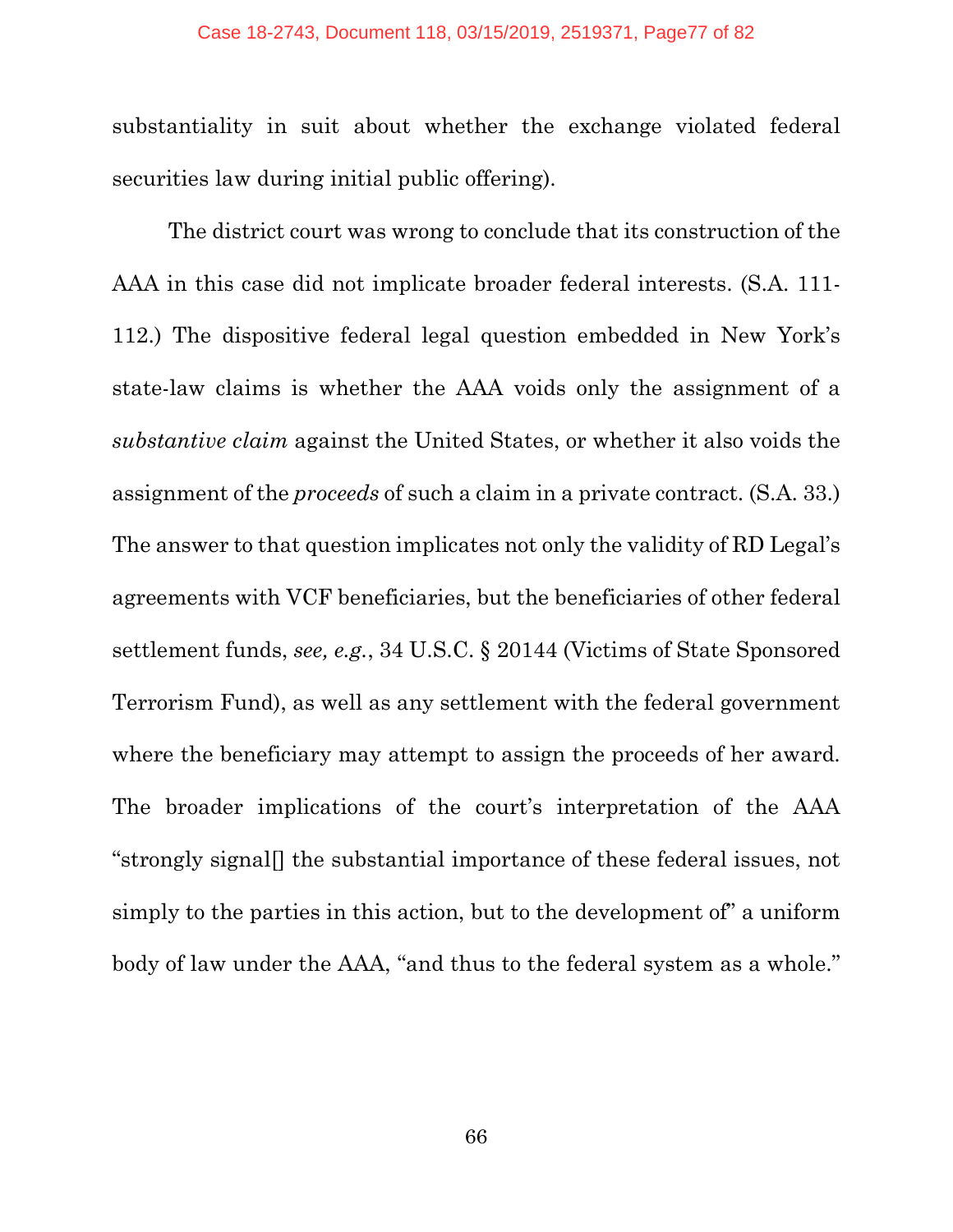*NASDAQ OMX*, 770 F.3d at 1025 (quotation marks removed).[25](#page-77-0) That the question is a pure issue of law further supports its importance. *See Empire Healthchoice Assurance, Inc. v. McVeigh*, 547 U.S. 677, 700-01 (2006).

The district court mistakenly reasoned that recognizing jurisdiction over the NYAG's state-law claims would upset the federal-state balance because those claims are predicated on state laws governing consumer protection, contract, and usury. (S.A. 112.) In cases involving an embedded federal question, state law will almost always provide the underlying cause of action. But "[a]bsent a special state interest in a category of litigation, or an express congressional preference to avoid federal adjudication, federal questions that implicate substantial federal interests will often be appropriately resolved in federal rather than state court." *New York ex rel. Jacobson v. Wells Fargo Nat'l Bank, N.A.*, 824 F.3d 308, 316 (2d Cir. 2016). Given that federal courts routinely resolve state-law contract, usury, and consumer protection disputes, adjudication

<span id="page-77-0"></span><sup>25</sup> *Smith v. Grimm*, 534 F.2d 1346 (9th Cir. 1976), which RD Legal relied on below, is not binding on this Court and is, in any event inapposite. In *Smith*, unlike in this case, the AAA question was "clearly collateral to [the plaintiff]'s claim." 534 F.2d at 1351.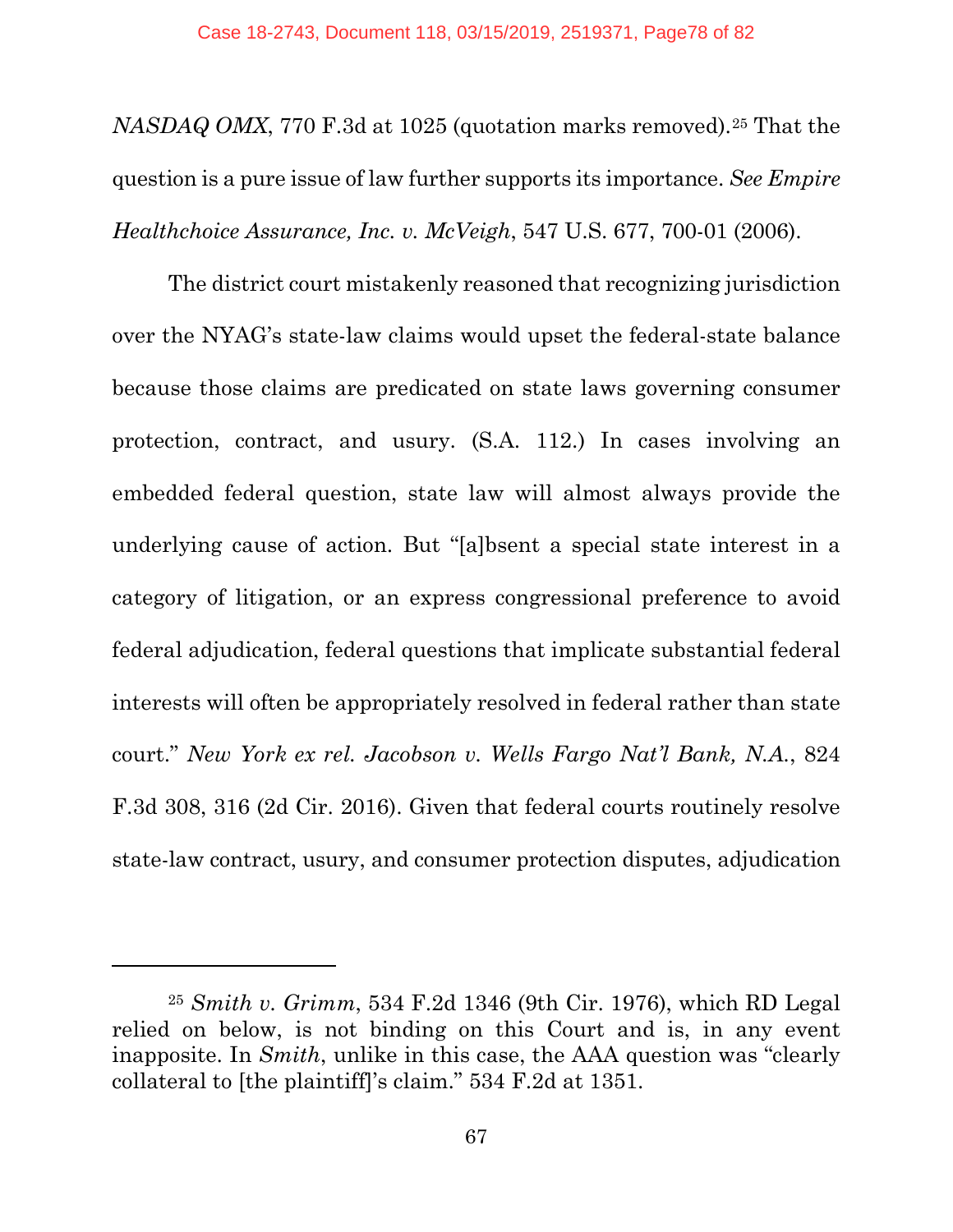of the NYAG's claims in federal court would have no unique consequences for the federal-state balance.<sup>[26](#page-78-0)</sup>

Below, RD Legal argued that the complaint did not "necessarily" raise a federal question because it does not explicitly mention the AAA. The district court did not accept this argument, and it is meritless. The complaint alleges that the purported assignments were invalid as a matter of federal law and of the VCF's Policies and Procedures, which incorporate federal law by reference. (J.A. 35-36.) Because the AAA is the basis for such invalidity, the complaint's incorporation of the AAA by reference is sufficient. *See Rhode Island Fishermen's Alliance, Inc. v. Rhode Island Dep't of Envtl. Mgmt.*, 585 F.3d 42, 50-51 (1st Cir. 2009) ("Here, the entitlement to a federal forum rests not on the reference in the complaint to Addendum VII, but, rather, on the express incorporation of federal law into the state statute on which the plaintiffs' cause of action is grounded.").

<span id="page-78-0"></span><sup>26</sup> *See, e.g.*, *Mantikas v. Kellogg Co.*, 910 F.3d 633 (2d Cir. 2018) (false advertising and deceptive practices); *In re Venture Mortg. Fund, L.P.*, 282 F.3d 185 (2d Cir. 2002) (civil and criminal usury law); *Nick's Garage, Inc. v. Nationwide Mut. Ins. Co.*, 715 F. App'x 31 (2d Cir. 2017) (summary order) (deceptive practices and breach of contract).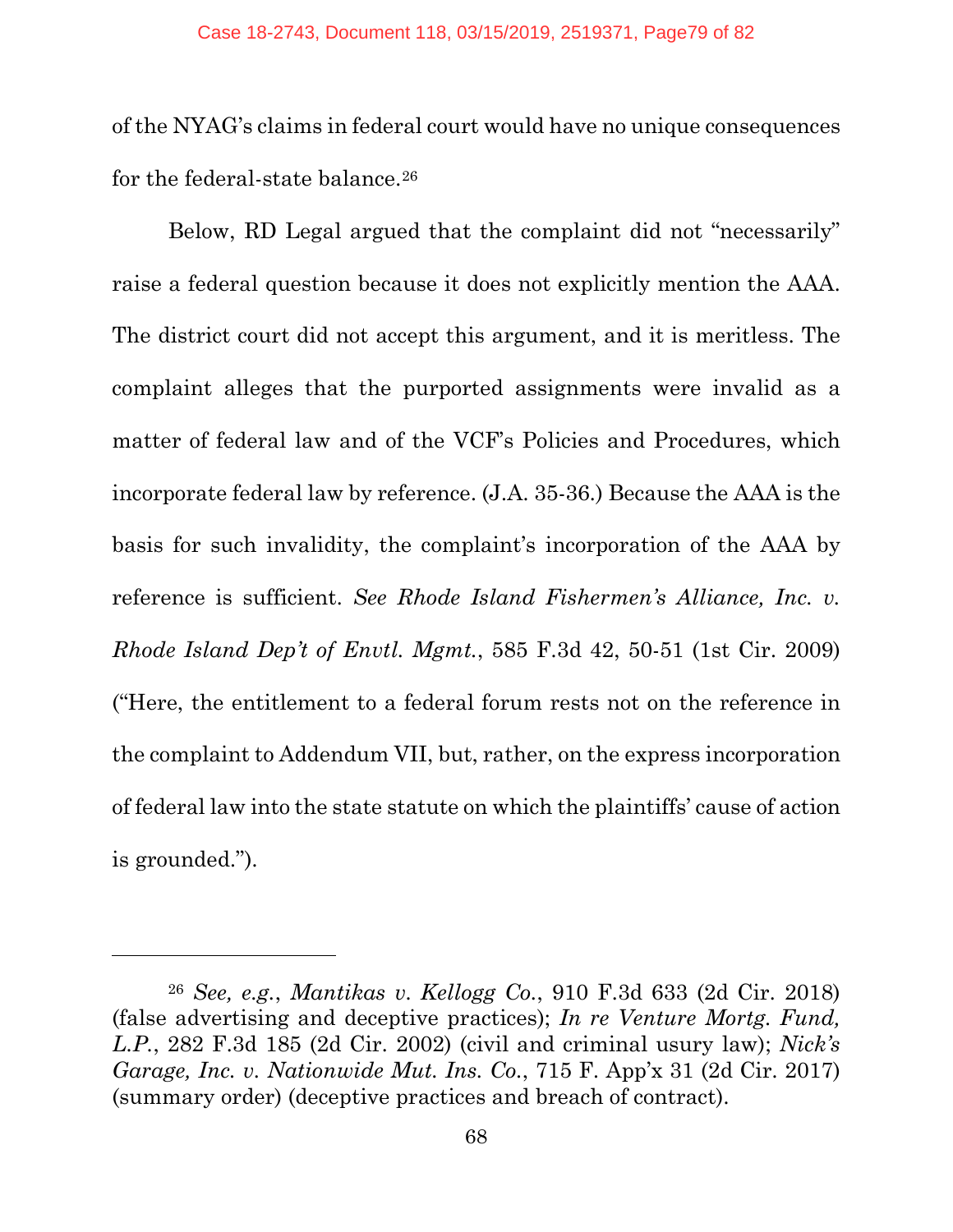RD Legal also argued that the AAA question is not "necessarily" raised because the NYAG also argues that the assignments are void under state law. But the mere fact that the NYAG contends that RD Legal's purported assignments were void under both federal and state law does not render them "alternative" theories such that the AAA issue was not necessarily raised. It is enough that the NYAG's state-law claims were predicated on the invalidity of the assignments under the AAA. *See Board of Comm'rs of Se. La. Flood Prot. Auth.-E., v. Tennessee Gas Pipeline Co.,* 850 F.3d 714, 722 (5th Cir.), *cert. denied*, 138 S. Ct. 420 (2017) ("[I]t is not the case that just because some of these sources are drawn from state law and some from federal law that the two sources are redundant and therefore 'alternative.'").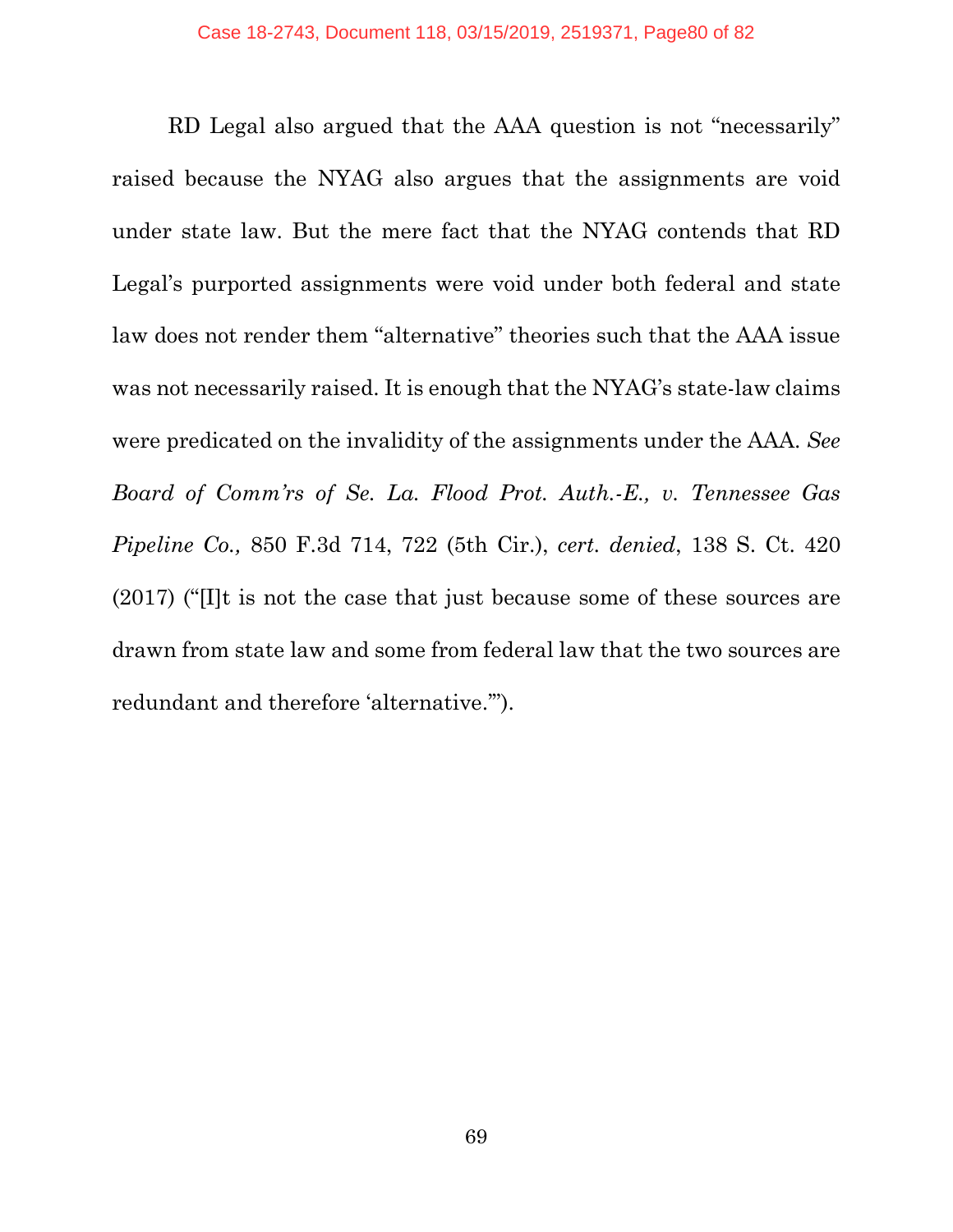## **CONCLUSION**

For the reasons stated above, the decision of the district court

should be reversed.

Dated: New York, New York March 15, 2019

Respectfully submitted,

LETITIA JAMES *Attorney General State of New York* Attorney for the People of the State of New York

By: <u>*/s/ Caroline A. Olsen*</u> CAROLINE A. OLSEN Assistant Solicitor General

> 28 Liberty Street New York, NY 10005 (212) 416-6184

BARBARA D. UNDERWOOD  *Solicitor General*  STEVEN C. WU *Deputy Solicitor General*  ANDREW W. AMEND *Senior Assistant Solicitor General*  CAROLINE A. OLSEN *Assistant Solicitor General of Counsel*